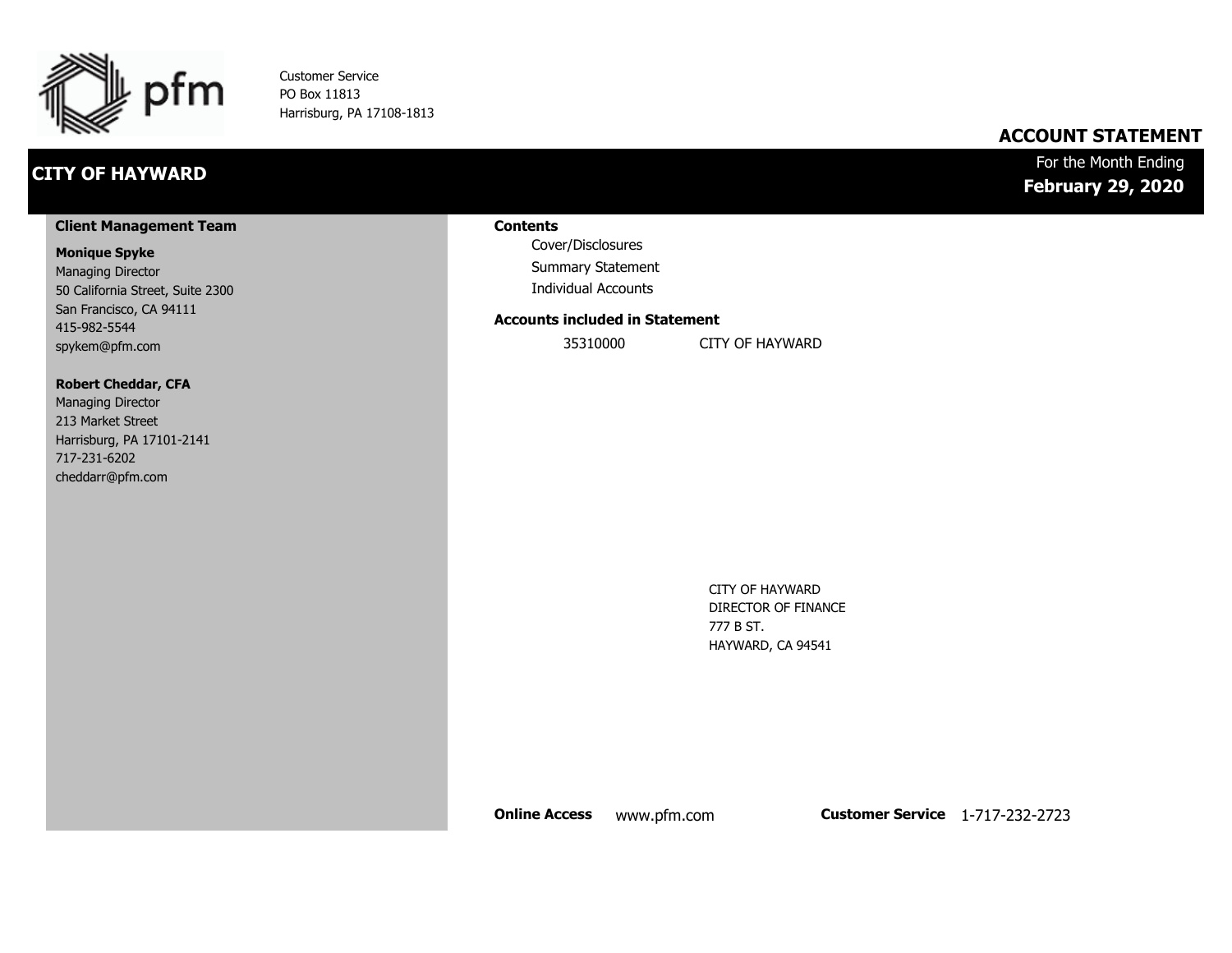

#### **Important Disclosures**

# Important Disclosures

This statement is for general information purposes only and is not intended to provide specific advice or recommendations. PFM Asset Management LLC ("PFM") is an investment advisor registered with the Securities and Exchange Commission, and is required to maintain a written disclosure statement of our background and business experience. If you would like to receive a copy of our current disclosure statement, please contact Service Operations at the address below.

**Proxy Voting** PFM does not normally receive proxies to vote on behalf of its clients. However, it does on occasion receive consent requests. In the event a consent request is received the portfolio manager contacts the client and then proceeds according to their instructions. PFM's Proxy Voting Policy is available upon request by contacting Service Operations at the address below.

**Questions About an Account** PFM's monthly statement is intended to detail our investment advisory activity as well as the activity of any accounts held by clients in pools that are managed by PFM. The custodian bank maintains the control of assets and executes (i.e., settles) all investment transactions. The custodian statement is the official record of security and cash holdings and transactions. PFM recognizes that clients may use these reports to facilitate record keeping and that the custodian bank statement and the PFM statement should be reconciled and differences resolved. Many custodians use a settlement date basis which may result in the need to reconcile due to a timing difference.

**Account Control** PFM does not have the authority to withdraw funds from or deposit funds to the custodian. Our clients retain responsibility for their internal accounting policies; implementing and enforcing internal controls and generating ledger entries or otherwise recording transactions.

**Market Value** Generally, PFM's market prices are derived from closing bid prices as of the last business day of the month as supplied by Refinitiv or Bloomberg. Where prices are not available from generally recognized sources the securities are priced using a yield-based matrix system to arrive at an estimated market value. Prices that fall between data points are interpolated. Non-negotiable FDIC-insured bank certificates of deposit are priced at par. Although PFM believes the prices to be reliable, the values of the securities do not always represent the prices at which the securities could have been bought or sold. Explanation of the valuation methods for a registered investment company, local government investment program,or TERM funds is contained in the appropriate fund offering documentation or information statement.

**Amortized Cost** The original cost of the principal of the security is adjusted for the amount of the periodic reduction of any discount or premium from the purchase date until the date of the report. Discount or premium with respect to short term securities (those with less than one year to maturity at time of issuance) is amortized on a straightline basis. Such discount or premium with respect to longer term securities is amortized using the constant yield basis.

**Tax Reporting** Cost data and realized gains / losses are provided for informational purposes only. Please review for accuracy and consult your tax advisor to determine the tax consequences of your security transactions. PFM does not report such information to the IRS or other taxing authorities and is not responsible for the accuracy of such information that may be required to be reported to federal, state or other taxing authorities. **Financial Situation** In order to better serve you, PFM should be promptly notified of any material change in your investment objective or financial situation.

**Callable Securities** Securities subject to redemption prior to maturity may be redeemed in whole or in part before maturity, which could affect the yield represented.

Portfolio The securities in this portfolio, including shares of mutual funds, are not guaranteed or otherwise protected by PFM, the FDIC (except for certain non-negotiable certificates of deposit) or any government agency. Investment in securities involves risks, including the possible loss of the amount invested. Actual settlement values, accrued interest, and amortized cost amounts may vary for securities subject to an adjustable interest rate or subject to principal paydowns. Any changes to the values shown may be reflected within the next monthly statement's beginning values. **Rating** Information provided for ratings is based upon a good faith inquiry of selected sources, but its accuracy and completeness cannot be guaranteed. Shares of some money market and TERM funds are marketed through representatives of PFM's wholly owned subsidiary, PFM Fund Distributors, Inc. PFM Fund Distributors, Inc. is registered with the SEC as a broker/dealer and is a member of the Financial Industry Regulatory Authority ("FINRA") and the Municipal Securities Rulemaking Board ("MSRB"). You may reach the FINRA by calling the FINRA Regulator Public Disclosure Hotline at 1-888-289-9999 or at the FINRA Regulation Internet website address www.nasd.com. A brochure describing the FINRA Regulation Public Disclosure Program is also available from the FINRA upon request.

#### **Key Terms and Definitions**

*Dividends* on money market funds consist of interest earned, plus any discount ratably amortized to the date of maturity, plus all realized gains and losses on the sale of securities prior to maturity, less ratable amortization of any premium and all accrued expenses to the fund. Dividends are accrued daily and may be paid either monthly or quarterly. The monthly earnings on this statement represent the estimated dividend accrued for the month for any program that distributes earnings on a quarterly basis. There is no guarantee that the estimated amount will be paid on the actual distribution date.

*Current Yield* is the net change, exclusive of capital changes and income other than investment income, in the value of a hypothetical fund account with a balance of one share over the seven-day base period including the statement date, expressed as a percentage of the value of one share (normally \$1.00 per share) at the beginning of the seven-day period. This resulting net change in account value is then annualized by multiplying it by 365 and dividing the result by 7. The yields quoted should not be considered a representation of the yield of the fund in the future, since the yield is not fixed.

*Average maturity* represents the average maturity of all securities and investments of a portfolio, determined by multiplying the par or principal value of each security or investment by its maturity (days or years), summing the products, and dividing the sum by the total principal value of the portfolio. The stated maturity date of mortgage backed or callable securities are used in this statement. However the actual maturity of these securities could vary depending on the level or prepayments on the underlying mortgages or whether a callable security has or is still able to be called.

*Monthly distribution yield* represents the net change in the value of one share (normally \$1.00 per share) resulting from all dividends declared during the month by a fund expressed as a percentage of the value of one share at the beginning of the month. This resulting net change is then annualized by multiplying it by 365 and dividing it by the number of calendar days in the month.

*YTM at Cost* The yield to maturity at cost is the expected rate of return, based on the original cost, the annual interest receipts, maturity value and the time period from purchase date to maturity, stated as a percentage, on an annualized basis.

*YTM at Market* The yield to maturity at market is the rate of return, based on the current market value, the annual interest receipts, maturity value and the time period remaining until maturity, stated as a percentage, on an annualized basis.

*Managed Account* A portfolio of investments managed discretely by PFM according to the client's specific investment policy and requirements. The investments are directly owned by the client and held by the client's custodian.

*Unsettled Trade* A trade which has been executed however the final consummation of the security transaction and payment has not yet taken place.

Please review the detail pages of this statement carefully. If you think your statement is wrong, missing account information, or if you need more information about a transaction, please contact PFM within 60 days of receipt. If you have other concerns or questions regarding your account you should contact a member of your client management team or PFM Service Operations at the address below.

> PFM Asset Management LLC Attn: Service Operations 213 Market Street Harrisburg, PA 17101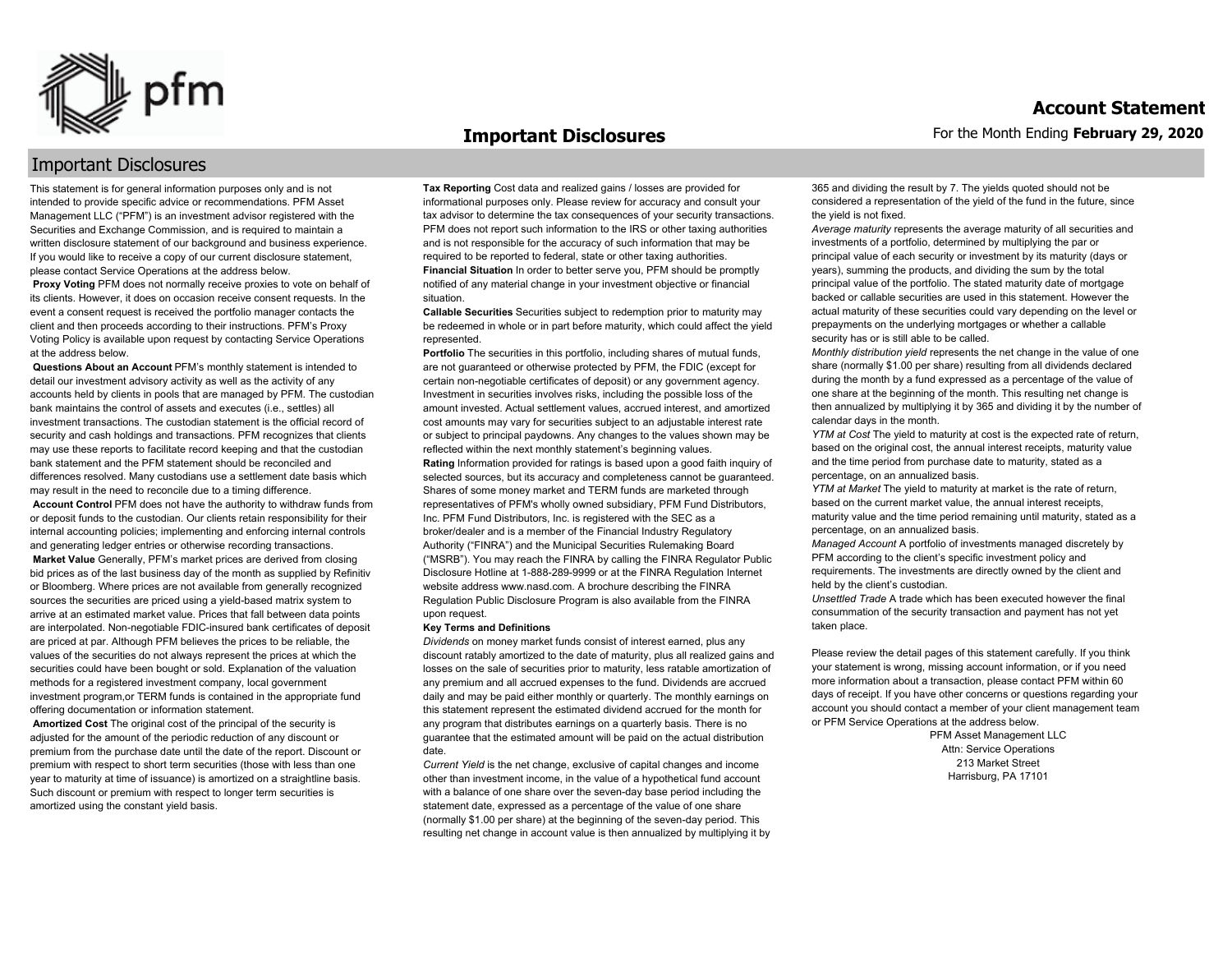

# **Managed Account Summary Statement** For the Month Ending February 29, 2020

| <b>Transaction Summary - Managed Account</b> | <b>Cash Transactions Summary - Managed Account</b> |                                 |                  |
|----------------------------------------------|----------------------------------------------------|---------------------------------|------------------|
| <b>Opening Market Value</b>                  | \$126,950,258.76                                   | Maturities/Calls                | 0.00             |
| Maturities/Calls                             | (655, 490.80)                                      | Sale Proceeds                   | 6,678,328.70     |
| Principal Dispositions                       | (6,360,499.63)                                     | Coupon/Interest/Dividend Income | 293,225.41       |
|                                              |                                                    | Principal Payments              | 655,490.80       |
| Principal Acquisitions                       | 5,757,917.87                                       | <b>Security Purchases</b>       | (7, 295, 709.55) |
| Unsettled Trades                             | 0.00                                               | Net Cash Contribution           | (331, 335.36)    |
| Change in Current Value                      | 799,029.50                                         | <b>Reconciling Transactions</b> | 0.00             |
| <b>Closing Market Value</b>                  | \$126,491,215.70                                   |                                 |                  |

| <b>Earnings Reconciliation (Cash Basis) - Managed Account</b>                                                                |                                        | <b>Cash Balance</b>         |        |
|------------------------------------------------------------------------------------------------------------------------------|----------------------------------------|-----------------------------|--------|
| Interest/Dividends/Coupons Received<br>Less Purchased Interest Related to Interest/Coupons<br>Plus Net Realized Gains/Losses | 311,687.29<br>(2,860.68)<br>120,808.28 | <b>Closing Cash Balance</b> | \$0.00 |
| <b>Total Cash Basis Earnings</b>                                                                                             | \$429,634.89                           |                             |        |
| <b>Earnings Reconciliation (Accrual Basis)</b>                                                                               | <b>Total</b>                           |                             |        |
| Ending Amortized Value of Securities                                                                                         | 124,085,372.77                         |                             |        |
| <b>Ending Accrued Interest</b>                                                                                               | 505,780.46                             |                             |        |
| Plus Proceeds from Sales                                                                                                     | 6,378,927.51                           |                             |        |
| Plus Proceeds of Maturities/Calls/Principal Payments                                                                         | 655,490.80                             |                             |        |
| Plus Coupons/Dividends Received                                                                                              | 293,225.41                             |                             |        |
| Less Cost of New Purchases                                                                                                   | (5,760,778.55)                         |                             |        |
| Less Beginning Amortized Value of Securities                                                                                 | (125, 288, 461.10)                     |                             |        |
| Less Beginning Accrued Interest                                                                                              | (587, 822.33)                          |                             |        |
| <b>Total Accrual Basis Earnings</b>                                                                                          | \$281,734.97                           |                             |        |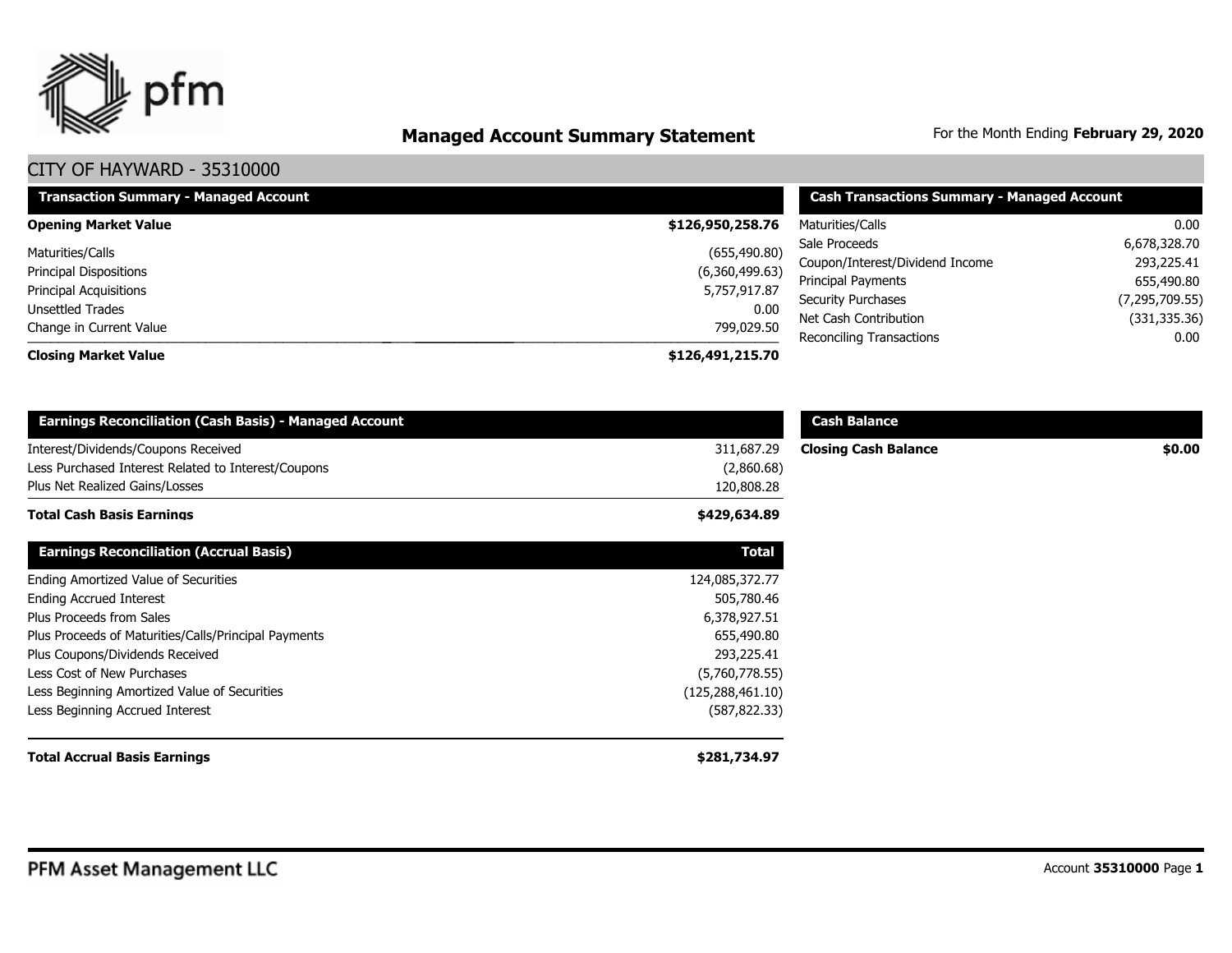

# **Portfolio Summary and Statistics** For the Month Ending **February 29, 2020**

# CITY OF HAYWARD - 35310000

| <b>Account Summary</b>                 |                  |                        |         |  |  |  |  |  |  |  |  |
|----------------------------------------|------------------|------------------------|---------|--|--|--|--|--|--|--|--|
| <b>Description</b>                     | <b>Par Value</b> | <b>Market Value</b>    | Percent |  |  |  |  |  |  |  |  |
| U.S. Treasury Bond / Note              | 64,825,000.00    | 66,000,582,80          | 52.18   |  |  |  |  |  |  |  |  |
| Supra-National Agency Bond / Note      | 5,045,000.00     | 5,137,155.84           | 4.06    |  |  |  |  |  |  |  |  |
| Municipal Bond / Note                  | 9,680,000.00     | 9,872,572.05           | 7.80    |  |  |  |  |  |  |  |  |
| Federal Agency Collateralized Mortgage | 13,136,491.36    | 13,392,694.80          | 10.59   |  |  |  |  |  |  |  |  |
| Obligation                             |                  |                        |         |  |  |  |  |  |  |  |  |
| Federal Agency Bond / Note             | 12,885,000.00    | 13,194,086.14          | 10.43   |  |  |  |  |  |  |  |  |
| Corporate Note                         | 7,905,000.00     | 8,064,603.83           | 6.38    |  |  |  |  |  |  |  |  |
| Certificate of Deposit                 | 5,475,000.00     | 5,519,608.61           | 4.36    |  |  |  |  |  |  |  |  |
| <b>Asset-Backed Security</b>           | 5,237,583.22     | 5,309,911.63           | 4.20    |  |  |  |  |  |  |  |  |
| <b>Managed Account Sub-Total</b>       | 124,189,074.58   | 126,491,215.70 100.00% |         |  |  |  |  |  |  |  |  |
| <b>Accrued Interest</b>                |                  | 505,780.46             |         |  |  |  |  |  |  |  |  |
| <b>Total Portfolio</b>                 | 124,189,074.58   | 126,996,996.16         |         |  |  |  |  |  |  |  |  |

#### **Unsettled Trades 0.00 0.00**



#### **Sector Allocation**



52.18% US TSY Bond / Note

#### Yield to Maturity at Cost Yield to Maturity at Market Duration to Worst Weighted Average Days to Maturity 1.73 717 2.25% 1.07%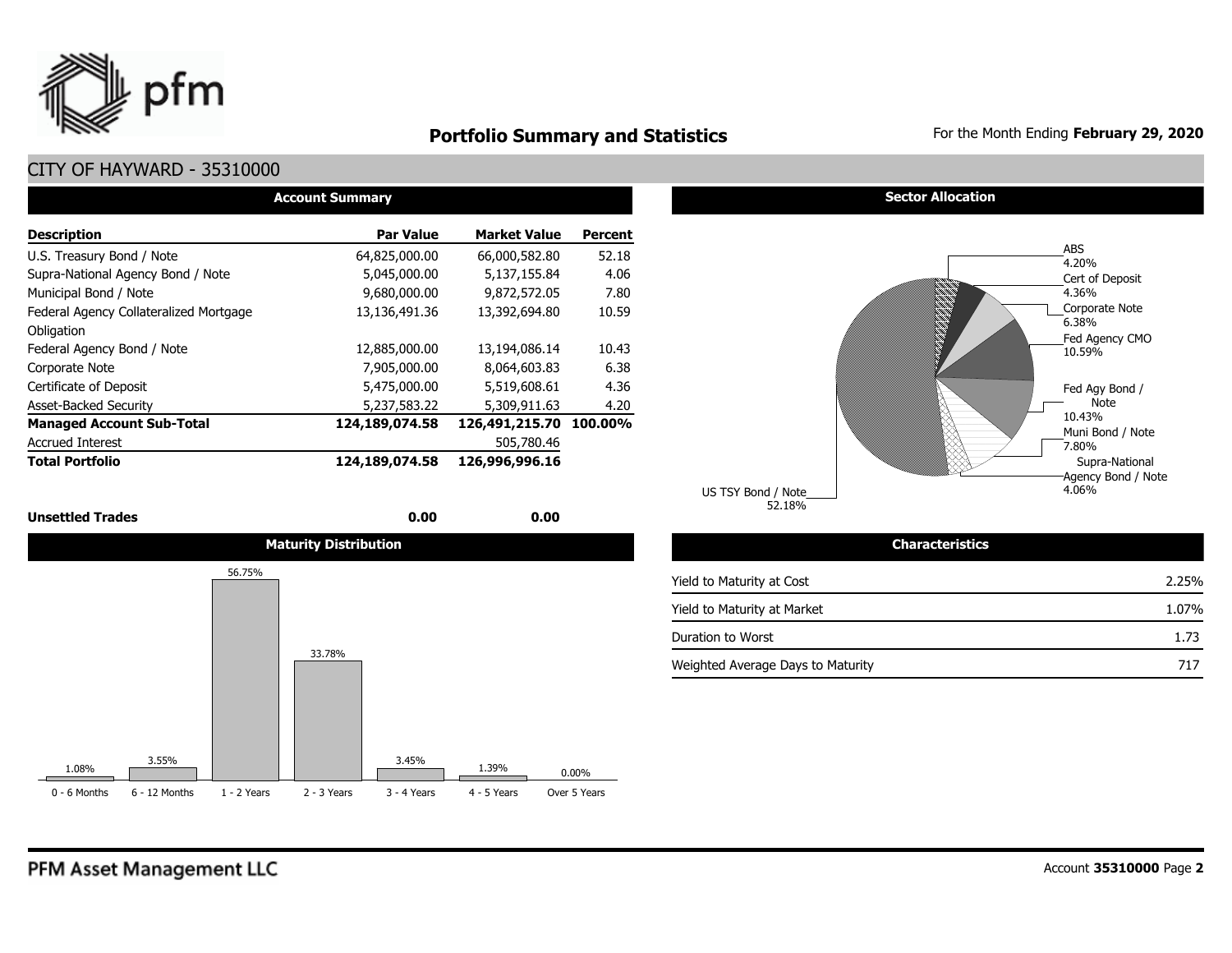

# **Managed Account Issuer Summary** For the Month Ending February 29, 2020

# CITY OF HAYWARD - 35310000

| <b>Issuer Summary</b>                  |                     |         |
|----------------------------------------|---------------------|---------|
|                                        | <b>Market Value</b> |         |
| <b>Issuer</b>                          | of Holdings         | Percent |
| <b>3M COMPANY</b>                      | 148,551.92          | 0.12    |
| ADOBE INC                              | 304,195.50          | 0.24    |
| ALLY AUTO RECEIVABLES TRUST            | 12,022.13           | 0.01    |
| AMERICAN EXPRESS CO                    | 612,753.20          | 0.48    |
| AMERICAN HONDA FINANCE                 | 610,921.80          | 0.48    |
| ARIZONA ST TRANSPRTN BRD HIGHW         | 1,268,036.25        | 1.00    |
| <b>BANK OF AMERICA CO</b>              | 592,685.09          | 0.47    |
| <b>BANK OF MONTREAL</b>                | 604,302.00          | 0.48    |
| BMW FINANCIAL SERVICES NA LLC          | 126,225.51          | 0.10    |
| <b>CALIFORNIA ST</b>                   | 2,465,559.25        | 1.95    |
| CAPITAL ONE FINANCIAL CORP             | 607,231.80          | 0.48    |
| CAPITAL ONE PRIME AUTO REC TRUST       | 178,288.78          | 0.14    |
| CARMAX AUTO OWNER TRUST                | 870,688.55          | 0.69    |
| CATERPILLAR INC                        | 663,858.98          | 0.52    |
| CHAFFEY CA JT UNION HS DIST            | 612,282.00          | 0.48    |
| <b>CHARLES SCHWAB</b>                  | 240,038.64          | 0.19    |
| <b>CITIGROUP INC</b>                   | 306,306.30          | 0.24    |
| <b>CREDIT AGRICOLE SA</b>              | 607,971.60          | 0.48    |
| <b>DNB ASA</b>                         | 629,356.88          | 0.50    |
| <b>FANNIE MAE</b>                      | 8,546,451.45        | 6.76    |
| FEDERAL HOME LOAN BANKS                | 7,209,301.94        | 5.70    |
| FIFTH THIRD AUTO TRUST                 | 218,166.05          | 0.17    |
| FORD CREDIT AUTO LEASE TRUST           | 477,479.61          | 0.38    |
| FORD CREDIT AUTO OWNER TRUST           | 203,538.94          | 0.16    |
| <b>FREDDIE MAC</b>                     | 10,831,027.55       | 8.57    |
| <b>GM FINANCIAL AUTO LEASING TRUST</b> | 352,854.14          | 0.28    |
| GM FINANCIAL SECURITIZED TERM          | 350,301.93          | 0.28    |
| <b>GOLDMAN SACHS GROUP INC</b>         | 608,785.20          | 0.48    |
| HARLEY-DAVIDSON MOTORCYCLE TRUST       | 439,597.09          | 0.35    |
| HOME DEPOT INC                         | 182,065.45          | 0.14    |
| HONDA AUTO RECEIVABLES                 | 173,556.55          | 0.14    |
| <b>HYUNDAI AUTO RECEIVABLES</b>        | 407,402.16          | 0.32    |

#### **Credit Quality (S&P Ratings)**



PFM Asset Management LLC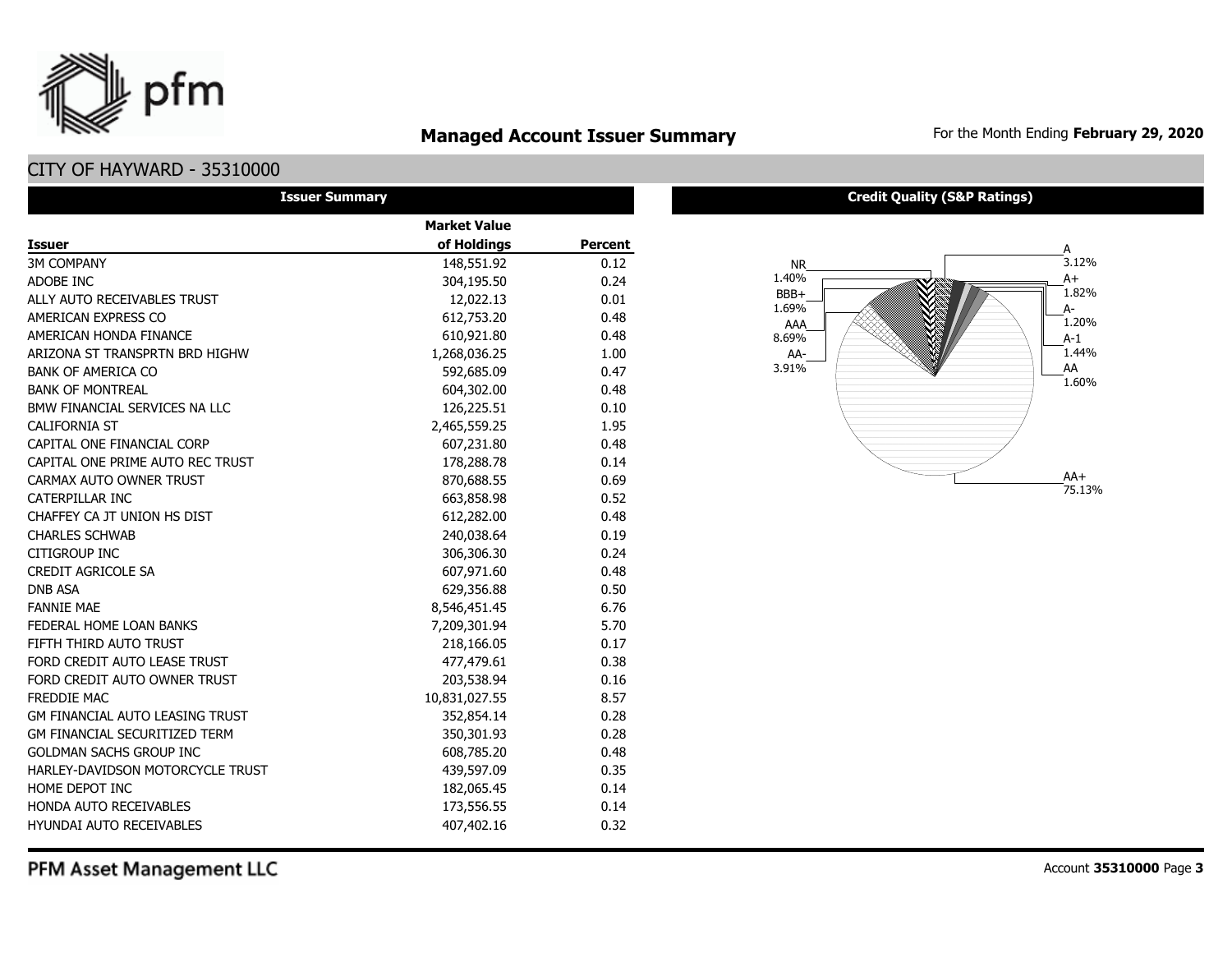

# **Managed Account Issuer Summary** For the Month Ending February 29, 2020

|                                          | <b>Market Value</b> |                |
|------------------------------------------|---------------------|----------------|
| <b>Issuer</b>                            | of Holdings         | <b>Percent</b> |
| <b>IBM CORP</b>                          | 309,225.90          | 0.24           |
| INTER-AMERICAN DEVELOPMENT BANK          | 1,423,023.00        | 1.12           |
| INTERNATIONAL FINANCE CORPORATION        | 1,878,867.40        | 1.49           |
| INTL BANK OF RECONSTRUCTION AND DEV      | 1,835,265.44        | 1.45           |
| JOHN DEERE OWNER TRUST                   | 6,004.32            | 0.00           |
| JP MORGAN CHASE & CO                     | 614,727.00          | 0.49           |
| LONG BEACH CA                            | 935,520.40          | 0.74           |
| MITSUBISHI UFJ FINANCIAL GROUP INC       | 607,419.00          | 0.48           |
| <b>MORGAN STANLEY</b>                    | 611,127.30          | 0.48           |
| NATIONAL RURAL UTILITIES CO FINANCE CORP | 254,366.50          | 0.20           |
| NISSAN AUTO LEASE TRUST                  | 226,919.50          | 0.18           |
| NISSAN AUTO RECEIVABLES                  | 204,617.46          | 0.16           |
| <b>NORDEA BANK AB</b>                    | 626,305.63          | 0.50           |
| <b>OREGON STATE</b>                      | 614,064.00          | 0.49           |
| PACCAR FINANCIAL CORP                    | 303,237.58          | 0.24           |
| ROYAL BANK OF CANADA                     | 611,368.20          | 0.48           |
| SAN DIEGO CA CMNTY CLG DIST              | 689,121.00          | 0.54           |
| SAN JOSE CA                              | 1,182,717.50        | 0.94           |
| SKANDINAVISKA ENSKILDA BANKEN AB         | 626,457.50          | 0.50           |
| <b>SOCIETE GENERALE</b>                  | 599,658.00          | 0.47           |
| SUMITOMO MITSUI FINANCIAL GROUP INC      | 606,769.80          | 0.48           |
| SUNTRUST BANKS INC                       | 306,294.00          | 0.24           |
| TAMALPAIS CA UNION HIGH SCH DIST         | 1,014,860.20        | 0.80           |
| THE BANK OF NEW YORK MELLON CORPORATION  | 303,963.60          | 0.24           |
| THE WALT DISNEY CORPORATION              | 166,676.07          | 0.13           |
| UNITED PARCEL SERVICE INC                | 306,223.20          | 0.24           |
| UNITED STATES TREASURY                   | 66,000,582.80       | 52.19          |
| UNIVERSITY OF CALIFORNIA                 | 1,090,411.45        | 0.86           |
| <b>US BANCORP</b>                        | 618,600.60          | 0.49           |
| <b>VERIZON OWNER TRUST</b>               | 151,826.64          | 0.12           |
| <b>VOLKSWAGEN AUTO LEASE TURST</b>       | 303,190.47          | 0.24           |
| <b>Total</b>                             | \$126,491,215.70    | 100.00%        |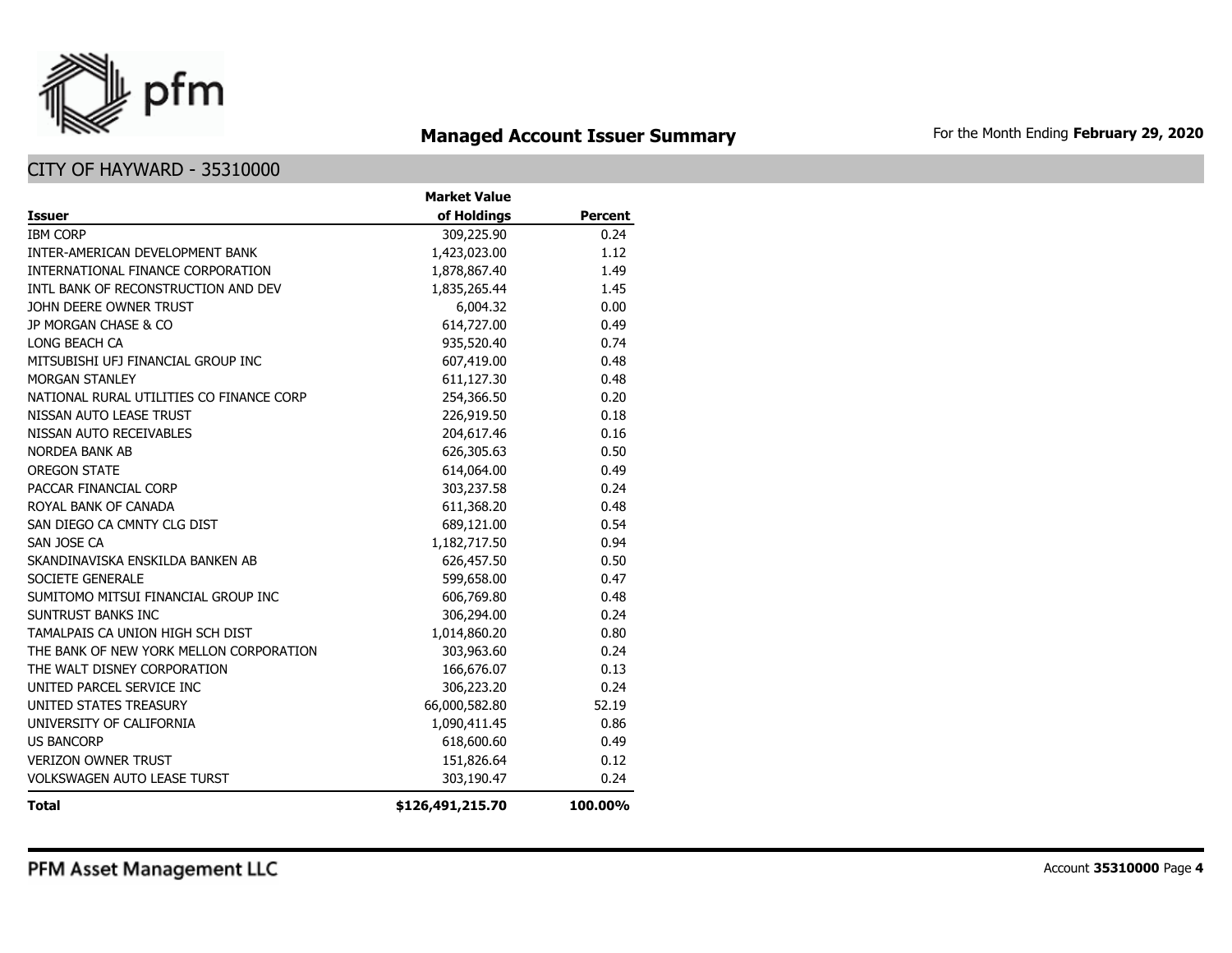

| <b>Security Type/Description</b>                             |              |                  | <b>S&amp;P</b> | Moody's | <b>Trade</b> | <b>Settle</b> | <b>Original</b> | <b>YTM</b> | Accrued         | <b>Amortized</b> | <b>Market</b> |
|--------------------------------------------------------------|--------------|------------------|----------------|---------|--------------|---------------|-----------------|------------|-----------------|------------------|---------------|
| <b>Dated Date/Coupon/Maturity</b>                            | <b>CUSIP</b> | Par              | Rating         | Rating  | Date         | <b>Date</b>   | Cost            | at Cost    | <b>Interest</b> | Cost             | <b>Value</b>  |
| <b>U.S. Treasury Bond / Note</b>                             |              |                  |                |         |              |               |                 |            |                 |                  |               |
| <b>US TREASURY NOTES</b><br>DTD 02/29/2016 1.125% 02/28/2021 | 912828P87    | 2,075,000.00 AA+ |                | Aaa     | 02/15/18     | 02/16/18      | 1,997,106.45    | 2.42       | 63.43           | 2,048,762.31     | 2,075,972.76  |
| US TREASURY NOTES<br>DTD 05/15/2018 2.625% 05/15/2021        | 9128284P2    | 2,350,000.00 AA+ |                | Aaa     | 02/28/19     | 02/28/19      | 2,354,957.03    | 2.53       | 18,133.41       | 2,352,763.60     | 2,394,796.88  |
| <b>US TREASURY NOTES</b><br>DTD 05/15/2018 2.625% 05/15/2021 | 9128284P2    | 4,200,000.00 AA+ |                | Aaa     | 02/08/19     | 02/11/19      | 4,216,242.19    | 2.45       | 32,408.65       | 4,208,830.33     | 4,280,062.50  |
| <b>US TREASURY NOTES</b><br>DTD 06/02/2014 2.000% 05/31/2021 | 912828WN6    | 3,225,000.00 AA+ |                | Aaa     | 06/04/18     | 06/06/18      | 3,167,680,66    | 2.62       | 16,213.11       | 3,200,487.16     | 3,263,296.88  |
| <b>US TREASURY NOTES</b><br>DTD 06/30/2014 2.125% 06/30/2021 | 912828WR7    | 1,500,000.00 AA+ |                | Aaa     | 07/03/18     | 07/06/18      | 1,477,031.25    | 2.66       | 5,341.69        | 1,489,525.91     | 1,521,796.80  |
| <b>US TREASURY NOTES</b><br>DTD 08/15/2018 2.750% 08/15/2021 | 9128284W7    | 1,575,000.00 AA+ |                | Aaa     | 09/05/18     | 09/07/18      | 1,576,291.99    | 2.72       | 1,784.86        | 1,575,662.41     | 1,615,113.36  |
| <b>US TREASURY NOTES</b><br>DTD 08/15/2018 2.750% 08/15/2021 | 9128284W7    | 1,725,000.00 AA+ |                | Aaa     | 09/26/18     | 09/28/18      | 1,717,655.27    | 2.91       | 1,954.84        | 1,721,220.80     | 1,768,933,68  |
| <b>US TREASURY NOTES</b><br>DTD 08/15/2011 2.125% 08/15/2021 | 912828RC6    | 4,400,000.00 AA+ |                | Aaa     | 10/03/19     | 10/04/19      | 4,456,890.63    | 1.42       | 3,853.02        | 4,444,669.15     | 4,472,875.00  |
| US TREASURY NOTES<br>DTD 10/31/2016 1.250% 10/31/2021        | 912828T67    | 300,000.00 AA+   |                | Aaa     | 12/20/19     | 12/20/19      | 297,761,72      | 1.66       | 1,256.87        | 297,997.16       | 301,453.14    |
| <b>US TREASURY NOTES</b><br>DTD 10/31/2016 1.250% 10/31/2021 | 912828T67    | 3,250,000.00 AA+ |                | Aaa     | 10/31/19     | 11/04/19      | 3,231,337.89    | 1.54       | 13,616.07       | 3,234,345.34     | 3,265,742.35  |
| <b>US TREASURY NOTES</b><br>DTD 10/31/2016 1.250% 10/31/2021 | 912828T67    | 4,150,000.00 AA+ |                | Aaa     | 11/08/19     | 11/12/19      | 4,114,984.38    | 1.69       | 17,386.68       | 4,120,299.57     | 4,170,101.77  |
| US TREASURY NOTES<br>DTD 01/15/2019 2.500% 01/15/2022        | 9128285V8    | 1,500,000.00 AA+ |                | Aaa     | 02/08/19     | 02/11/19      | 1,502,988.28    | 2.43       | 4,739.01        | 1,501,946.82     | 1,543,359.30  |
| <b>US TREASURY NOTES</b><br>DTD 01/15/2019 2.500% 01/15/2022 | 9128285V8    | 6,000,000.00 AA+ |                | Aaa     | 01/29/19     | 01/31/19      | 5,991,328.13    | 2.55       | 18,956.04       | 5,994,454.26     | 6,173,437.20  |
| <b>US TREASURY NOTES</b><br>DTD 01/31/2017 1.875% 01/31/2022 | 912828V72    | 8,750,000.00 AA+ |                | Aaa     | 01/07/19     | 01/09/19      | 8,590,722,66    | 2.50       | 13,521.63       | 8,648,826.55     | 8,907,227,00  |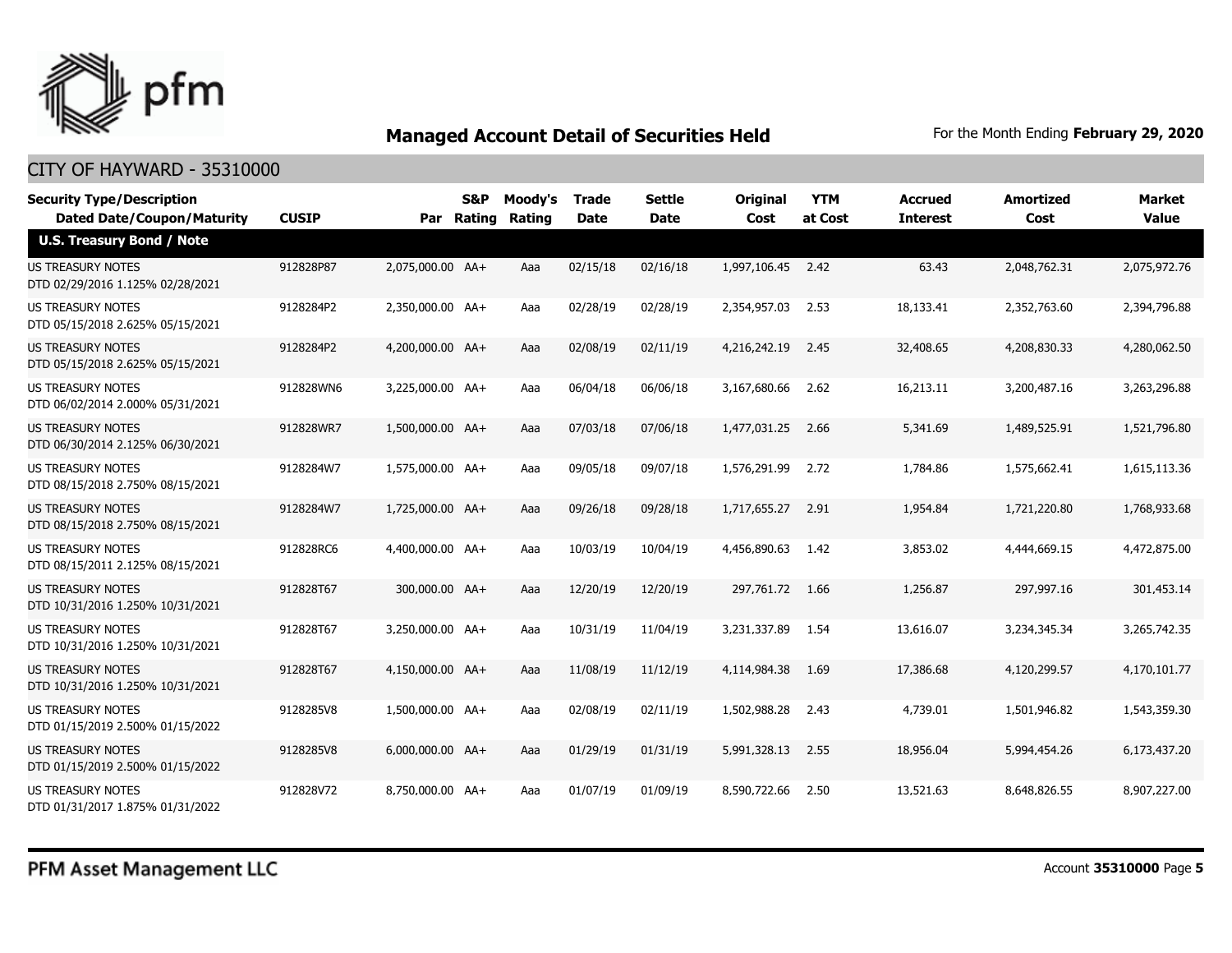

### CITY OF HAYWARD - 35310000

| <b>Security Type/Description</b><br><b>Dated Date/Coupon/Maturity</b>                  | <b>CUSIP</b> |                  | <b>S&amp;P</b><br>Par Rating | Moody's<br>Rating | Trade<br><b>Date</b> | Settle<br><b>Date</b> | <b>Original</b><br>Cost | <b>YTM</b><br>at Cost | <b>Accrued</b><br><b>Interest</b> | <b>Amortized</b><br>Cost | Market<br>Value |
|----------------------------------------------------------------------------------------|--------------|------------------|------------------------------|-------------------|----------------------|-----------------------|-------------------------|-----------------------|-----------------------------------|--------------------------|-----------------|
| <b>U.S. Treasury Bond / Note</b>                                                       |              |                  |                              |                   |                      |                       |                         |                       |                                   |                          |                 |
| <b>US TREASURY NOTES</b><br>DTD 02/15/2019 2.500% 02/15/2022                           | 9128286C9    | 2,350,000.00 AA+ |                              | Aaa               | 03/01/19             | 03/05/19              | 2,347,429.69            | 2.54                  | 2,421.02                          | 2,348,283.56             | 2,421,601.68    |
| US TREASURY NOTES<br>DTD 02/15/2019 2.500% 02/15/2022                                  | 9128286C9    | 2,500,000.00 AA+ |                              | Aaa               | 04/01/19             | 04/03/19              | 2,514,550.78            | 2.29                  | 2,575.55                          | 2,510,055.45             | 2,576,172.00    |
| <b>US TREASURY NOTES</b><br>DTD 07/31/2017 1.875% 07/31/2022                           | 9128282P4    | 1,600,000.00 AA+ |                              | Aaa               | 07/01/19             | 07/03/19              | 1,605,437.50            | 1.76                  | 2,472.53                          | 1,604,302.58             | 1,637,500.00    |
| <b>US TREASURY NOTES</b><br>DTD 07/31/2017 1.875% 07/31/2022                           | 9128282P4    | 4,400,000.00 AA+ |                              | Aaa               | 06/03/19             | 06/05/19              | 4,403,609.38            | 1.85                  | 6,799.45                          | 4,402,815.60             | 4,503,125.00    |
| <b>US TREASURY NOTES</b><br>DTD 08/31/2017 1.625% 08/31/2022                           | 9128282S8    | 1,075,000.00 AA+ |                              | Aaa               | 08/02/19             | 08/05/19              | 1,072,858.40            | 1.69                  | 47.47                             | 1,073,253.59             | 1,094,484.38    |
| UNITED STATES TREASURY NOTES<br>DTD 10/15/2019 1.375% 10/15/2022                       | 912828YK0    | 5,250,000.00 AA+ |                              | Aaa               | 12/02/19             | 12/04/19              | 5,213,085.94            | 1.63                  | 27,218.24                         | 5,216,139.97             | 5,316,445.05    |
| UNITED STATES TREASURY NOTES<br>DTD 01/15/2020 1.500% 01/15/2023                       | 912828Z29    | 2,500,000.00 AA+ |                              | Aaa               | 02/03/20             | 02/05/20              | 2,512,207.03            | 1.33                  | 4,739.01                          | 2,511,927.63             | 2,543,359.50    |
| <b>US TREASURY NOTES</b><br>DTD 02/01/2016 1.750% 01/31/2023                           | 912828P38    | 150,000.00 AA+   |                              | Aaa               | 01/02/20             | 01/06/20              | 150,609.38              | 1.61                  | 216.35                            | 150,580.74               | 153,726.57      |
| <b>Security Type Sub-Total</b>                                                         |              | 64,825,000.00    |                              |                   |                      |                       | 64,512,766.63           | 2.15                  | 195,718.93                        | 64,657,150.49            | 66,000,582.80   |
| <b>Supra-National Agency Bond / Note</b>                                               |              |                  |                              |                   |                      |                       |                         |                       |                                   |                          |                 |
| INTERNATIONAL FINANCE CORPORATION<br><b>NOTE</b><br>DTD 03/16/2018 2.635% 03/09/2021   | 45950VLO7    | 1,850,000.00 AAA |                              | Aaa               | 03/09/18             | 03/16/18              | 1,848,612.50            | 2.66                  | 23,290.47                         | 1,849,509.73             | 1,878,867.40    |
| INTER-AMERICAN DEVELOPMENT BANK<br><b>NOTE</b><br>DTD 04/19/2018 2.625% 04/19/2021     | 4581X0DB1    | 1,400,000.00 AAA |                              | Aaa               | 04/12/18             | 04/19/18              | 1,396,920.00            | 2.70                  | 13,475.00                         | 1,398,807.89             | 1,423,023,00    |
| INTL BANK OF RECONSTRUCTION AND DEV<br><b>NOTE</b><br>DTD 07/25/2018 2.750% 07/23/2021 | 459058GH0    | 1,795,000.00 AAA |                              | Aaa               | 07/18/18             | 07/25/18              | 1,790,799.70            | 2.83                  | 5,210.49                          | 1,792,999.90             | 1,835,265.44    |
| <b>Security Type Sub-Total</b>                                                         |              | 5,045,000.00     |                              |                   |                      |                       | 5,036,332.20            | 2.73                  | 41,975.96                         | 5,041,317.52             | 5,137,155.84    |

PFM Asset Management LLC

Account **35310000** Page **6**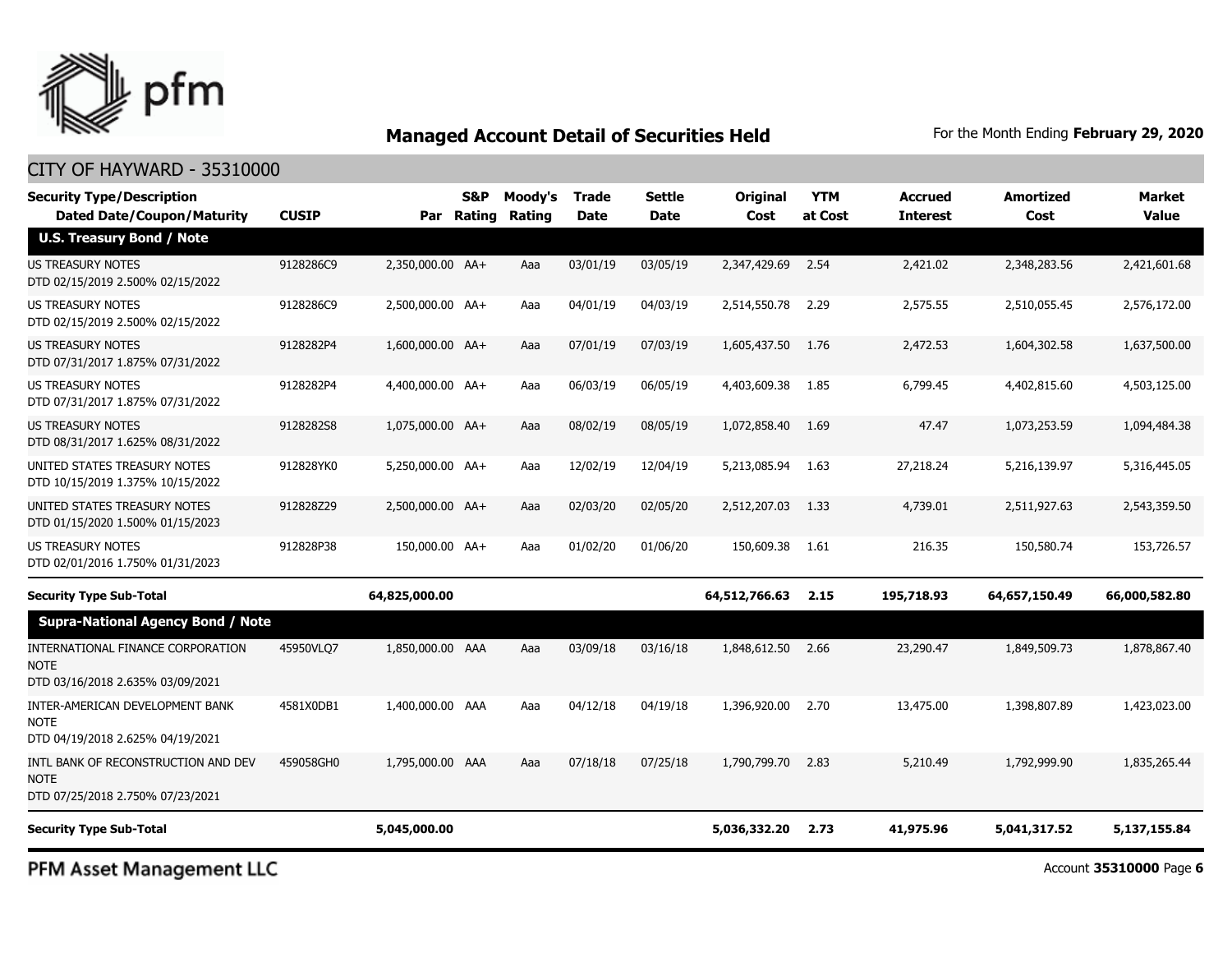

### CITY OF HAYWARD - 35310000

| <b>Security Type/Description</b><br><b>Dated Date/Coupon/Maturity</b>  | <b>CUSIP</b> |                  | <b>S&amp;P</b><br>Par Rating | Moody's<br>Rating | <b>Trade</b><br><b>Date</b> | <b>Settle</b><br>Date | Original<br>Cost | <b>YTM</b><br>at Cost | <b>Accrued</b><br><b>Interest</b> | <b>Amortized</b><br>Cost | Market<br><b>Value</b> |
|------------------------------------------------------------------------|--------------|------------------|------------------------------|-------------------|-----------------------------|-----------------------|------------------|-----------------------|-----------------------------------|--------------------------|------------------------|
| <b>Municipal Bond / Note</b>                                           |              |                  |                              |                   |                             |                       |                  |                       |                                   |                          |                        |
| UNIV OF CAL TXBL REV BOND<br>DTD 05/18/2017 1.900% 05/15/2020          | 91412GS89    | 625,000.00 AA    |                              | Aa2               | 05/05/17                    | 05/18/17              | 625,000.00       | 1.90                  | 3,496.53                          | 625,000.00               | 625,656.25             |
| CA ST TXBL GO BONDS<br>DTD 04/27/2017 2.625% 04/01/2021                | 13063DAC2    | 1,000,000.00 AA- |                              | Aa2               | 02/12/19                    | 02/14/19              | 997,000.00       | 2.77                  | 10,937.50                         | 998,462.27               | 1,016,320.00           |
| CA ST TXBL GO BONDS<br>DTD 04/25/2018 2.800% 04/01/2021                | 13063DGA0    | 1,425,000.00 AA- |                              | Aa2               | 04/18/18                    | 04/25/18              | 1,425,057,00     | 2.80                  | 16,625.00                         | 1,425,015.58             | 1,449,239.25           |
| UNIV OF CAL TXBL REV BONDS<br>DTD 06/05/2018 3.029% 05/15/2021         | 91412HBH5    | 455,000.00 AA    |                              | Aa2               | 05/23/18                    | 06/05/18              | 455,000.00       | 3.03                  | 4,058.02                          | 455,000.00               | 464,755.20             |
| CHAFFEY UHSD, CA TXBL GO BONDS<br>DTD 12/05/2019 1.913% 08/01/2022     | 157411TH2    | 600,000.00 AA-   |                              | Aa1               | 11/06/19                    | 12/05/19              | 600,000.00       | 1.91                  | 956.50                            | 600,000.00               | 612,282.00             |
| SAN DIEGO CCD, CA TXBL GO BONDS<br>DTD 10/16/2019 1.936% 08/01/2022    | 7972720M6    | 675,000.00 AAA   |                              | Aaa               | 09/18/19                    | 10/16/19              | 675,000.00       | 1.94                  | 1,089.00                          | 675,000.00               | 689,121.00             |
| LONG BEACH CCD, CA TXBL GO BONDS<br>DTD 10/23/2019 1.702% 08/01/2022   | 542411NG4    | 920,000.00 AA    |                              | Aa2               | 10/09/19                    | 10/23/19              | 920,000.00       | 1.70                  | 1,304.87                          | 920,000.00               | 935,520.40             |
| TAMALPAIS UHSD, CA TXBL GO BONDS<br>DTD 10/09/2019 1.925% 08/01/2022   | 874857KH7    | 995,000.00 NR    |                              | Aaa               | 09/20/19                    | 10/09/19              | 995,000.00       | 1.93                  | 1,596.15                          | 995,000.00               | 1,014,860.20           |
| SAN JOSE, CA TXBL GO BONDS<br>DTD 07/25/2019 2.300% 09/01/2022         | 798135H44    | 1,150,000.00 AA+ |                              | Aa1               | 07/09/19                    | 07/25/19              | 1,157,544.00     | 2.08                  | 15,870.00                         | 1,156,112.55             | 1,182,717.50           |
| OR ST DEPT OF TRANS TXBL REV BONDS<br>DTD 11/20/2019 1.855% 11/15/2022 | 68607DTT2    | 600,000,00 AAA   |                              | Aa1               | 11/07/19                    | 11/20/19              | 600,000,00       | 1.86                  | 3,122.58                          | 600,000,00               | 614,064.00             |
| AZ TRAN BOARD TXBL REV BONDS<br>DTD 02/12/2020 1.795% 07/01/2023       | 040654XT7    | 1,235,000.00 AA+ |                              | Aa1               | 01/10/20                    | 02/12/20              | 1,235,000.00     | 1.80                  | 1,169.99                          | 1,235,000.00             | 1,268,036.25           |
| <b>Security Type Sub-Total</b>                                         |              | 9,680,000.00     |                              |                   |                             |                       | 9,684,601.00     | 2.17                  | 60,226.14                         | 9,684,590.40             | 9,872,572.05           |
| <b>Federal Agency Collateralized Mortgage Obligation</b>               |              |                  |                              |                   |                             |                       |                  |                       |                                   |                          |                        |
| FHLMC SERIES K013 A1<br>DTD 05/01/2011 2.902% 08/25/2020               | 3137AA4V2    | 147,598.64 AA+   |                              | Aaa               | 06/23/17                    | 06/28/17              | 150,406.47 1.60  |                       | 356.94                            | 147,720.01               | 147,737.79             |
| <b>FHMS K714 A2</b><br>DTD 01/01/2014 3.034% 10/25/2020                | 3137B6ZM6    | 792,028.74 AA+   |                              | Aaa               | 09/21/17                    | 09/26/17              | 814,026.12       | 1.15                  | 2,002.51                          | 796,379.02               | 792,765.49             |

PFM Asset Management LLC

Account **35310000** Page **7**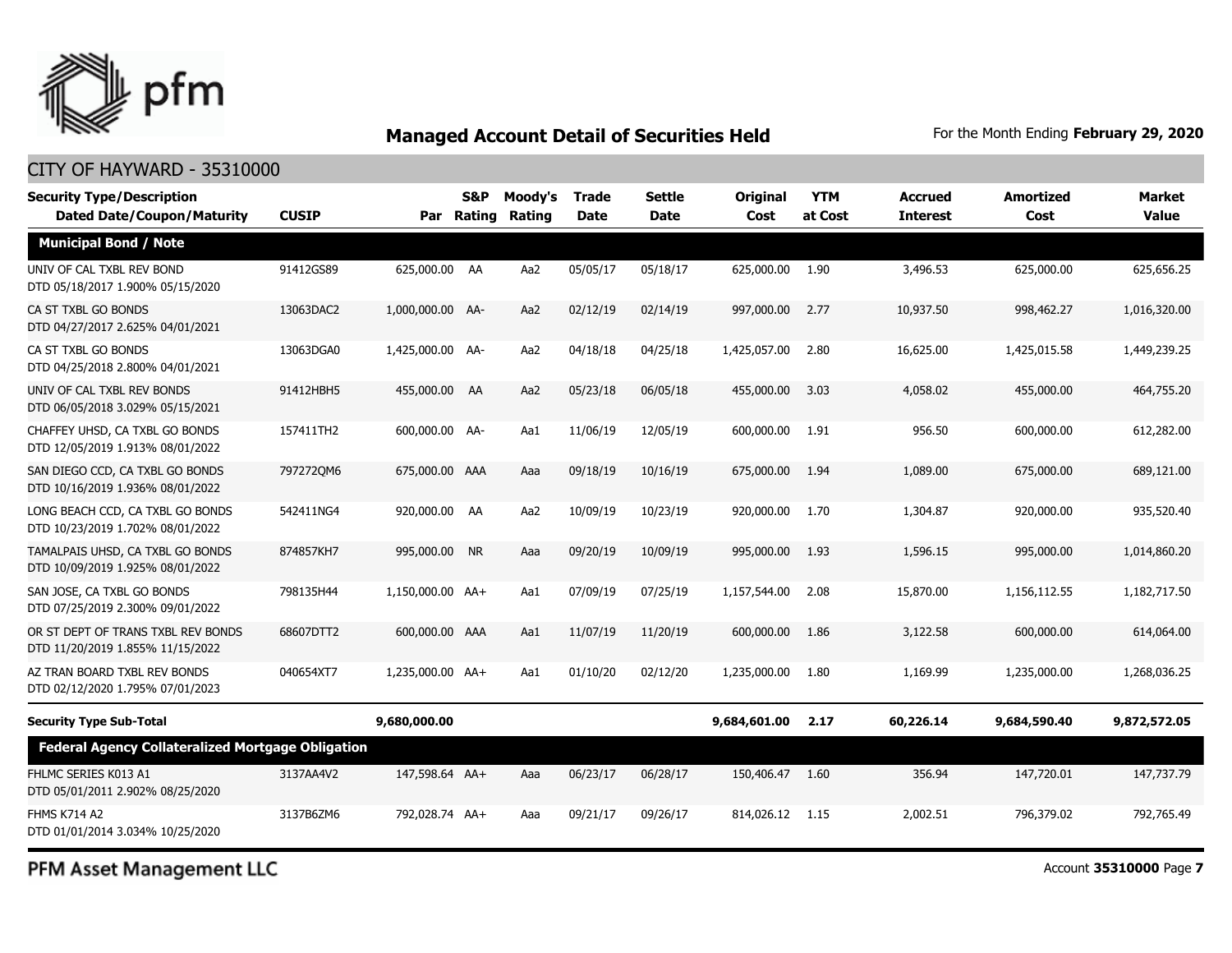

| <b>Security Type/Description</b><br><b>Dated Date/Coupon/Maturity</b> | <b>CUSIP</b> |                  | S&P<br>Par Rating | Moody's<br><b>Rating</b> | Trade<br><b>Date</b> | Settle<br><b>Date</b> | <b>Original</b><br>Cost | <b>YTM</b><br>at Cost | <b>Accrued</b><br><b>Interest</b> | <b>Amortized</b><br>Cost | Market<br><b>Value</b> |
|-----------------------------------------------------------------------|--------------|------------------|-------------------|--------------------------|----------------------|-----------------------|-------------------------|-----------------------|-----------------------------------|--------------------------|------------------------|
| Federal Agency Collateralized Mortgage Obligation                     |              |                  |                   |                          |                      |                       |                         |                       |                                   |                          |                        |
| FNA 2018-M5 A2<br>DTD 04/01/2018 3.560% 09/25/2021                    | 3136B1XP4    | 535,134.51 AA+   |                   | Aaa                      | 04/11/18             | 04/30/18              | 545,778.88              | 2.27                  | 1,587.57                          | 539,768.41               | 539,852.01             |
| FHMS K720 A1<br>DTD 11/01/2015 2.316% 11/25/2021                      | 3137BLUO9    | 224,276.88 AA+   |                   | Aaa                      | 08/22/19             | 08/27/19              | 224,890.13              | 1.94                  | 432.85                            | 224,709.76               | 225,684.74             |
| FHLMC MULTIFAMILY STRUCTURED P<br>DTD 05/01/2015 2.791% 01/25/2022    | 3137BHXY8    | 1,250,000.00 AA+ |                   | Aaa                      | 08/16/19             | 08/21/19              | 1,272,656.25            | 1.21                  | 2,907.29                          | 1,267,960.65             | 1,274,039.18           |
| FHMS KJ23 A1<br>DTD 12/01/2018 3.174% 03/01/2022                      | 3137FKK70    | 267,737.90 AA+   |                   | Aaa                      | 12/07/18             | 12/14/18              | 267,735.75              | 3.05                  | 708.17                            | 267,735.76               | 270,779.56             |
| FHMS K019 A2<br>DTD 08/01/2012 2.272% 03/25/2022                      | 3137ASNJ9    | 595,049.61 AA+   |                   | Aaa                      | 03/29/19             | 04/03/19              | 590,656.46              | 2.65                  | 1,126.63                          | 591,658.54               | 603,005.27             |
| FHMS K023 A1<br>DTD 12/01/2012 1.583% 04/25/2022                      | 3137AWQG3    | 67,196.88 AA+    |                   | Aaa                      | 03/06/18             | 03/09/18              | 65,737.44               | 2.58                  | 88.64                             | 66,366.88                | 67,206.04              |
| FHMS K023 A1<br>DTD 12/01/2012 1.583% 04/25/2022                      | 3137AWQG3    | 295,010.71 AA+   |                   | Aaa                      | 07/12/18             | 07/17/18              | 287,554.78              | 2.87                  | 389.17                            | 290,416.32               | 295,050.93             |
| FHMS K023 A1<br>DTD 12/01/2012 1.583% 04/25/2022                      | 3137AWQG3    | 606,410.91 AA+   |                   | Aaa                      | 03/07/18             | 03/09/18              | 593,145.68              | 2.59                  | 799.96                            | 598,868.55               | 606,493.59             |
| FHLMC MULTIFAMILY STRUCTURED P<br>DTD 11/01/2015 2.716% 06/25/2022    | 3137BLUR7    | 600,000.00 AA+   |                   | Aaa                      | 03/13/19             | 03/18/19              | 599,253.52              | 2.68                  | 1,358.00                          | 599,253.52               | 616,150.54             |
| FHLMC MULTIFAMILY STRUCTURED P<br>DTD 12/01/2012 2.355% 07/25/2022    | 3137AVXN2    | 570,000.00 AA+   |                   | Aaa                      | 06/12/19             | 06/17/19              | 572,092.97              | 2.03                  | 1,118.63                          | 571,482.58               | 583,718.82             |
| FHLMC MULTIFAMILY STRUCTURED P<br>DTD 12/01/2012 2.355% 07/25/2022    | 3137AVXN2    | 1,227,386.00 AA+ |                   | Aaa                      | 03/28/19             | 04/02/19              | 1,222,591.52            | 2.49                  | 2,408.75                          | 1,223,338.98             | 1,256,926.86           |
| FHLMC MULTIFAMILY STRUCTURED P<br>DTD 12/01/2012 2.307% 08/25/2022    | 3137AWOH1    | 1,250,000.00 AA+ |                   | Aaa                      | 09/04/19             | 09/09/19              | 1,268,457.03            | 1.25                  | 2,403.13                          | 1,265,451.44             | 1,279,011.74           |
| FHLMC MULTIFAMILY STRUCTURED P<br>DTD 05/01/2013 2.510% 11/25/2022    | 3137B1BS0    | 500,000.00 AA+   |                   | Aaa                      | 02/18/20             | 02/21/20              | 509,648.44              | 1.04                  | 1,045.83                          | 509,648.44               | 515,077.90             |
| FHLMC MULTIFAMILY STRUCTURED P<br>DTD 05/01/2013 2.510% 11/25/2022    | 3137B1BS0    | 1,065,000.00 AA+ |                   | Aaa                      | 06/12/19             | 06/17/19              | 1,074,318.75            | 1.92                  | 2,227.63                          | 1,072,260.06             | 1,097,115.93           |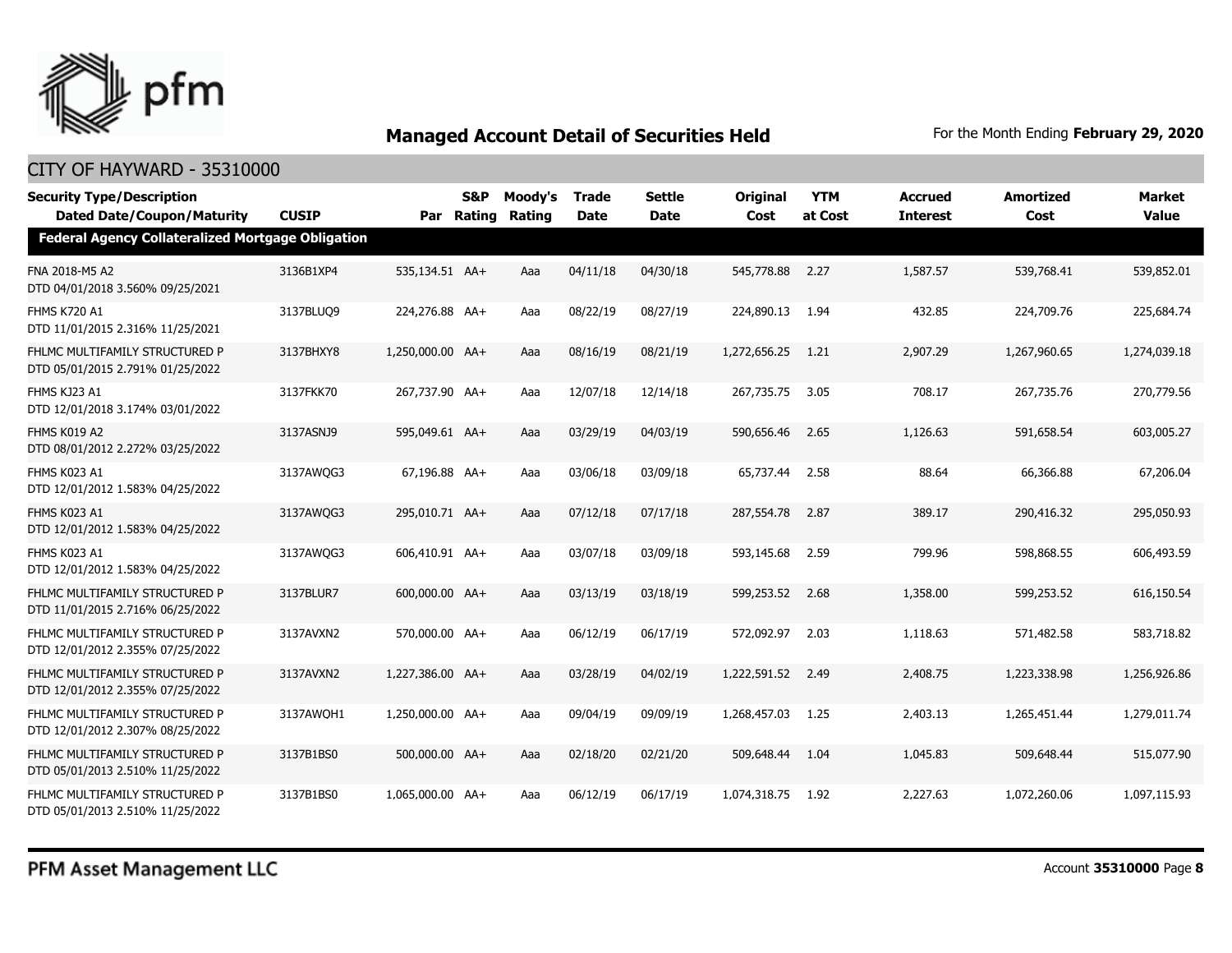

| <b>Security Type/Description</b><br><b>Dated Date/Coupon/Maturity</b> | <b>CUSIP</b> | Par              | S&P<br>Rating | Moody's<br>Rating | <b>Trade</b><br><b>Date</b> | Settle<br><b>Date</b> | <b>Original</b><br>Cost | <b>YTM</b><br>at Cost | <b>Accrued</b><br><b>Interest</b> | <b>Amortized</b><br>Cost | <b>Market</b><br><b>Value</b> |
|-----------------------------------------------------------------------|--------------|------------------|---------------|-------------------|-----------------------------|-----------------------|-------------------------|-----------------------|-----------------------------------|--------------------------|-------------------------------|
| <b>Federal Agency Collateralized Mortgage Obligation</b>              |              |                  |               |                   |                             |                       |                         |                       |                                   |                          |                               |
| <b>FANNIEMAE-ACES</b><br>DTD 02/01/2013 2.509% 11/25/2022             | 3136ACGJ4    | 1,158,793.39 AA+ |               | Aaa               | 06/24/19                    | 06/27/19              | 1,173,097.25            | 1.70                  | 2,422.39                          | 1,170,283.50             | 1,192,264.14                  |
| FNA 2013-M7 A2<br>DTD 05/01/2013 2.280% 12/25/2022                    | 3136AEGO4    | 348,221.64 AA+   |               | Aaa               | 09/11/19                    | 09/16/19              | 350,391.40              | 1.82                  | 661.62                            | 350,061.02               | 356,828.97                    |
| FNA 2013-M7 A2<br>DTD 05/01/2013 2.280% 12/25/2022                    | 3136AEGO4    | 461,319.26 AA+   |               | Aaa               | 09/04/19                    | 09/09/19              | 467,363.00              | 1.42                  | 876.51                            | 466,466.95               | 472,722.13                    |
| FHMS J22F A1<br>DTD 11/01/2018 3.454% 05/25/2023                      | 3137FJYA1    | 322,934.69 AA+   |               | Aaa               | 11/07/18                    | 11/19/18              | 322,925.98              | 3.28                  | 929.51                            | 322,925.97               | 327,747.81                    |
| FHMS KP05 A<br>DTD 12/01/2018 3.203% 07/01/2023                       | 3137FKK39    | 356,114.38 AA+   |               | Aaa               | 12/07/18                    | 12/17/18              | 356,113.29              | 3.11                  | 950.53                            | 356,113.31               | 365,084.90                    |
| FHMS KJ27 A1<br>DTD 11/01/2019 2.092% 07/25/2024                      | 3137FO3V3    | 496,277.22 AA+   |               | Aaa               | 11/20/19                    | 11/26/19              | 496,265.31              | 2.03                  | 865.18                            | 496,265.31               | 507,430.46                    |
| <b>Security Type Sub-Total</b>                                        |              | 13,136,491.36    |               |                   |                             |                       | 13,225,106.42           | 1.95                  | 27,667.44                         | 13,195,134.98            | 13,392,694.80                 |
| <b>Federal Agency Bond / Note</b>                                     |              |                  |               |                   |                             |                       |                         |                       |                                   |                          |                               |
| <b>FANNIE MAE NOTES</b><br>DTD 06/25/2018 2.750% 06/22/2021           | 3135G0U35    | 1,745,000.00 AA+ |               | Aaa               | 06/22/18                    | 06/25/18              | 1,744,598.65            | 2.76                  | 9,197.60                          | 1,744,819.34             | 1,784,786.00                  |
| FEDERAL HOME LOAN BANKS NOTES<br>DTD 10/12/2018 3.000% 10/12/2021     | 3130AF5B9    | 2,425,000.00 AA+ |               | Aaa               | 11/02/18                    | 11/06/18              | 2,423,593.50            | 3.02                  | 28,089.58                         | 2,424,228.83             | 2,503,046.20                  |
| <b>FANNIE MAE NOTES</b><br>DTD 01/11/2019 2.625% 01/11/2022           | 3135G0U92    | 1,200,000.00 AA+ |               | Aaa               | 01/29/19                    | 01/31/19              | 1,200,312.00            | 2.62                  | 4,375.00                          | 1,200,206.36             | 1,236,452.40                  |
| <b>FANNIE MAE NOTES</b><br>DTD 01/11/2019 2.625% 01/11/2022           | 3135G0U92    | 1,650,000.00 AA+ |               | Aaa               | 01/09/19                    | 01/11/19              | 1,648,812.00            | 2.65                  | 6,015.63                          | 1,649,252.25             | 1,700,122.05                  |
| FEDERAL HOME LOAN BANK<br>DTD 06/01/2012 2.125% 06/10/2022            | 313379069    | 2,475,000.00 AA+ |               | Aaa               | 06/13/19                    | 06/14/19              | 2,492,399.25            | 1.88                  | 11,833.59                         | 2,488,330.33             | 2,539,567.80                  |
| <b>FANNIE MAE NOTES</b><br>DTD 09/06/2019 1.375% 09/06/2022           | 3135G0W33    | 1,250,000.00 AA+ |               | Aaa               | 09/05/19                    | 09/06/19              | 1,245,650.00            | 1.49                  | 8,355.03                          | 1,246,341.81             | 1,263,423.75                  |
| FEDERAL HOME LOAN BANKS NOTES<br>DTD 02/21/2020 1.375% 02/17/2023     | 3130AJ7E3    | 2,140,000.00 AA+ |               | Aaa               | 02/20/20                    | 02/21/20              | 2,136,062.40            | 1.44                  | 817.36                            | 2,136,098.29             | 2,166,687.94                  |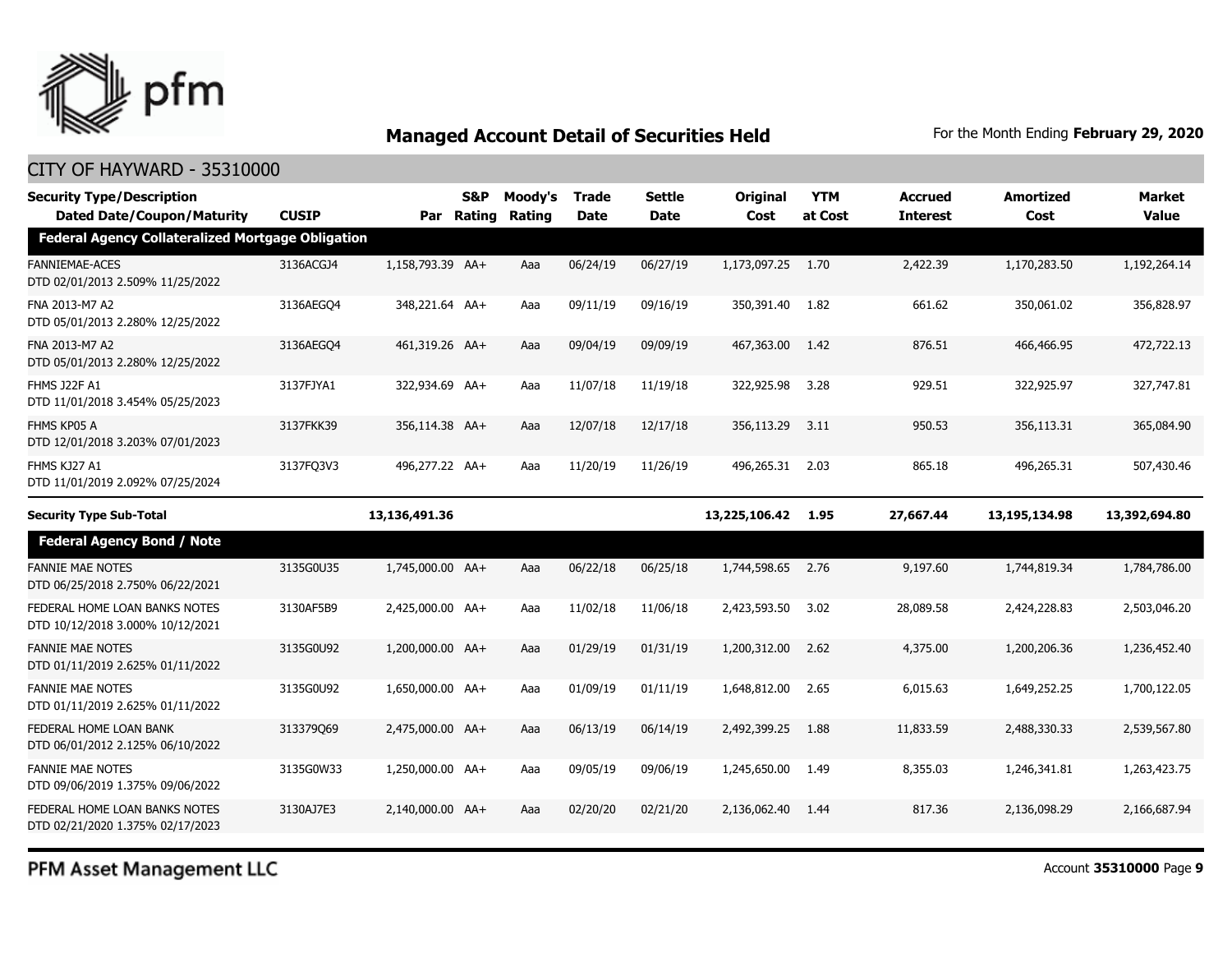

| <b>Security Type/Description</b><br><b>Dated Date/Coupon/Maturity</b>                  | <b>CUSIP</b> | Par             | S&P<br>Rating | Moody's<br>Rating | <b>Trade</b><br><b>Date</b> | <b>Settle</b><br>Date | Original<br>Cost | <b>YTM</b><br>at Cost | Accrued<br><b>Interest</b> | <b>Amortized</b><br>Cost | <b>Market</b><br><b>Value</b> |
|----------------------------------------------------------------------------------------|--------------|-----------------|---------------|-------------------|-----------------------------|-----------------------|------------------|-----------------------|----------------------------|--------------------------|-------------------------------|
| <b>Federal Agency Bond / Note</b>                                                      |              |                 |               |                   |                             |                       |                  |                       |                            |                          |                               |
| <b>Security Type Sub-Total</b>                                                         |              | 12,885,000.00   |               |                   |                             |                       | 12,891,427.80    | 2.27                  | 68,683.79                  | 12,889,277.21            | 13,194,086.14                 |
| <b>Corporate Note</b>                                                                  |              |                 |               |                   |                             |                       |                  |                       |                            |                          |                               |
| AMERICAN EXPRESS CO CORP NOTES<br>DTD 02/22/2019 3.000% 02/22/2021                     | 025816CB3    | 400,000.00 BBB+ |               | A3                | 02/19/19                    | 02/22/19              | 399,600.00       | 3.05                  | 300.00                     | 399,802.01               | 405,184.00                    |
| NATIONAL RURAL UTIL COOP NOTE<br>DTD 02/26/2018 2.900% 03/15/2021                      | 63743HER9    | 250,000.00 A    |               | A2                | 02/21/18                    | 02/26/18              | 249,722.50       | 2.94                  | 3,343.06                   | 249,901.93               | 254,366.50                    |
| MORGAN STANLEY CORP NOTES<br>DTD 04/21/2016 2.500% 04/21/2021                          | 61746BEA0    | 300,000.00 BBB+ |               | A <sub>3</sub>    | 02/13/18                    | 02/15/18              | 294,960,00       | 3.06                  | 2,708.33                   | 298,144.34               | 302,978.70                    |
| <b>CHARLES SCHWAB CORP NOTES</b><br>DTD 05/22/2018 3.250% 05/21/2021                   | 808513AW5    | 235,000.00 A    |               | A2                | 05/17/18                    | 05/22/18              | 234,992.95       | 3.25                  | 2,121.53                   | 234,996.98               | 240,038.64                    |
| PACCAR FINANCIAL CORP BONDS<br>DTD 08/09/2018 3.150% 08/09/2021                        | 69371RP42    | 295,000.00 A+   |               | A1                | 08/06/18                    | 08/09/18              | 294,908.55       | 3.16                  | 567.88                     | 294,955.08               | 303,237.58                    |
| CATERPILLAR FINANCIAL SERVICES CORP<br><b>CORP</b><br>DTD 09/07/2018 3.150% 09/07/2021 | 14913Q2N8    | 325,000.00 A    |               | A <sub>3</sub>    | 09/04/18                    | 09/07/18              | 324,749.75       | 3.18                  | 4,948.13                   | 324,870.54               | 333,812.70                    |
| <b>3M COMPANY</b><br>DTD 09/14/2018 3.000% 09/14/2021                                  | 88579YBA8    | 145,000.00 A+   |               | A1                | 09/11/18                    | 09/14/18              | 144,702.75       | 3.07                  | 2,017.92                   | 144,844.43               | 148,551.92                    |
| BANK OF AMERICA CORP (CALLABLE)<br>DTD 09/18/2017 2.328% 10/01/2021                    | 06051GGS2    | 200,000.00 A-   |               | A2                | 11/27/17                    | 11/29/17              | 199,026.00       | 2.46                  | 1,940.00                   | 199,588.59               | 200,910.20                    |
| BANK OF AMERICA CORP (CALLABLE)<br>DTD 09/18/2017 2.328% 10/01/2021                    | 06051GGS2    | 390,000.00 A-   |               | A2                | 09/13/17                    | 09/18/17              | 390,000.00       | 2.33                  | 3,783.00                   | 390,000.00               | 391,774.89                    |
| AMERICAN EXPRESS CREDIT CORP NOTES<br>DTD 11/06/2018 3.700% 11/05/2021                 | 025816BY4    | 200,000.00 BBB+ |               | A3                | 11/01/18                    | 11/06/18              | 199,956.00       | 3.71                  | 2,384.44                   | 199,974.68               | 207,569.20                    |
| CITIGROUP INC CORP (CALLABLE) NOTE<br>DTD 12/08/2016 2.900% 12/08/2021                 | 172967LC3    | 300,000.00 BBB+ |               | A <sub>3</sub>    | 01/15/19                    | 01/17/19              | 294,543.00       | 3.57                  | 2,005.83                   | 296,600.93               | 306,306.30                    |
| SUNTRUST BANKS INC CORP NOTES<br>(CALLABLE)<br>DTD 12/01/2016 2.700% 01/27/2022        | 867914BM4    | 300,000.00 A-   |               | A3                | 05/14/19                    | 05/16/19              | 299,502.00       | 2.76                  | 765.00                     | 299,649.20               | 306,294.00                    |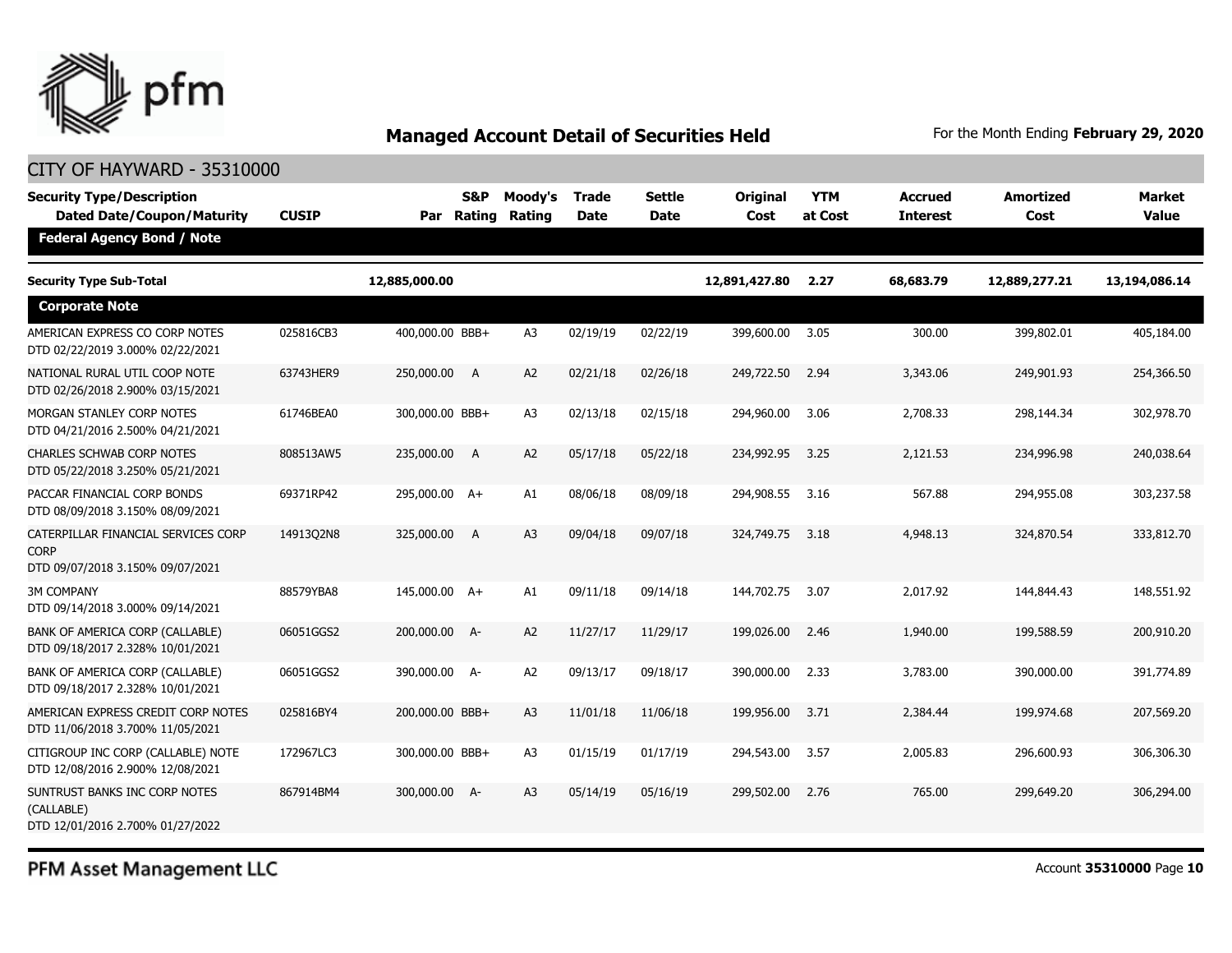

### CITY OF HAYWARD - 35310000

| <b>Security Type/Description</b><br><b>Dated Date/Coupon/Maturity</b>                        | <b>CUSIP</b> | Par             | S&P<br>Rating  | Moody's<br>Rating | <b>Trade</b><br><b>Date</b> | <b>Settle</b><br>Date | <b>Original</b><br>Cost | <b>YTM</b><br>at Cost | <b>Accrued</b><br><b>Interest</b> | <b>Amortized</b><br>Cost | <b>Market</b><br><b>Value</b> |
|----------------------------------------------------------------------------------------------|--------------|-----------------|----------------|-------------------|-----------------------------|-----------------------|-------------------------|-----------------------|-----------------------------------|--------------------------|-------------------------------|
| <b>Corporate Note</b>                                                                        |              |                 |                |                   |                             |                       |                         |                       |                                   |                          |                               |
| HOME DEPOT INC<br>DTD 12/06/2018 3.250% 03/01/2022                                           | 437076BV3    | 175,000.00 A    |                | A2                | 11/27/18                    | 12/06/18              | 174,520.50              | 3.34                  | 2,843.75                          | 174,693.94               | 182,065.45                    |
| US BANCORP (CALLABLE) NOTE<br>DTD 03/02/2012 3.000% 03/15/2022                               | 91159HHC7    | 600,000.00 A+   |                | A1                | 06/14/19                    | 06/18/19              | 610,590.00              | 2.33                  | 8,300.00                          | 607,863.57               | 618,600.60                    |
| <b>GOLDMAN SACHS GROUP INC (CALLABLE)</b><br><b>NOTE</b><br>DTD 01/26/2017 3.000% 04/26/2022 | 38141GWC4    | 600,000.00 BBB+ |                | A <sub>3</sub>    | 02/13/19                    | 02/15/19              | 593,412.00              | 3.36                  | 6,250.00                          | 595,501.40               | 608,785.20                    |
| <b>IBM CORP</b><br>DTD 05/15/2019 2.850% 05/13/2022                                          | 459200JX0    | 300,000.00 A    |                | A2                | 11/01/19                    | 11/05/19              | 306,726.00              | 1.93                  | 2,565.00                          | 305,884.06               | 309,225.90                    |
| UNITED PARCEL SERVICE (CALLABLE)<br><b>NOTES</b><br>DTD 05/16/2017 2.350% 05/16/2022         | 911312BC9    | 300,000.00 A    |                | A <sub>2</sub>    | 06/26/19                    | 06/27/19              | 301,689.00              | 2.15                  | 2,056.25                          | 301,292.51               | 306,223.20                    |
| MORGAN STANLEY CORP NOTES<br>DTD 05/19/2017 2.750% 05/19/2022                                | 61744YAH1    | 300,000.00 BBB+ |                | A <sub>3</sub>    | 04/05/19                    | 04/09/19              | 298,011.00              | 2.97                  | 2,337.50                          | 298,568.62               | 308,148.60                    |
| JPMORGAN CHASE & CO CORP NOTES<br>DTD 06/18/2018 3.514% 06/18/2022                           | 46647PAS5    | 600,000.00 A-   |                | A2                | 06/11/18                    | 06/18/18              | 600,000.00              | 3.51                  | 4,275.37                          | 600,000.00               | 614,727.00                    |
| AMERICAN HONDA FINANCE<br>DTD 06/27/2019 2.200% 06/27/2022                                   | 02665WCY5    | 600,000.00      | A              | A <sub>2</sub>    | 06/24/19                    | 06/27/19              | 599,448.00              | 2.23                  | 2,346.67                          | 599,569.63               | 610,921.80                    |
| BANK OF NY MELLON CORP CORP NOTES<br>DTD 08/23/2019 1.950% 08/23/2022                        | 06406RAK3    | 115,000.00 A    |                | A1                | 09/03/19                    | 09/05/19              | 115,317.40              | 1.85                  | 49.83                             | 115,266.54               | 116,519.38                    |
| BANK OF NY MELLON CORP CORP NOTES<br>DTD 08/23/2019 1.950% 08/23/2022                        | 06406RAK3    | 185,000.00 A    |                | A1                | 08/20/19                    | 08/23/19              | 184,940.80              | 1.96                  | 80.17                             | 184,950.86               | 187,444.22                    |
| WALT DISNEY COMPANY/THE<br>DTD 09/06/2019 1.650% 09/01/2022                                  | 254687FJ0    | 165,000.00 A    |                | A <sub>2</sub>    | 09/03/19                    | 09/06/19              | 164,641.95              | 1.72                  | 1,323.44                          | 164,698.86               | 166,676.07                    |
| CATERPILLAR FINANCIAL SERVICES CORP<br><b>NOTE</b><br>DTD 09/06/2019 1.900% 09/06/2022       | 14913Q3A5    | 325,000.00      | $\overline{A}$ | A <sub>3</sub>    | 09/03/19                    | 09/06/19              | 324,548.25              | 1.95                  | 3,001.74                          | 324,619.69               | 330,046.28                    |
| ADOBE INC CORP NOTE<br>DTD 02/03/2020 1.700% 02/01/2023                                      | 00724PAA7    | 300,000.00 A    |                | A <sub>2</sub>    | 01/23/20                    | 02/03/20              | 299,931.00              | 1.71                  | 396.67                            | 299,932.74               | 304,195.50                    |

PFM Asset Management LLC

Account **35310000** Page **11**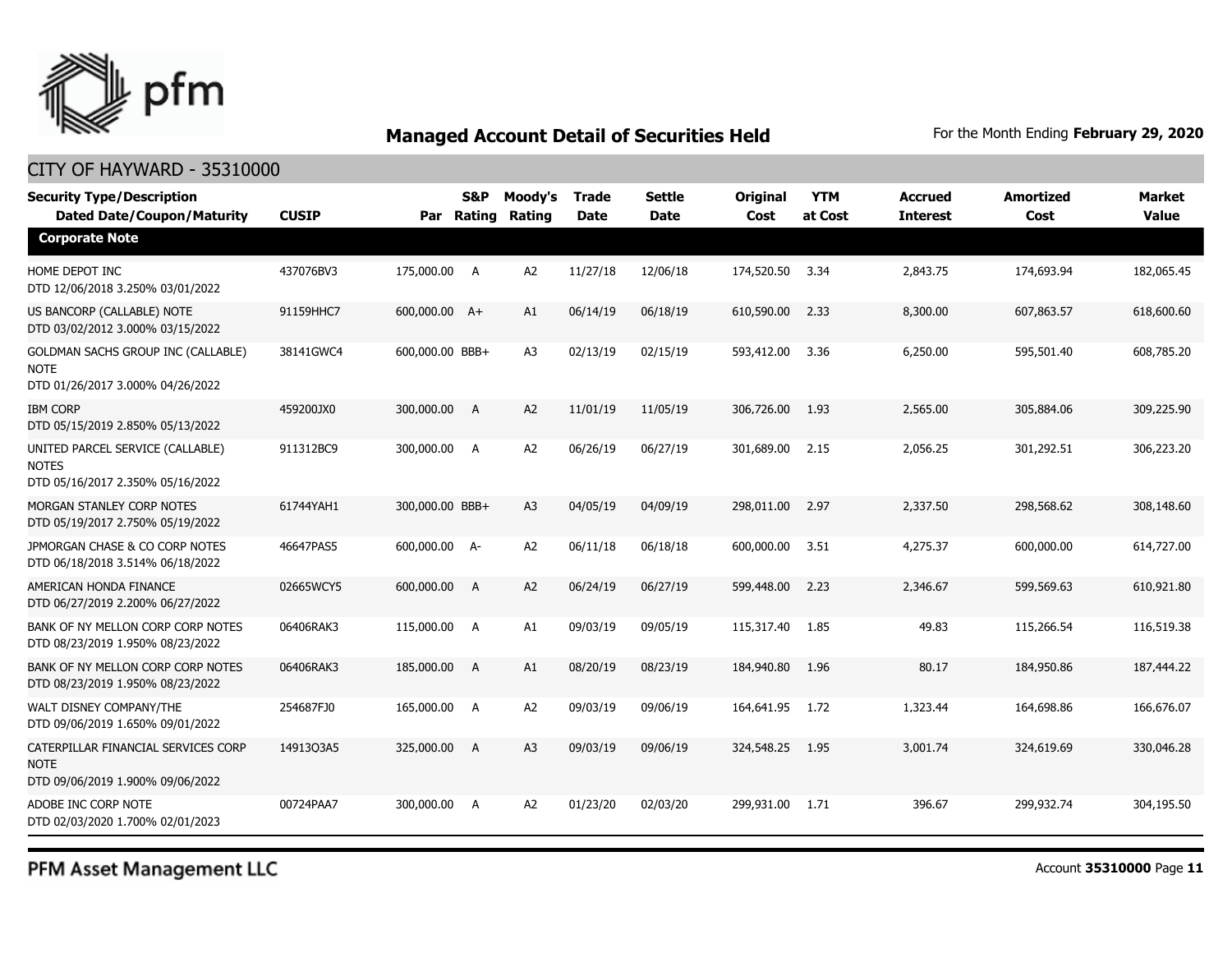

### CITY OF HAYWARD - 35310000

| <b>Security Type/Description</b><br><b>Dated Date/Coupon/Maturity</b>   | <b>CUSIP</b> | Par            | S&P<br>Rating | Moody's<br>Rating | <b>Trade</b><br><b>Date</b> | <b>Settle</b><br><b>Date</b> | <b>Original</b><br>Cost | <b>YTM</b><br>at Cost | <b>Accrued</b><br><b>Interest</b> | <b>Amortized</b><br>Cost | <b>Market</b><br><b>Value</b> |
|-------------------------------------------------------------------------|--------------|----------------|---------------|-------------------|-----------------------------|------------------------------|-------------------------|-----------------------|-----------------------------------|--------------------------|-------------------------------|
| <b>Security Type Sub-Total</b>                                          |              | 7,905,000.00   |               |                   |                             |                              | 7,900,439.40            | 2.74                  | 62,711.51                         | 7,906,171.13             | 8,064,603.83                  |
| <b>Certificate of Deposit</b>                                           |              |                |               |                   |                             |                              |                         |                       |                                   |                          |                               |
| BANK OF MONTREAL CHICAGO CERT DEPOS<br>DTD 08/03/2018 3.190% 08/03/2020 | 06370REU9    | 600,000.00 A-1 |               | $P-1$             | 08/01/18                    | 08/03/18                     | 600,000.00              | 3.23                  | 11,111.83                         | 600,000.00               | 604,302.00                    |
| SUMITOMO MITSUI BANK NY CERT DEPOS<br>DTD 10/18/2018 3.390% 10/16/2020  | 86565BPC9    | 600,000.00 A-1 |               | $P-1$             | 10/16/18                    | 10/18/18                     | 599,184.00              | 3.46                  | 7,740.50                          | 599,693.78               | 606,769.80                    |
| MUFG BANK LTD/NY CERT DEPOS<br>DTD 02/28/2019 2.970% 02/26/2021         | 55379WZT6    | 600,000.00 A-1 |               | $P-1$             | 02/27/19                    | 02/28/19                     | 600,000.00              | 2.99                  | 198.00                            | 600,000.00               | 607,419.00                    |
| CREDIT AGRICOLE CIB NY CERT DEPOS<br>DTD 04/04/2019 2.830% 04/02/2021   | 22535CDU2    | 600,000.00 A+  |               | Aa3               | 04/03/19                    | 04/04/19                     | 600,000.00              | 2.85                  | 15,659.33                         | 600,000.00               | 607,971.60                    |
| ROYAL BANK OF CANADA NY CD<br>DTD 06/08/2018 3.240% 06/07/2021          | 78012UEE1    | 600,000,00 AA- |               | Aa2               | 06/07/18                    | 06/08/18                     | 600,000,00              | 3.24                  | 4,536,00                          | 600,000,00               | 611,368,20                    |
| SOCIETE GENERALE NY CERT DEPOS<br>DTD 02/19/2020 1.800% 02/14/2022      | 83369XDL9    | 600,000.00     | A             | A1                | 02/14/20                    | 02/19/20                     | 600,000.00              | 1.80                  | 360.00                            | 600,000.00               | 599,658.00                    |
| NORDEA BANK ABP NEW YORK CERT DEPOS<br>DTD 08/29/2019 1.850% 08/26/2022 | 65558TLL7    | 625,000.00 AA- |               | Aa3               | 08/27/19                    | 08/29/19                     | 625,000.00              | 1.87                  | 128.47                            | 625,000.00               | 626,305.63                    |
| SKANDINAV ENSKILDA BANK LT CD<br>DTD 09/03/2019 1.860% 08/26/2022       | 83050PDR7    | 625,000.00 A+  |               | Aa2               | 08/29/19                    | 09/03/19                     | 625,000.00              | 1.88                  | 129.17                            | 625,000.00               | 626,457.50                    |
| DNB BANK ASA/NY LT CD<br>DTD 12/04/2019 2.040% 12/02/2022               | 23341VZT1    | 625,000.00 AA- |               | Aa2               | 12/04/19                    | 12/06/19                     | 625,000.00              | 2.04                  | 3,081.25                          | 625,000.00               | 629,356.88                    |
| <b>Security Type Sub-Total</b>                                          |              | 5,475,000.00   |               |                   |                             |                              | 5,474,184.00            | 2.59                  | 42,944.55                         | 5,474,693.78             | 5,519,608.61                  |
| <b>Asset-Backed Security</b>                                            |              |                |               |                   |                             |                              |                         |                       |                                   |                          |                               |
| JOHN DEERE ABS 2017-A A3<br>DTD 03/02/2017 1.780% 04/15/2021            | 47787XAC1    | 6,004.22 NR    |               | Aaa               | 02/22/17                    | 03/02/17                     | 6,003.36                | 1.79                  | 4.75                              | 6.003.95                 | 6,004.32                      |
| ALLY ABS 2017-1 A3<br>DTD 01/31/2017 1.700% 06/15/2021                  | 02007PAC7    | 12,022.44 NR   |               | Aaa               | 01/24/17                    | 01/31/17                     | 12,021.39               | 1.70                  | 9.08                              | 12,022.17                | 12,022.13                     |
| GMALT 2018-3 A3<br>DTD 09/26/2018 3.180% 06/20/2021                     | 36256GAD1    | 149,556,56 AAA |               | Aaa               | 09/18/18                    | 09/26/18                     | 149,544.75              | 3.19                  | 145.32                            | 149,550.71               | 150,313.66                    |

PFM Asset Management LLC

Account **35310000** Page **12**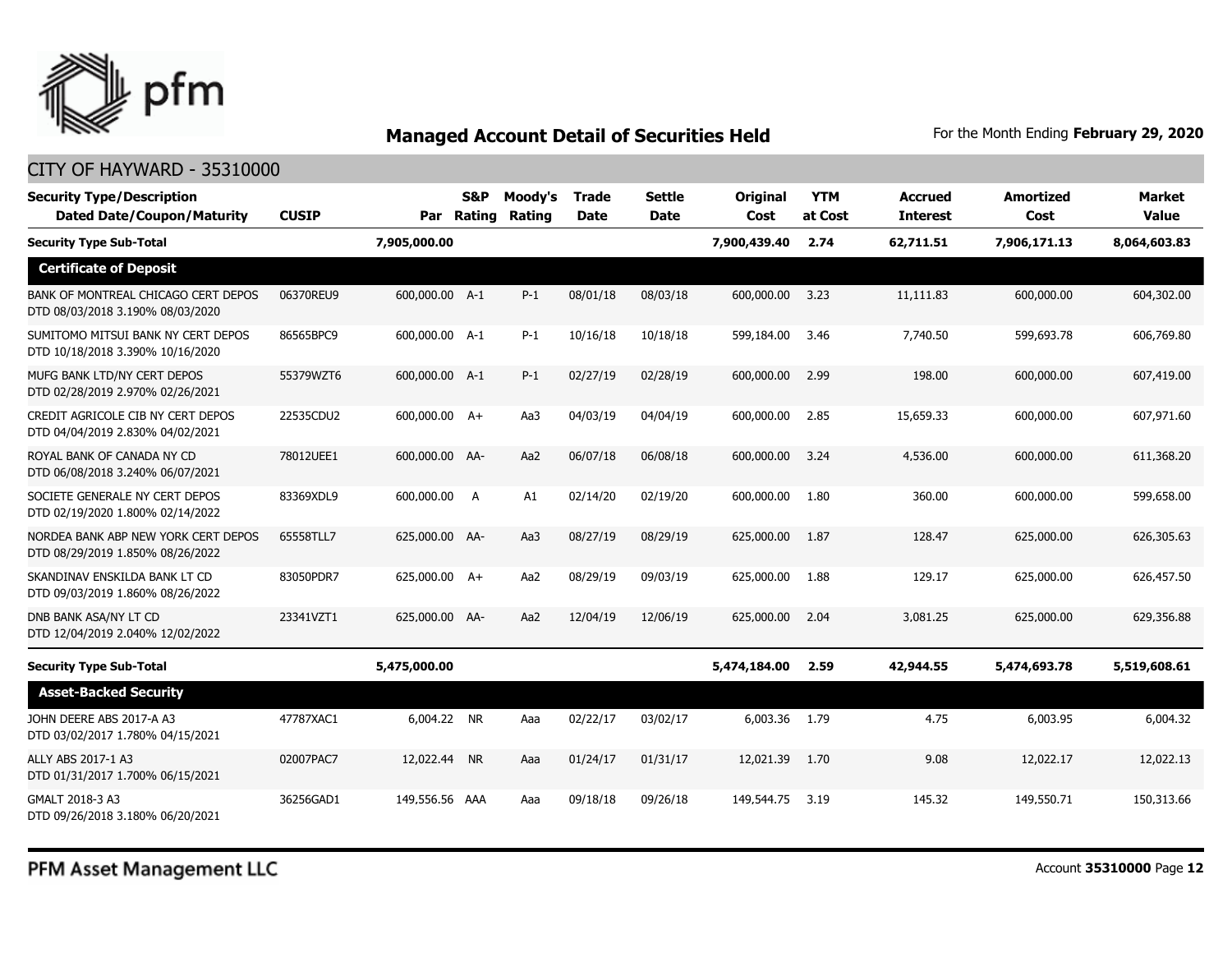

| <b>Security Type/Description</b><br><b>Dated Date/Coupon/Maturity</b> | <b>CUSIP</b> | Par            | <b>S&amp;P</b><br>Rating | Moody's<br>Rating | <b>Trade</b><br><b>Date</b> | <b>Settle</b><br><b>Date</b> | <b>Original</b><br>Cost | <b>YTM</b><br>at Cost | <b>Accrued</b><br><b>Interest</b> | <b>Amortized</b><br>Cost | <b>Market</b><br><b>Value</b> |
|-----------------------------------------------------------------------|--------------|----------------|--------------------------|-------------------|-----------------------------|------------------------------|-------------------------|-----------------------|-----------------------------------|--------------------------|-------------------------------|
| <b>Asset-Backed Security</b>                                          |              |                |                          |                   |                             |                              |                         |                       |                                   |                          |                               |
| BMWLT 2018-1 A3<br>DTD 10/17/2018 3.260% 07/20/2021                   | 05586CAC8    | 125,000.00 AAA |                          | Aaa               | 10/10/18                    | 10/17/18                     | 124,982.63              | 3.27                  | 124.51                            | 124,990.99               | 126,225.51                    |
| NISSAN AUTO LEASE TRUST<br>DTD 10/24/2018 3.250% 09/15/2021           | 65478BAD3    | 225,000.00 AAA |                          | Aaa               | 10/16/18                    | 10/24/18                     | 224,980.34              | 3.26                  | 325.00                            | 224,989.21               | 226,919.50                    |
| <b>FORDL 2018-B A3</b><br>DTD 09/21/2018 3.190% 12/15/2021            | 34531LAD2    | 230,000.00 NR  |                          | Aaa               | 09/18/18                    | 09/21/18                     | 229,980.57              | 3.41                  | 326.09                            | 229,988.96               | 231,788.69                    |
| GMALT 2019-1 A3<br>DTD 02/21/2019 2.980% 12/20/2021                   | 36256UAD0    | 200,000.00 AAA |                          | Aaa               | 02/13/19                    | 02/21/19                     | 199,968.60              | 2.99                  | 182.11                            | 199,979.56               | 202,540.48                    |
| FORDL 2019-A A3<br>DTD 02/25/2019 2.900% 05/15/2022                   | 34532FAD4    | 245,000.00 AAA |                          | Aaa               | 02/20/19                    | 02/25/19                     | 244,980.84              | 2.90                  | 315.78                            | 244,986.99               | 245,690.92                    |
| <b>VWALT 2019-A A3</b><br>DTD 10/04/2019 1.990% 11/21/2022            | 92867XAD8    | 300,000,00 AAA |                          | <b>NR</b>         | 10/01/19                    | 10/04/19                     | 299,995.26              | 1.99                  | 182.42                            | 299,996.00               | 303,190.47                    |
| HART 2018-B A3<br>DTD 12/12/2018 3.200% 12/15/2022                    | 44933AAC1    | 150,000.00 AAA |                          | Aaa               | 12/04/18                    | 12/12/18                     | 149,998.20              | 3.48                  | 213.33                            | 149,998.76               | 152,707.31                    |
| HAROT 2019-1 A3<br>DTD 02/27/2019 2.830% 03/20/2023                   | 43814WAC9    | 170,000.00 AAA |                          | <b>NR</b>         | 02/19/19                    | 02/27/19                     | 169,995.44              | 2.83                  | 173.73                            | 169,996.59               | 173,556.55                    |
| FORD CREDIT AUTO OWNER TRUST<br>DTD 10/23/2018 3.240% 04/15/2023      | 34532TAD4    | 200,000.00 NR  |                          | Aaa               | 10/16/18                    | 10/23/18                     | 199,965.80              | 3.34                  | 288.00                            | 199,975.77               | 203,538.94                    |
| NAROT 2018-C A3<br>DTD 12/12/2018 3.220% 06/15/2023                   | 65478NAD7    | 200,000.00 AAA |                          | Aaa               | 12/04/18                    | 12/12/18                     | 199,961.68              | 3.53                  | 286.22                            | 199,971.76               | 204,617.46                    |
| HYUNDAI AUTO RECEIVABLES TRUST<br>DTD 04/10/2019 2.660% 06/15/2023    | 44932NAD2    | 250,000.00 AAA |                          | <b>NR</b>         | 04/03/19                    | 04/10/19                     | 249,967.10              | 2.67                  | 295.56                            | 249,974.02               | 254,694.85                    |
| CARMAX AUTO OWNER TRUST<br>DTD 07/25/2018 3.130% 06/15/2023           | 14313FAD1    | 285,000.00 AAA |                          | <b>NR</b>         | 07/18/18                    | 07/25/18                     | 284,961.15              | 3.36                  | 396.47                            | 284,973.44               | 290,554.59                    |
| <b>CARMAX AUTO OWNER TRUST</b><br>DTD 10/24/2018 3.360% 09/15/2023    | 14315EAC4    | 225,000.00 AAA |                          | <b>NR</b>         | 10/17/18                    | 10/24/18                     | 224,997.93              | 3.36                  | 336.00                            | 224,998.61               | 230,260.97                    |
| COPAR 2019-1 A3<br>DTD 05/30/2019 2.510% 11/15/2023                   | 14042WAC4    | 175,000.00 AAA |                          | Aaa               | 05/21/19                    | 05/30/19                     | 174,964.55              | 2.52                  | 195.22                            | 174,970.15               | 178,288,78                    |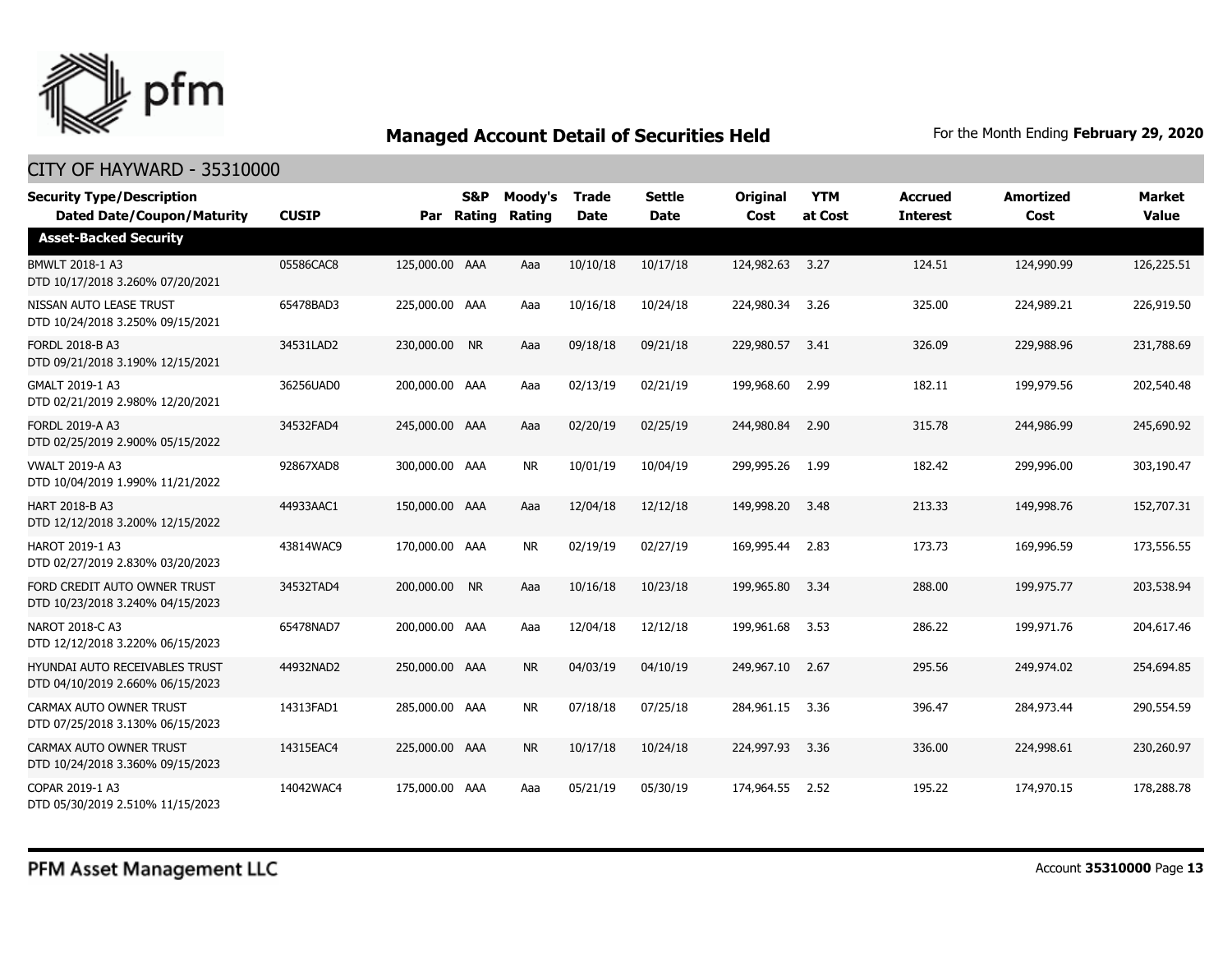

| <b>Security Type/Description</b><br><b>Dated Date/Coupon/Maturity</b> | <b>CUSIP</b> | Par              | <b>S&amp;P</b><br>Rating | Moody's<br>Rating | <b>Trade</b><br><b>Date</b> | Settle<br>Date | Original<br>Cost | <b>YTM</b><br>at Cost | <b>Accrued</b><br><b>Interest</b> | <b>Amortized</b><br>Cost | <b>Market</b><br><b>Value</b> |
|-----------------------------------------------------------------------|--------------|------------------|--------------------------|-------------------|-----------------------------|----------------|------------------|-----------------------|-----------------------------------|--------------------------|-------------------------------|
| <b>Asset-Backed Security</b>                                          |              |                  |                          |                   |                             |                |                  |                       |                                   |                          |                               |
| FIFTH THIRD AUTO TRUST<br>DTD 05/08/2019 2.640% 12/15/2023            | 31680YAD9    | 215,000.00 AAA   |                          | Aaa               | 04/30/19                    | 05/08/19       | 214,952.74 2.72  |                       | 252.27                            | 214,961.04               | 218,166.05                    |
| <b>HDMOT 2019-A A3</b><br>DTD 06/26/2019 2.340% 02/15/2024            | 41284WAC4    | 300,000.00 NR    |                          | Aaa               | 06/19/19                    | 06/26/19       | 299,976,78       | 2.95                  | 312.00                            | 299,980.07               | 302,783.22                    |
| GMCAR 2019-2 A3<br>DTD 04/17/2019 2.650% 02/16/2024                   | 36257FAD2    | 345,000.00 AAA   |                          | Aaa               | 04/09/19                    | 04/17/19       | 344,971.92 3.13  |                       | 380.94                            | 344,976.82               | 350,301.93                    |
| VZOT 2020-A A1A<br>DTD 01/29/2020 1.850% 07/20/2024                   | 92348TAA2    | 150,000.00 AAA   |                          | Aaa               | 01/21/20                    | 01/29/20       | 149,982.44       | 1.86                  | 246.67                            | 149,982.93               | 151,826.64                    |
| COMET 2019-A2 A2<br>DTD 09/05/2019 1.720% 08/15/2024                  | 14041NFU0    | 600,000.00 AAA   |                          | <b>NR</b>         | 08/28/19                    | 09/05/19       | 599,848.92       | 1.73                  | 458.67                            | 599,864.26               | 607,231.80                    |
| <b>HDMOT 2020-A A3</b><br>DTD 01/29/2020 1.870% 10/15/2024            | 41284UAD6    | 135,000.00 AAA   |                          | Aaa               | 01/21/20                    | 01/29/20       | 134,970.56       | 2.36                  | 112.20                            | 134,970.91               | 136,813.87                    |
| CARMX 2020-1 A3<br>DTD 01/22/2020 1.890% 12/15/2024                   | 14315XAC2    | 345,000.00 AAA   |                          | <b>NR</b>         | 01/14/20                    | 01/22/20       | 344,932.31       | 1.90                  | 289.80                            | 344,933.59               | 349,872.99                    |
| <b>Security Type Sub-Total</b>                                        |              | 5,237,583.22     |                          |                   |                             |                | 5,236,905.26     | 2.75                  | 5,852.14                          | 5,237,037.26             | 5,309,911.63                  |
| <b>Managed Account Sub-Total</b>                                      |              | 124,189,074.58   |                          |                   |                             |                | 123,961,762.71   | 2.25                  | 505,780.46                        | 124,085,372.77           | 126,491,215.70                |
| <b>Securities Sub-Total</b>                                           |              | \$124,189,074.58 |                          |                   |                             |                | \$123,961,762.71 | 2.25%                 | \$505,780.46                      | \$124,085,372.77         | \$126,491,215.70              |
| <b>Accrued Interest</b>                                               |              |                  |                          |                   |                             |                |                  |                       |                                   |                          | \$505,780.46                  |
| <b>Total Investments</b>                                              |              |                  |                          |                   |                             |                |                  |                       |                                   |                          | \$126,996,996.16              |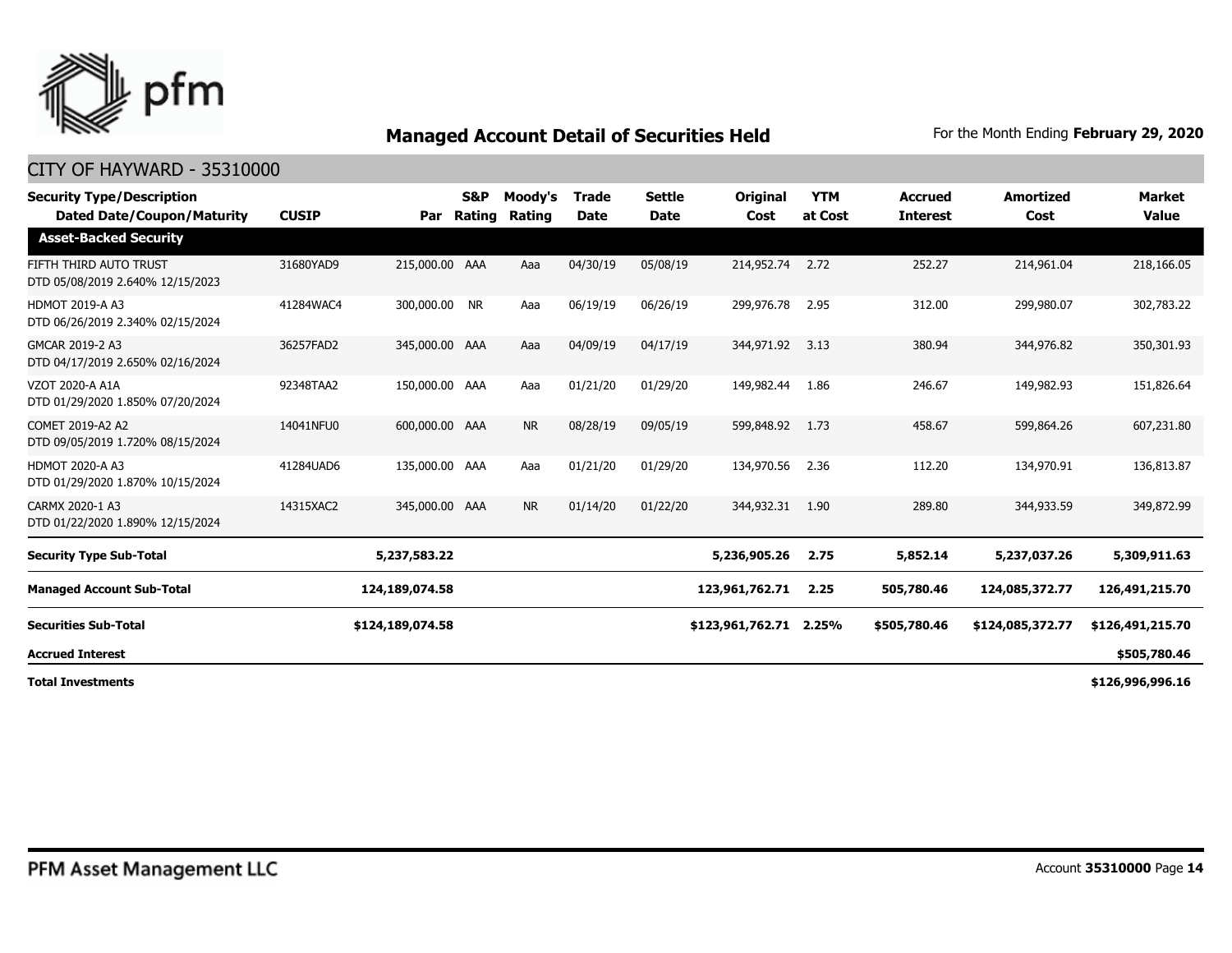

# CITY OF HAYWARD - 35310000

| <b>Security Type/Description</b>                             |              |                       |                       | <b>Next Call</b> | Market       | <b>Market</b> | <b>Unreal G/L</b> | <b>Unreal G/L Effective</b> |                 | <b>Duration YTM</b> |      |
|--------------------------------------------------------------|--------------|-----------------------|-----------------------|------------------|--------------|---------------|-------------------|-----------------------------|-----------------|---------------------|------|
| <b>Dated Date/Coupon/Maturity</b>                            | <b>CUSIP</b> | Par                   | <b>Broker</b>         | <b>Date</b>      | <b>Price</b> | <b>Value</b>  | <b>On Cost</b>    | <b>Amort Cost</b>           | <b>Duration</b> | to Worst at Mkt     |      |
| <b>U.S. Treasury Bond / Note</b>                             |              |                       |                       |                  |              |               |                   |                             |                 |                     |      |
| <b>US TREASURY NOTES</b><br>DTD 02/29/2016 1.125% 02/28/2021 | 912828P87    |                       | 2,075,000.00 MORGAN_S |                  | 100.05       | 2,075,972.76  | 78,866.31         | 27,210.45                   | 0.99            | 0.99                | 1.08 |
| <b>US TREASURY NOTES</b><br>DTD 05/15/2018 2.625% 05/15/2021 | 9128284P2    |                       | 2,350,000.00 MORGAN_S |                  | 101.91       | 2,394,796.88  | 39,839.85         | 42,033.28                   | 1.18            | 1.18                | 1.03 |
| <b>US TREASURY NOTES</b><br>DTD 05/15/2018 2.625% 05/15/2021 | 9128284P2    | 4,200,000.00 CITIGRP  |                       |                  | 101.91       | 4,280,062.50  | 63,820.31         | 71,232.17                   | 1.18            | 1.18                | 1.03 |
| <b>US TREASURY NOTES</b><br>DTD 06/02/2014 2.000% 05/31/2021 | 912828WN6    | 3,225,000.00 JPM CHAS |                       |                  | 101.19       | 3,263,296.88  | 95,616.22         | 62,809.72                   | 1.23            | 1.23                | 1.04 |
| <b>US TREASURY NOTES</b><br>DTD 06/30/2014 2.125% 06/30/2021 | 912828WR7    | 1,500,000.00 MERRILL  |                       |                  | 101.45       | 1,521,796.80  | 44,765.55         | 32,270.89                   | 1.31            | 1.31                | 1.03 |
| <b>US TREASURY NOTES</b><br>DTD 08/15/2018 2.750% 08/15/2021 | 9128284W7    | 1,575,000.00 MERRILL  |                       |                  | 102.55       | 1,615,113.36  | 38,821.37         | 39,450.95                   | 1.43            | 1.43                | 0.99 |
| <b>US TREASURY NOTES</b><br>DTD 08/15/2018 2.750% 08/15/2021 | 9128284W7    | 1,725,000.00 NOMURA   |                       |                  | 102.55       | 1,768,933.68  | 51,278.41         | 47,712.88                   | 1.43            | 1.43                | 0.99 |
| <b>US TREASURY NOTES</b><br>DTD 08/15/2011 2.125% 08/15/2021 | 912828RC6    | 4,400,000.00 NOMURA   |                       |                  | 101.66       | 4,472,875.00  | 15,984.37         | 28,205.85                   | 1.44            | 1.44                | 0.98 |
| US TREASURY NOTES<br>DTD 10/31/2016 1.250% 10/31/2021        | 912828T67    | 300,000.00 HSBC       |                       |                  | 100.48       | 301,453.14    | 3,691.42          | 3,455.98                    | 1.64            | 1.64                | 0.96 |
| <b>US TREASURY NOTES</b><br>DTD 10/31/2016 1.250% 10/31/2021 | 912828T67    | 3,250,000.00 JPM CHAS |                       |                  | 100.48       | 3,265,742.35  | 34,404.46         | 31,397.01                   | 1.64            | 1.64                | 0.96 |
| <b>US TREASURY NOTES</b><br>DTD 10/31/2016 1.250% 10/31/2021 | 912828T67    |                       | 4,150,000.00 MORGAN S |                  | 100.48       | 4,170,101.77  | 55,117.39         | 49,802.20                   | 1.64            | 1.64                | 0.96 |
| <b>US TREASURY NOTES</b><br>DTD 01/15/2019 2.500% 01/15/2022 | 9128285V8    | 1,500,000.00 JPM_CHAS |                       |                  | 102.89       | 1,543,359.30  | 40,371.02         | 41,412.48                   | 1.83            | 1.83                | 0.94 |
| <b>US TREASURY NOTES</b><br>DTD 01/15/2019 2.500% 01/15/2022 | 9128285V8    |                       | 6,000,000.00 MORGAN_S |                  | 102.89       | 6,173,437.20  | 182,109.07        | 178,982.94                  | 1.83            | 1.83                | 0.94 |
| <b>US TREASURY NOTES</b><br>DTD 01/31/2017 1.875% 01/31/2022 | 912828V72    | 8,750,000.00 CITIGRP  |                       |                  | 101.80       | 8,907,227.00  | 316,504.34        | 258,400.45                  | 1.88            | 1.88                | 0.93 |
| <b>US TREASURY NOTES</b><br>DTD 02/15/2019 2.500% 02/15/2022 | 9128286C9    |                       | 2,350,000.00 MORGAN_S |                  | 103.05       | 2,421,601.68  | 74,171.99         | 73,318.12                   | 1.92            | 1.92                | 0.93 |
| US TREASURY NOTES<br>DTD 02/15/2019 2.500% 02/15/2022        | 9128286C9    | 2,500,000.00 TD       |                       |                  | 103.05       | 2,576,172.00  | 61,621.22         | 66,116.55                   | 1.92            | 1.92                | 0.93 |
| <b>US TREASURY NOTES</b><br>DTD 07/31/2017 1.875% 07/31/2022 | 9128282P4    | 1,600,000.00 NOMURA   |                       |                  | 102.34       | 1,637,500.00  | 32,062.50         | 33,197.42                   | 2.36            | 2.36                | 0.89 |

PFM Asset Management LLC

Account **35310000** Page **15**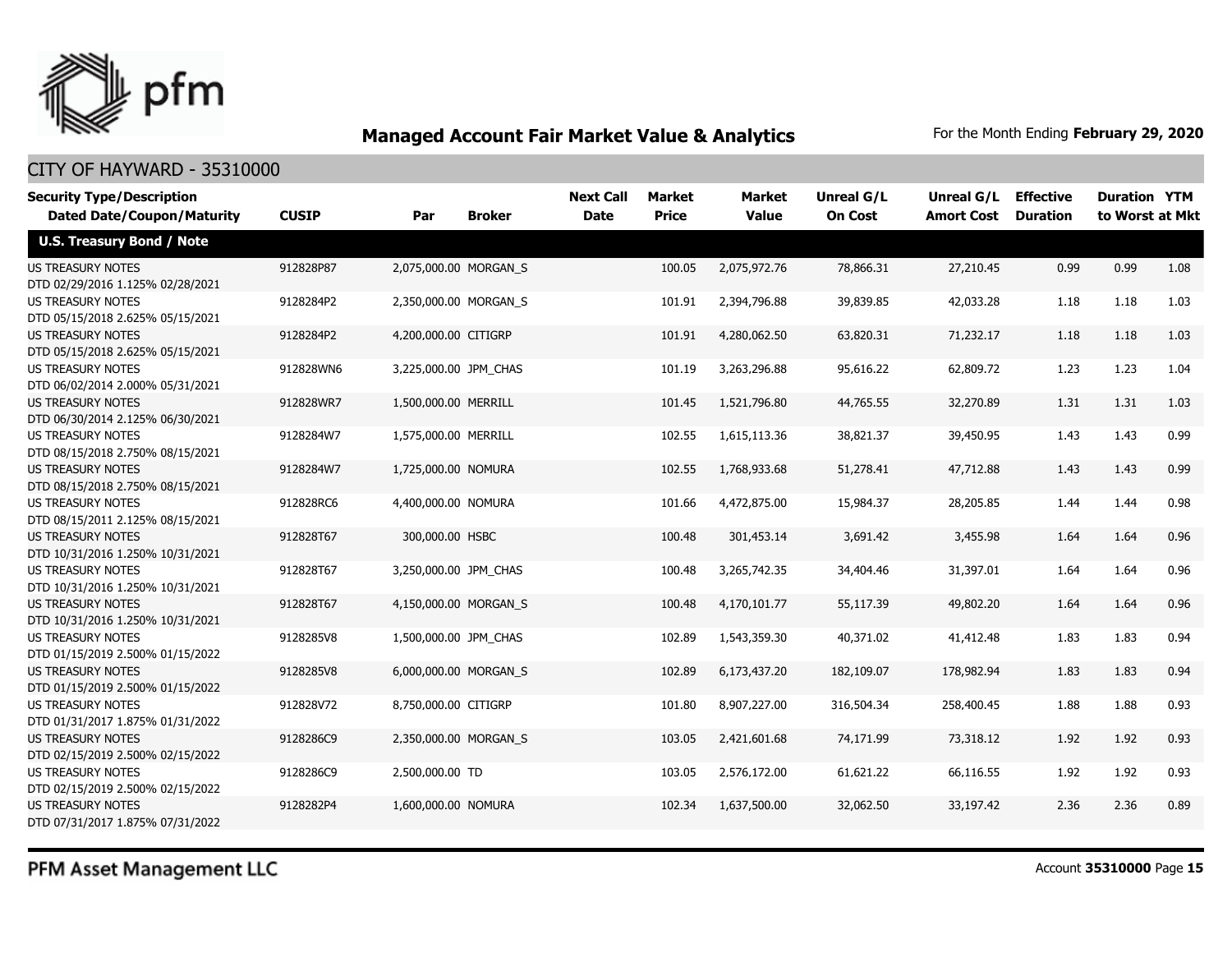

| <b>Security Type/Description</b><br><b>Dated Date/Coupon/Maturity</b> | <b>CUSIP</b> | Par                   | <b>Broker</b>       | <b>Next Call</b><br><b>Date</b> | <b>Market</b><br><b>Price</b> | Market<br><b>Value</b> | <b>Unreal G/L</b><br><b>On Cost</b> | Unreal G/L<br><b>Amort Cost</b> | <b>Effective</b><br><b>Duration</b> | <b>Duration YTM</b><br>to Worst at Mkt |      |
|-----------------------------------------------------------------------|--------------|-----------------------|---------------------|---------------------------------|-------------------------------|------------------------|-------------------------------------|---------------------------------|-------------------------------------|----------------------------------------|------|
| <b>U.S. Treasury Bond / Note</b>                                      |              |                       |                     |                                 |                               |                        |                                     |                                 |                                     |                                        |      |
| <b>US TREASURY NOTES</b>                                              | 9128282P4    | 4,400,000.00 GOLDMAN  |                     |                                 | 102.34                        | 4,503,125.00           | 99,515.62                           | 100,309.40                      | 2.36                                | 2.36                                   | 0.89 |
| DTD 07/31/2017 1.875% 07/31/2022                                      |              |                       |                     |                                 |                               |                        |                                     |                                 |                                     |                                        |      |
| <b>US TREASURY NOTES</b><br>DTD 08/31/2017 1.625% 08/31/2022          | 9128282S8    | 1,075,000.00 MORGAN S |                     |                                 | 101.81                        | 1,094,484,38           | 21,625.98                           | 21,230.79                       | 2.45                                | 2.45                                   | 0.89 |
| UNITED STATES TREASURY NOTES<br>DTD 10/15/2019 1.375% 10/15/2022      | 912828YK0    | 5,250,000.00 DEUTSCHE |                     |                                 | 101.27                        | 5,316,445.05           | 103,359.11                          | 100,305.08                      | 2.56                                | 2.56                                   | 0.89 |
| UNITED STATES TREASURY NOTES<br>DTD 01/15/2020 1.500% 01/15/2023      | 912828Z29    | 2,500,000.00 MERRILL  |                     |                                 | 101.73                        | 2,543,359.50           | 31,152.47                           | 31,431.87                       | 2.81                                | 2.81                                   | 0.89 |
| <b>US TREASURY NOTES</b><br>DTD 02/01/2016 1.750% 01/31/2023          | 912828P38    |                       | 150,000.00 MORGAN S |                                 | 102.48                        | 153,726.57             | 3,117.19                            | 3,145.83                        | 2.84                                | 2.84                                   | 0.89 |
| <b>Security Type Sub-Total</b>                                        |              | 64,825,000.00         |                     |                                 |                               | 66,000,582.80          | 1,487,816.17                        | 1,343,432.31                    | 1.80                                | 1.80                                   | 0.95 |
| <b>Supra-National Agency Bond / Note</b>                              |              |                       |                     |                                 |                               |                        |                                     |                                 |                                     |                                        |      |
| INTERNATIONAL FINANCE CORPORATION<br><b>NOTE</b>                      | 45950VLO7    | 1,850,000.00 HSBC     |                     |                                 | 101.56                        | 1,878,867.40           | 30,254.90                           | 29,357.67                       | 1.00                                | 1.00                                   | 1.10 |
| DTD 03/16/2018 2.635% 03/09/2021                                      |              |                       |                     |                                 |                               |                        |                                     |                                 |                                     |                                        |      |
| INTER-AMERICAN DEVELOPMENT BANK<br><b>NOTE</b>                        | 4581X0DB1    | 1,400,000.00 CITIGRP  |                     |                                 | 101.64                        | 1,423,023.00           | 26,103.00                           | 24,215.11                       | 1.11                                | 1.11                                   | 1.17 |
| DTD 04/19/2018 2.625% 04/19/2021                                      |              |                       |                     |                                 |                               |                        |                                     |                                 |                                     |                                        |      |
| INTL BANK OF RECONSTRUCTION AND<br><b>DEV NOTE</b>                    | 459058GH0    | 1,795,000.00 MORGAN S |                     |                                 | 102.24                        | 1,835,265.44           | 44,465.74                           | 42,265.54                       | 1.37                                | 1.37                                   | 1.13 |
| DTD 07/25/2018 2.750% 07/23/2021                                      |              |                       |                     |                                 |                               |                        |                                     |                                 |                                     |                                        |      |
| <b>Security Type Sub-Total</b>                                        |              | 5,045,000.00          |                     |                                 |                               | 5,137,155.84           | 100,823.64                          | 95,838.32                       | 1.17                                | 1.17                                   | 1.13 |
| <b>Municipal Bond / Note</b>                                          |              |                       |                     |                                 |                               |                        |                                     |                                 |                                     |                                        |      |
| UNIV OF CAL TXBL REV BOND<br>DTD 05/18/2017 1.900% 05/15/2020         | 91412GS89    | 625,000.00 JEFFERIE   |                     |                                 | 100.11                        | 625,656.25             | 656.25                              | 656.25                          | 0.21                                | 0.21                                   | 1.41 |
| CA ST TXBL GO BONDS<br>DTD 04/27/2017 2.625% 04/01/2021               | 13063DAC2    | 1,000,000.00 JPM_CHAS |                     |                                 | 101.63                        | 1,016,320.00           | 19,320.00                           | 17,857.73                       | 1.06                                | 1.06                                   | 1.11 |
| CA ST TXBL GO BONDS<br>DTD 04/25/2018 2.800% 04/01/2021               | 13063DGA0    | 1,425,000.00 JPM CHAS |                     |                                 | 101.70                        | 1,449,239.25           | 24,182.25                           | 24,223.67                       | 1.06                                | 1.06                                   | 1.22 |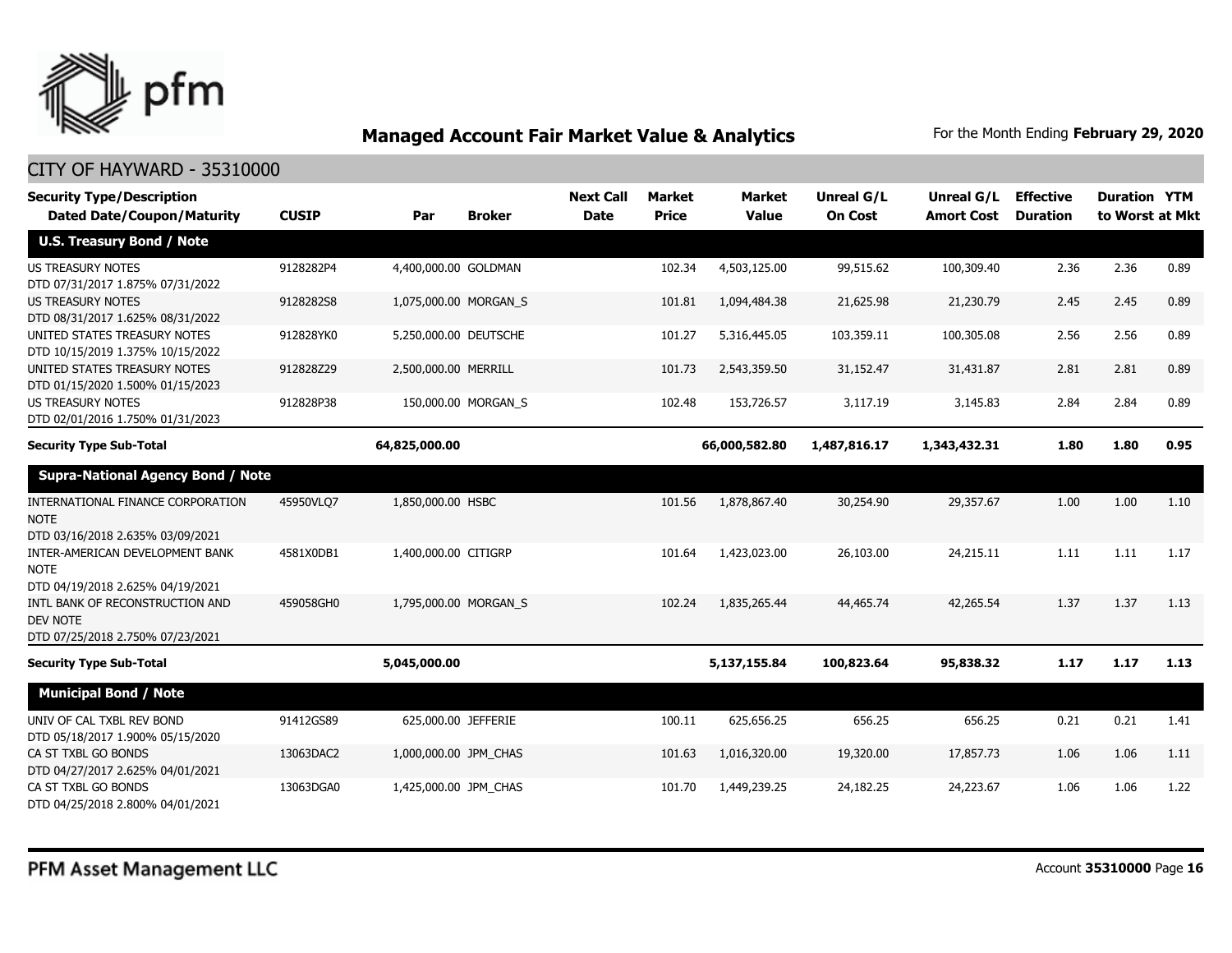

| <b>Security Type/Description</b>                                       |              |                       |                     | <b>Next Call</b> | Market       | <b>Market</b> | <b>Unreal G/L</b> | Unreal G/L        | <b>Effective</b> | <b>Duration YTM</b> |      |
|------------------------------------------------------------------------|--------------|-----------------------|---------------------|------------------|--------------|---------------|-------------------|-------------------|------------------|---------------------|------|
| <b>Dated Date/Coupon/Maturity</b>                                      | <b>CUSIP</b> | Par                   | <b>Broker</b>       | <b>Date</b>      | <b>Price</b> | <b>Value</b>  | <b>On Cost</b>    | <b>Amort Cost</b> | <b>Duration</b>  | to Worst at Mkt     |      |
| <b>Municipal Bond / Note</b>                                           |              |                       |                     |                  |              |               |                   |                   |                  |                     |      |
| UNIV OF CAL TXBL REV BONDS<br>DTD 06/05/2018 3.029% 05/15/2021         | 91412HBH5    | 455,000.00 MERRILL    |                     |                  | 102.14       | 464,755.20    | 9,755.20          | 9,755.20          | 1.18             | 1.18                | 1.24 |
| CHAFFEY UHSD, CA TXBL GO BONDS<br>DTD 12/05/2019 1.913% 08/01/2022     | 157411TH2    | 600,000.00 RBC        |                     |                  | 102.05       | 612,282.00    | 12,282.00         | 12,282.00         | 2.36             | 2.36                | 1.05 |
| SAN DIEGO CCD, CA TXBL GO BONDS<br>DTD 10/16/2019 1.936% 08/01/2022    | 7972720M6    | 675,000.00 RBC        |                     |                  | 102.09       | 689,121.00    | 14,121.00         | 14,121.00         | 2.36             | 2.36                | 1.06 |
| LONG BEACH CCD, CA TXBL GO BONDS<br>DTD 10/23/2019 1.702% 08/01/2022   | 542411NG4    | 920,000.00 PIPER JA   |                     |                  | 101.69       | 935,520.40    | 15,520.40         | 15,520.40         | 2.37             | 2.37                | 1.00 |
| TAMALPAIS UHSD, CA TXBL GO BONDS<br>DTD 10/09/2019 1.925% 08/01/2022   | 874857KH7    | 995,000.00 RBC        |                     |                  | 102.00       | 1,014,860.20  | 19,860.20         | 19,860.20         | 2.36             | 2.36                | 1.09 |
| SAN JOSE, CA TXBL GO BONDS<br>DTD 07/25/2019 2.300% 09/01/2022         | 798135H44    | 1,150,000.00 MORGAN_S |                     |                  | 102.85       | 1,182,717.50  | 25,173.50         | 26,604.95         | 2.41             | 2.41                | 1.14 |
| OR ST DEPT OF TRANS TXBL REV BONDS<br>DTD 11/20/2019 1.855% 11/15/2022 | 68607DTT2    | 600,000.00 CITIGRP    |                     |                  | 102.34       | 614,064.00    | 14,064.00         | 14,064.00         | 2.63             | 2.63                | 0.98 |
| AZ TRAN BOARD TXBL REV BONDS<br>DTD 02/12/2020 1.795% 07/01/2023       | 040654XT7    | 1,235,000.00 JPM_CHAS |                     |                  | 102.68       | 1,268,036.25  | 33,036.25         | 33,036.25         | 3.24             | 3.24                | 0.98 |
| <b>Security Type Sub-Total</b>                                         |              | 9,680,000.00          |                     |                  |              | 9,872,572.05  | 187,971.05        | 187,981.65        | 1.98             | 1.98                | 1.11 |
| <b>Federal Agency Collateralized Mortgage Obligation</b>               |              |                       |                     |                  |              |               |                   |                   |                  |                     |      |
| FHLMC SERIES K013 A1<br>DTD 05/01/2011 2.902% 08/25/2020               | 3137AA4V2    |                       | 147,598.64 WELLS_FA |                  | 100.09       | 147,737.79    | (2,668.68)        | 17.78             | 0.26             | 0.32                | 1.99 |
| <b>FHMS K714 A2</b><br>DTD 01/01/2014 3.034% 10/25/2020                | 3137B6ZM6    | 792,028.74 CITIGRP    |                     |                  | 100.09       | 792,765.49    | (21, 260.63)      | (3,613.53)        | 0.41             | 0.36                | 2.22 |
| FNA 2018-M5 A2<br>DTD 04/01/2018 3.560% 09/25/2021                     | 3136B1XP4    |                       | 535,134.51 JPM CHAS |                  | 100.88       | 539,852.01    | (5,926.87)        | 83.60             | 1.06             | 0.82                | 2.19 |
| <b>FHMS K720 A1</b><br>DTD 11/01/2015 2.316% 11/25/2021                | 3137BLUQ9    |                       | 224,276.88 BARCLAYS |                  | 100.63       | 225,684.74    | 794.61            | 974.98            | 0.99             | 0.90                | 1.45 |
| FHLMC MULTIFAMILY STRUCTURED P<br>DTD 05/01/2015 2.791% 01/25/2022     | 3137BHXY8    | 1,250,000.00 AMHERST  |                     |                  | 101.92       | 1,274,039.18  | 1,382.93          | 6,078.53          | 1.73             | 0.99                | 0.67 |
| FHMS KJ23 A1<br>DTD 12/01/2018 3.174% 03/01/2022                       | 3137FKK70    |                       | 267,737.90 GOLDMAN  |                  | 101.14       | 270,779.56    | 3,043.81          | 3,043.80          | 1.02             | 1.06                | 1.91 |
| FHMS K019 A2<br>DTD 08/01/2012 2.272% 03/25/2022                       | 3137ASNJ9    |                       | 595,049.61 MORGAN_S |                  | 101.34       | 603,005.27    | 12,348.81         | 11,346.73         | 1.84             | 1.07                | 0.89 |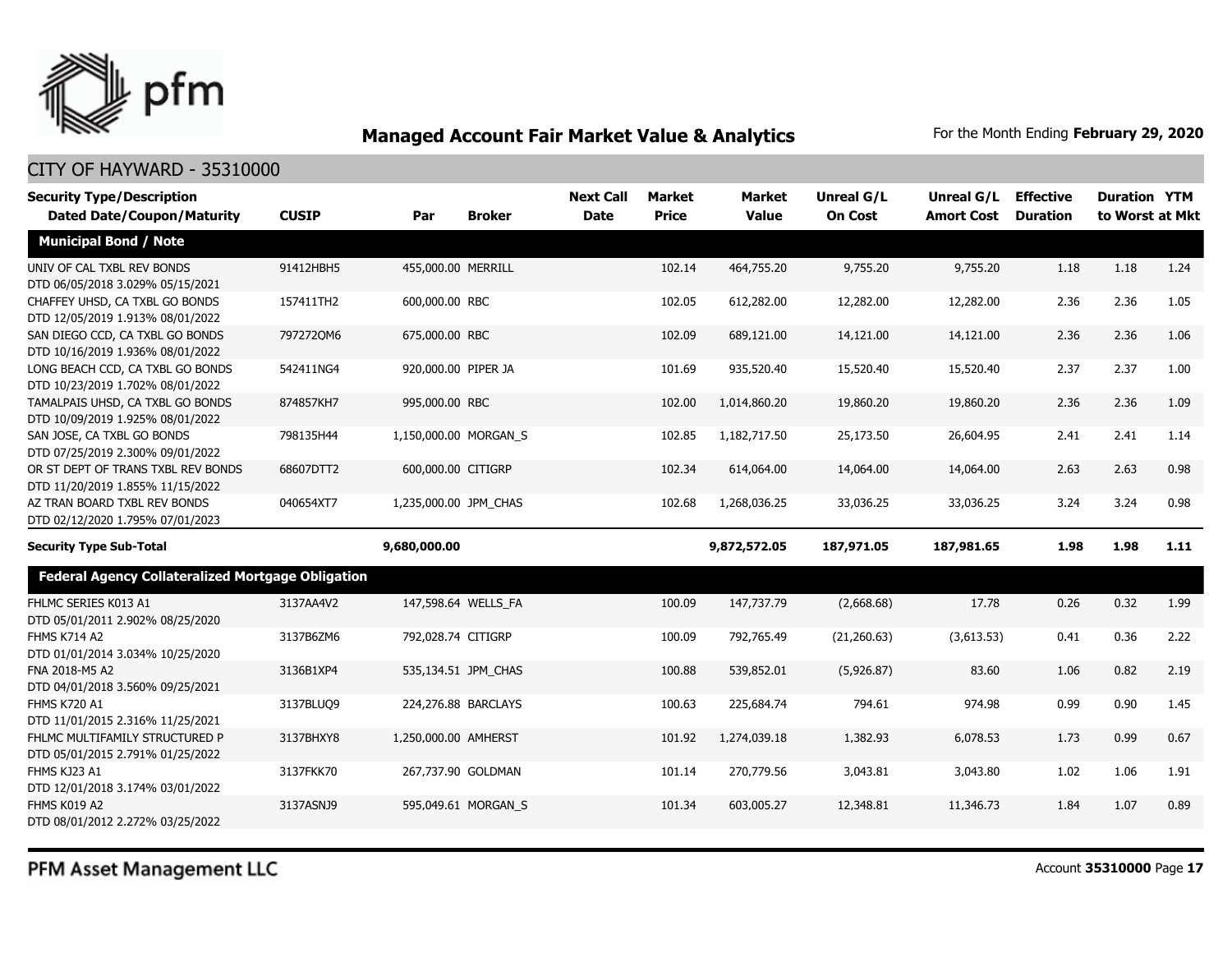

# CITY OF HAYWARD - 35310000

| <b>Security Type/Description</b>                         |              |                       |                     | <b>Next Call</b> | <b>Market</b> | <b>Market</b> | <b>Unreal G/L</b> | Unreal G/L        | <b>Effective</b> | <b>Duration YTM</b> |      |
|----------------------------------------------------------|--------------|-----------------------|---------------------|------------------|---------------|---------------|-------------------|-------------------|------------------|---------------------|------|
| <b>Dated Date/Coupon/Maturity</b>                        | <b>CUSIP</b> | Par                   | <b>Broker</b>       | <b>Date</b>      | <b>Price</b>  | <b>Value</b>  | <b>On Cost</b>    | <b>Amort Cost</b> | <b>Duration</b>  | to Worst at Mkt     |      |
| <b>Federal Agency Collateralized Mortgage Obligation</b> |              |                       |                     |                  |               |               |                   |                   |                  |                     |      |
| FHMS K023 A1                                             | 3137AWQG3    | 67,196.88 BAIRD       |                     |                  | 100.01        | 67,206.04     | 1,468.60          | 839.16            | 1.12             | 1.11                | 1.48 |
| DTD 12/01/2012 1.583% 04/25/2022                         |              |                       |                     |                  |               |               |                   |                   |                  |                     |      |
| FHMS K023 A1                                             | 3137AWQG3    | 295,010.71 BARCLAYS   |                     |                  | 100.01        | 295,050.93    | 7,496.15          | 4,634.61          | 1.12             | 1.11                | 1.48 |
| DTD 12/01/2012 1.583% 04/25/2022                         |              |                       |                     |                  |               |               |                   |                   |                  |                     |      |
| FHMS K023 A1                                             | 3137AWQG3    | 606,410.91 BAIRD      |                     |                  | 100.01        | 606,493.59    | 13,347.91         | 7,625.04          | 1.12             | 1.11                | 1.48 |
| DTD 12/01/2012 1.583% 04/25/2022                         |              |                       |                     |                  |               |               |                   |                   |                  |                     |      |
| FHLMC MULTIFAMILY STRUCTURED P                           | 3137BLUR7    | 600,000.00 JPM_CHAS   |                     |                  | 102.69        | 616,150.54    | 16,897.02         | 16,897.02         | 2.03             | 1.20                | 0.33 |
| DTD 11/01/2015 2.716% 06/25/2022                         |              |                       |                     |                  |               |               |                   |                   |                  |                     |      |
| FHLMC MULTIFAMILY STRUCTURED P                           | 3137AVXN2    |                       | 570,000.00 WELLS FA |                  | 102.41        | 583,718.82    | 11,625.85         | 12,236.24         | 2.25             | 1.24                | 0.30 |
| DTD 12/01/2012 2.355% 07/25/2022                         |              |                       |                     |                  |               |               |                   |                   |                  |                     |      |
| FHLMC MULTIFAMILY STRUCTURED P                           | 3137AVXN2    | 1,227,386.00 WELLS FA |                     |                  | 102.41        | 1,256,926.86  | 34,335.34         | 33,587.88         | 2.25             | 1.24                | 0.30 |
| DTD 12/01/2012 2.355% 07/25/2022                         |              |                       |                     |                  |               |               |                   |                   |                  |                     |      |
| FHLMC MULTIFAMILY STRUCTURED P                           | 3137AWOH1    | 1,250,000.00 CANT_FIT |                     |                  | 102.32        | 1,279,011.74  | 10,554.71         | 13,560.30         | 2.34             | 1.28                | 0.39 |
| DTD 12/01/2012 2.307% 08/25/2022                         |              |                       |                     |                  |               |               |                   |                   |                  |                     |      |
| FHLMC MULTIFAMILY STRUCTURED P                           | 3137B1BS0    | 500,000.00 PTRU       |                     |                  | 103.02        | 515,077.90    | 5,429.46          | 5,429.46          | 2.54             | 1.40                | 0.26 |
| DTD 05/01/2013 2.510% 11/25/2022                         |              |                       |                     |                  |               |               |                   |                   |                  |                     |      |
| FHLMC MULTIFAMILY STRUCTURED P                           | 3137B1BS0    | 1,065,000.00 CITIGRP  |                     |                  | 103.02        | 1,097,115.93  | 22,797.18         | 24,855.87         | 2.54             | 1.40                | 0.26 |
| DTD 05/01/2013 2.510% 11/25/2022                         |              |                       |                     |                  |               |               |                   |                   |                  |                     |      |
| <b>FANNIEMAE-ACES</b>                                    | 3136ACGJ4    | 1,158,793.39 JPM_CHAS |                     |                  | 102.89        | 1,192,264.14  | 19,166.89         | 21,980.64         | 2.47             | 1.40                | 0.35 |
| DTD 02/01/2013 2.509% 11/25/2022                         |              |                       |                     |                  |               |               |                   |                   |                  |                     |      |
| FNA 2013-M7 A2                                           | 3136AEGO4    | 348,221.64 BAIRD      |                     |                  | 102.47        | 356,828.97    | 6,437.57          | 6,767.95          | 2.59             | 1.44                | 0.48 |
| DTD 05/01/2013 2.280% 12/25/2022                         |              |                       |                     |                  |               |               |                   |                   |                  |                     |      |
| FNA 2013-M7 A2                                           | 3136AEGQ4    | 461,319.26 BAIRD      |                     |                  | 102.47        | 472,722.13    | 5,359.13          | 6,255.18          | 2.59             | 1.44                | 0.48 |
| DTD 05/01/2013 2.280% 12/25/2022                         |              |                       |                     |                  |               |               |                   |                   |                  |                     |      |
| FHMS J22F A1                                             | 3137FJYA1    |                       | 322,934.69 MORGAN_S |                  | 101.49        | 327,747.81    | 4,821.83          | 4,821.84          | 1.10             | 1.63                | 2.41 |
| DTD 11/01/2018 3.454% 05/25/2023                         |              |                       |                     |                  |               |               |                   |                   |                  |                     |      |
| FHMS KP05 A                                              | 3137FKK39    | 356,114.38 CSFB       |                     |                  | 102.52        | 365,084.90    | 8,971.61          | 8,971.59          | 1.66             | 1.72                | 1.63 |
| DTD 12/01/2018 3.203% 07/01/2023                         |              |                       |                     |                  |               |               |                   |                   |                  |                     |      |
| FHMS KJ27 A1                                             | 3137FQ3V3    |                       | 496,277.22 JPM_CHAS |                  | 102.25        | 507,430.46    | 11,165.15         | 11,165.15         | 2.84             | 2.22                | 1.03 |
| DTD 11/01/2019 2.092% 07/25/2024                         |              |                       |                     |                  |               |               |                   |                   |                  |                     |      |
| <b>Security Type Sub-Total</b>                           |              | 13,136,491.36         |                     |                  |               | 13,392,694.80 | 167,588.38        | 197,559.82        | 1.93             | 1.22                | 0.84 |
| <b>Federal Agency Bond / Note</b>                        |              |                       |                     |                  |               |               |                   |                   |                  |                     |      |

PFM Asset Management LLC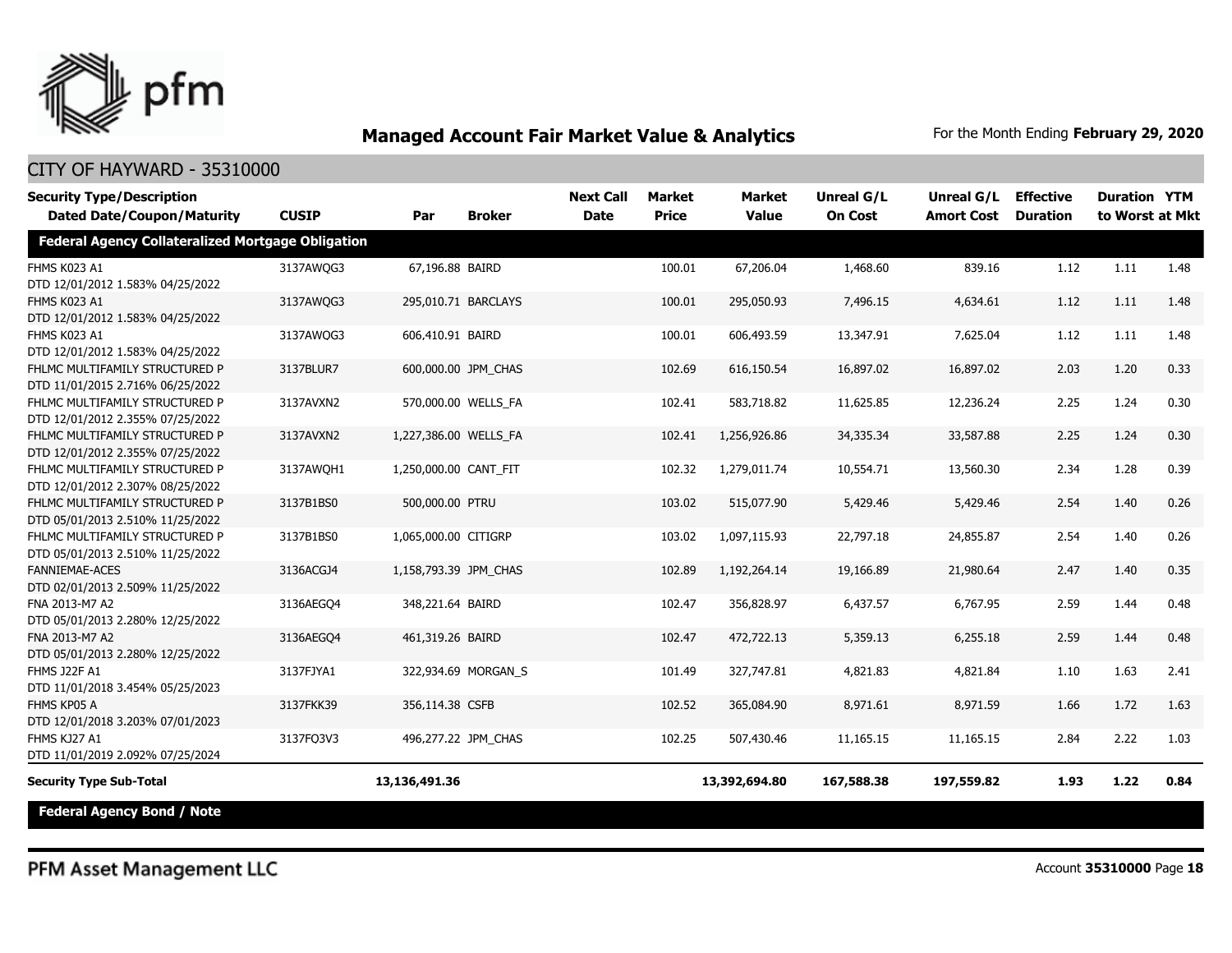

| <b>Security Type/Description</b>                                                       |              |                       |                     | <b>Next Call</b> | <b>Market</b> | <b>Market</b> | Unreal G/L     | <b>Unreal G/L</b> | <b>Effective</b> | <b>Duration YTM</b> |      |
|----------------------------------------------------------------------------------------|--------------|-----------------------|---------------------|------------------|---------------|---------------|----------------|-------------------|------------------|---------------------|------|
| <b>Dated Date/Coupon/Maturity</b>                                                      | <b>CUSIP</b> | Par                   | <b>Broker</b>       | <b>Date</b>      | <b>Price</b>  | <b>Value</b>  | <b>On Cost</b> | <b>Amort Cost</b> | <b>Duration</b>  | to Worst at Mkt     |      |
| <b>Federal Agency Bond / Note</b>                                                      |              |                       |                     |                  |               |               |                |                   |                  |                     |      |
| <b>FANNIE MAE NOTES</b><br>DTD 06/25/2018 2.750% 06/22/2021                            | 3135G0U35    | 1,745,000.00 NOMURA   |                     |                  | 102.28        | 1,784,786.00  | 40,187.35      | 39,966.66         | 1.29             | 1.29                | 1.00 |
| FEDERAL HOME LOAN BANKS NOTES<br>DTD 10/12/2018 3.000% 10/12/2021                      | 3130AF5B9    | 2,425,000.00 CITIGRP  |                     |                  | 103.22        | 2,503,046.20  | 79,452.70      | 78,817.37         | 1.57             | 1.57                | 0.99 |
| <b>FANNIE MAE NOTES</b><br>DTD 01/11/2019 2.625% 01/11/2022                            | 3135G0U92    | 1,200,000.00 NOMURA   |                     |                  | 103.04        | 1,236,452.40  | 36,140.40      | 36,246.04         | 1.82             | 1.82                | 0.98 |
| <b>FANNIE MAE NOTES</b><br>DTD 01/11/2019 2.625% 01/11/2022                            | 3135G0U92    | 1,650,000.00 NOMURA   |                     |                  | 103.04        | 1,700,122.05  | 51,310.05      | 50,869.80         | 1.82             | 1.82                | 0.98 |
| FEDERAL HOME LOAN BANK<br>DTD 06/01/2012 2.125% 06/10/2022                             | 313379069    | 2,475,000.00 CITIGRP  |                     |                  | 102.61        | 2,539,567.80  | 47,168.55      | 51,237.47         | 2.22             | 2.22                | 0.97 |
| <b>FANNIE MAE NOTES</b><br>DTD 09/06/2019 1.375% 09/06/2022                            | 3135G0W33    | 1,250,000.00 BARCLAYS |                     |                  | 101.07        | 1,263,423.75  | 17,773.75      | 17,081.94         | 2.46             | 2.46                | 0.94 |
| FEDERAL HOME LOAN BANKS NOTES<br>DTD 02/21/2020 1.375% 02/17/2023                      | 3130AJ7E3    | 2,140,000.00 WELLS_FA |                     |                  | 101.25        | 2,166,687.94  | 30,625.54      | 30,589.65         | 2.90             | 2.90                | 0.95 |
| <b>Security Type Sub-Total</b>                                                         |              | 12,885,000.00         |                     |                  |               | 13,194,086.14 | 302,658.34     | 304,808.93        | 2.02             | 2.02                | 0.97 |
| <b>Corporate Note</b>                                                                  |              |                       |                     |                  |               |               |                |                   |                  |                     |      |
| AMERICAN EXPRESS CO CORP NOTES<br>DTD 02/22/2019 3.000% 02/22/2021                     | 025816CB3    | 400,000,00 CSFB       |                     |                  | 101.30        | 405,184.00    | 5,584.00       | 5,381.99          | 0.97             | 0.97                | 1.66 |
| NATIONAL RURAL UTIL COOP NOTE<br>DTD 02/26/2018 2.900% 03/15/2021                      | 63743HER9    | 250,000.00 RBC        |                     |                  | 101.75        | 254,366.50    | 4,644.00       | 4,464.57          | 1.02             | 1.02                | 1.21 |
| MORGAN STANLEY CORP NOTES<br>DTD 04/21/2016 2.500% 04/21/2021                          | 61746BEA0    |                       | 300,000.00 GOLDMAN  |                  | 100.99        | 302,978.70    | 8,018.70       | 4,834.36          | 1.12             | 1.12                | 1.62 |
| <b>CHARLES SCHWAB CORP NOTES</b><br>DTD 05/22/2018 3.250% 05/21/2021                   | 808513AW5    | 235,000.00 CSFB       |                     |                  | 102.14        | 240,038.64    | 5,045.69       | 5,041.66          | 1.20             | 1.20                | 1.48 |
| PACCAR FINANCIAL CORP BONDS<br>DTD 08/09/2018 3.150% 08/09/2021                        | 69371RP42    | 295,000.00 CITIGRP    |                     |                  | 102.79        | 303,237.58    | 8,329.03       | 8,282.50          | 1.41             | 1.41                | 1.19 |
| CATERPILLAR FINANCIAL SERVICES CORP<br><b>CORP</b><br>DTD 09/07/2018 3.150% 09/07/2021 | 14913Q2N8    |                       | 325,000.00 BARCLAYS |                  | 102.71        | 333,812.70    | 9,062.95       | 8,942.16          | 1.47             | 1.47                | 1.34 |
| <b>3M COMPANY</b><br>DTD 09/14/2018 3.000% 09/14/2021                                  | 88579YBA8    | 145,000.00 CITIGRP    |                     |                  | 102.45        | 148,551.92    | 3,849.17       | 3,707.49          | 1.49             | 1.49                | 1.39 |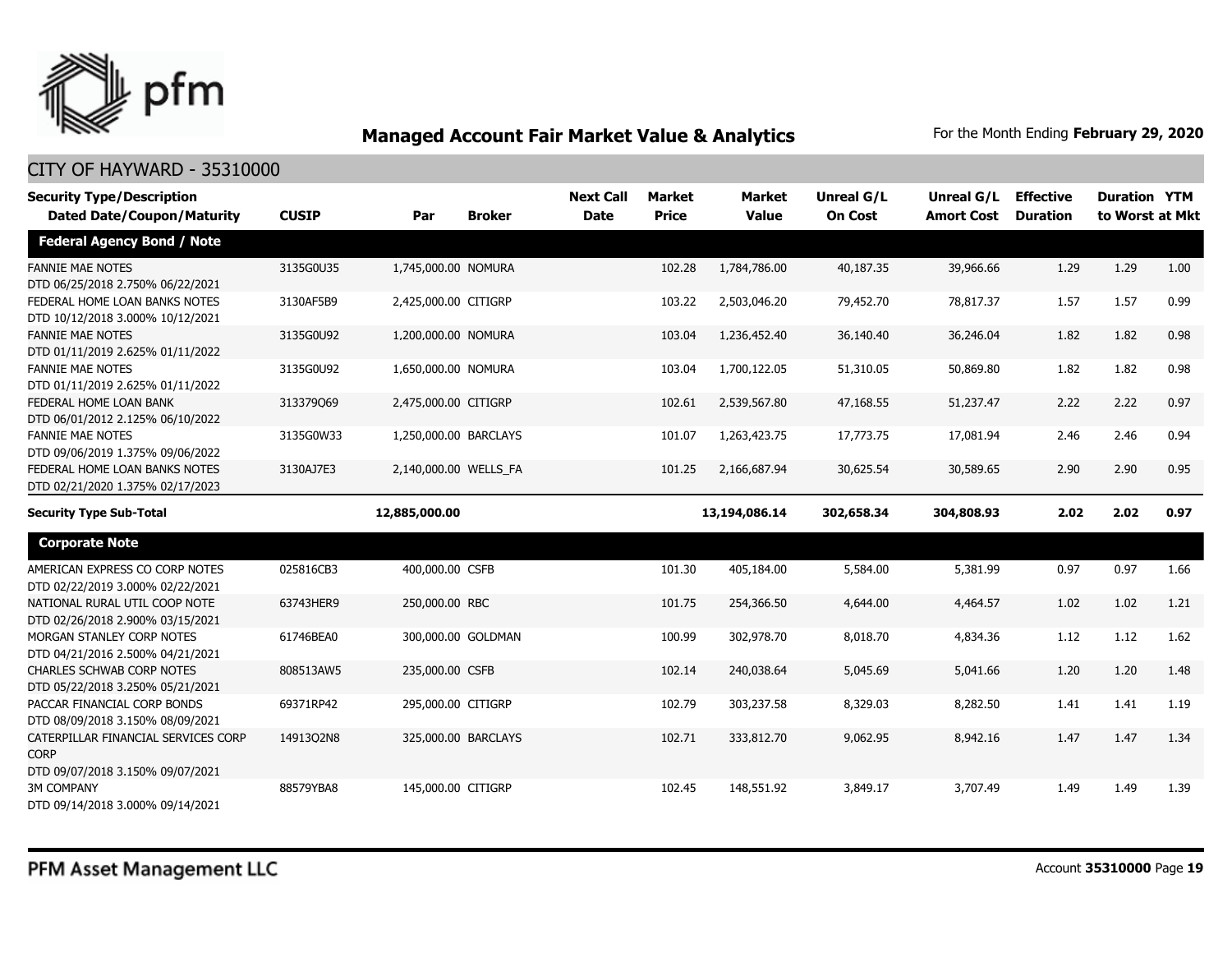

| <b>Security Type/Description</b><br><b>Dated Date/Coupon/Maturity</b>                        | <b>CUSIP</b> | Par                | <b>Broker</b>       | <b>Next Call</b><br><b>Date</b> | <b>Market</b><br><b>Price</b> | <b>Market</b><br><b>Value</b> | <b>Unreal G/L</b><br><b>On Cost</b> | Unreal G/L<br><b>Amort Cost</b> | <b>Effective</b><br><b>Duration</b> | <b>Duration YTM</b><br>to Worst at Mkt |      |
|----------------------------------------------------------------------------------------------|--------------|--------------------|---------------------|---------------------------------|-------------------------------|-------------------------------|-------------------------------------|---------------------------------|-------------------------------------|----------------------------------------|------|
| <b>Corporate Note</b>                                                                        |              |                    |                     |                                 |                               |                               |                                     |                                 |                                     |                                        |      |
| BANK OF AMERICA CORP (CALLABLE)<br>DTD 09/18/2017 2.328% 10/01/2021                          | 06051GGS2    | 200,000.00 MERRILL |                     | 10/01/20                        | 100.46                        | 200,910.20                    | 1,884.20                            | 1,321.61                        | 0.58                                | 0.58                                   | 2.03 |
| BANK OF AMERICA CORP (CALLABLE)<br>DTD 09/18/2017 2.328% 10/01/2021                          | 06051GGS2    | 390,000.00 MERRILL |                     | 10/01/20                        | 100.46                        | 391,774.89                    | 1,774.89                            | 1,774.89                        | 0.58                                | 0.58                                   | 2.03 |
| AMERICAN EXPRESS CREDIT CORP NOTES<br>DTD 11/06/2018 3.700% 11/05/2021                       | 025816BY4    | 200,000.00 RBC     |                     |                                 | 103.78                        | 207,569.20                    | 7,613.20                            | 7,594.52                        | 1.62                                | 1.62                                   | 1.42 |
| CITIGROUP INC CORP (CALLABLE) NOTE<br>DTD 12/08/2016 2.900% 12/08/2021                       | 172967LC3    | 300,000.00 RBC     |                     | 11/08/21                        | 102.10                        | 306,306.30                    | 11,763.30                           | 9,705.37                        | 1.65                                | 1.64                                   | 1.69 |
| SUNTRUST BANKS INC CORP NOTES<br>(CALLABLE)<br>DTD 12/01/2016 2.700% 01/27/2022              | 867914BM4    | 300,000.00 ACADEMY |                     | 12/27/21                        | 102.10                        | 306,294.00                    | 6,792.00                            | 6,644.80                        | 1.79                                | 1.78                                   | 1.58 |
| HOME DEPOT INC<br>DTD 12/06/2018 3.250% 03/01/2022                                           | 437076BV3    |                    | 175,000.00 JPM CHAS |                                 | 104.04                        | 182,065.45                    | 7,544.95                            | 7,371.51                        | 1.92                                | 1.92                                   | 1.21 |
| US BANCORP (CALLABLE) NOTE<br>DTD 03/02/2012 3.000% 03/15/2022                               | 91159HHC7    |                    | 600,000.00 US_BANCO | 02/15/22                        | 103.10                        | 618,600.60                    | 8,010.60                            | 10,737.03                       | 1.89                                | 1.88                                   | 1.46 |
| <b>GOLDMAN SACHS GROUP INC (CALLABLE)</b><br><b>NOTE</b><br>DTD 01/26/2017 3.000% 04/26/2022 | 38141GWC4    |                    | 600,000.00 GOLDMAN  | 04/26/21                        | 101.46                        | 608,785.20                    | 15,373.20                           | 13,283.80                       | 1.33                                | 1.13                                   | 2.30 |
| <b>IBM CORP</b><br>DTD 05/15/2019 2.850% 05/13/2022                                          | 459200JX0    |                    | 300,000.00 WELLS_FA |                                 | 103.08                        | 309,225.90                    | 2,499.90                            | 3,341.84                        | 2.12                                | 2.12                                   | 1.43 |
| UNITED PARCEL SERVICE (CALLABLE)<br><b>NOTES</b><br>DTD 05/16/2017 2.350% 05/16/2022         | 911312BC9    |                    | 300,000.00 JPM CHAS | 04/16/22                        | 102.07                        | 306,223.20                    | 4,534.20                            | 4,930.69                        | 2.08                                | 2.06                                   | 1.39 |
| MORGAN STANLEY CORP NOTES<br>DTD 05/19/2017 2.750% 05/19/2022                                | 61744YAH1    | 300,000.00 RBC     |                     |                                 | 102.72                        | 308,148.60                    | 10,137.60                           | 9,579.98                        | 2.14                                | 2.14                                   | 1.50 |
| JPMORGAN CHASE & CO CORP NOTES<br>DTD 06/18/2018 3.514% 06/18/2022                           | 46647PAS5    |                    | 600,000.00 JPM_CHAS |                                 | 102.45                        | 614,727.00                    | 14,727.00                           | 14,727.00                       | 2.19                                | 2.19                                   | 2.41 |
| AMERICAN HONDA FINANCE<br>DTD 06/27/2019 2.200% 06/27/2022                                   | 02665WCY5    | 600,000.00 MERRILL |                     |                                 | 101.82                        | 610,921.80                    | 11,473.80                           | 11,352.17                       | 2.26                                | 2.26                                   | 1.40 |
| BANK OF NY MELLON CORP CORP NOTES<br>DTD 08/23/2019 1.950% 08/23/2022                        | 06406RAK3    |                    | 115,000.00 BARCLAYS |                                 | 101.32                        | 116,519.38                    | 1,201.98                            | 1,252.84                        | 2.42                                | 2.42                                   | 1.41 |
| BANK OF NY MELLON CORP CORP NOTES<br>DTD 08/23/2019 1.950% 08/23/2022                        | 06406RAK3    | 185,000.00 CITIGRP |                     |                                 | 101.32                        | 187,444.22                    | 2,503.42                            | 2,493.36                        | 2.42                                | 2.42                                   | 1.41 |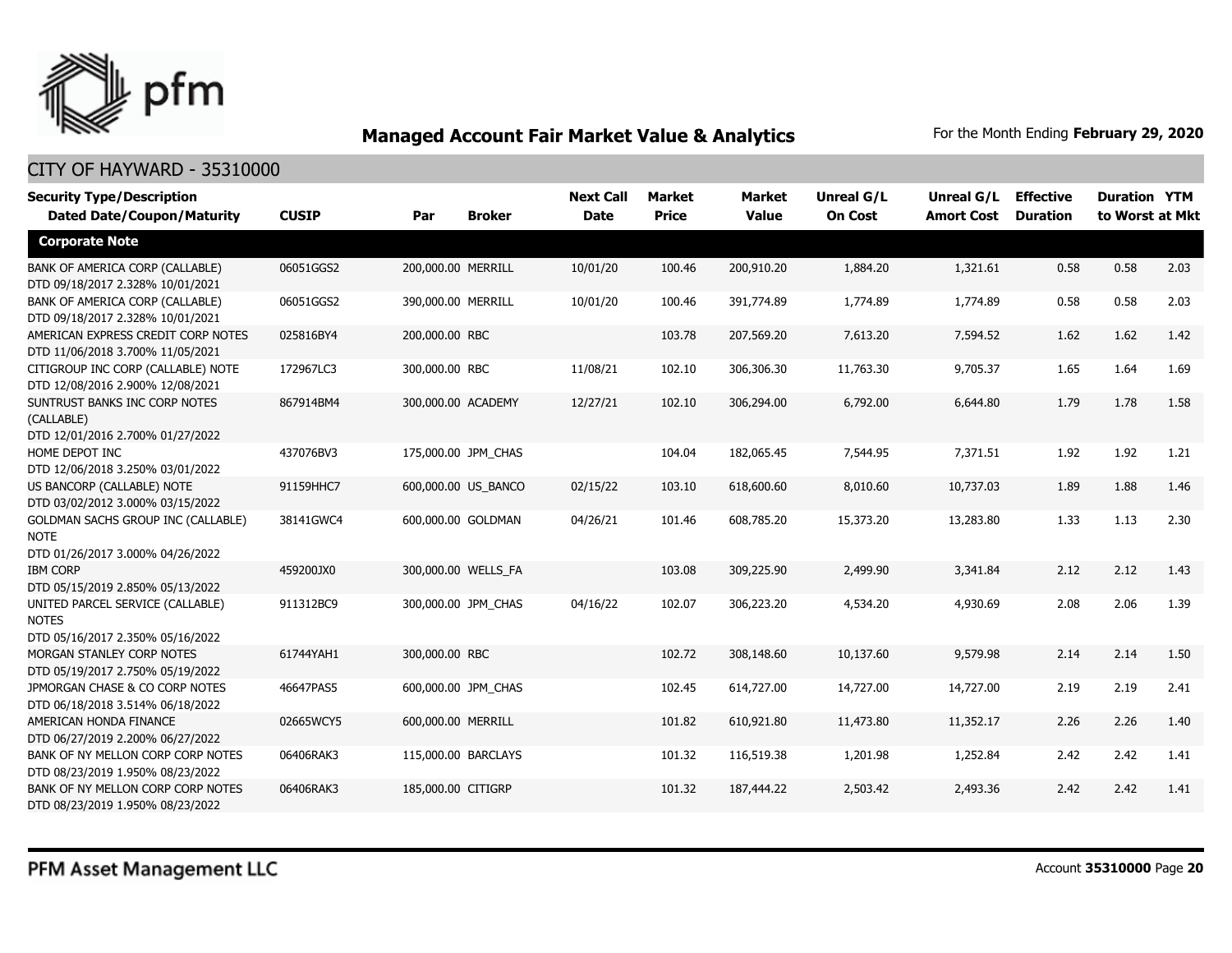

| <b>Security Type/Description</b><br><b>Dated Date/Coupon/Maturity</b>                    | <b>CUSIP</b> | Par                 | <b>Broker</b>       | <b>Next Call</b><br><b>Date</b> | <b>Market</b><br><b>Price</b> | <b>Market</b><br><b>Value</b> | <b>Unreal G/L</b><br><b>On Cost</b> | Unreal G/L<br><b>Amort Cost</b> | <b>Effective</b><br><b>Duration</b> | <b>Duration YTM</b><br>to Worst at Mkt |      |
|------------------------------------------------------------------------------------------|--------------|---------------------|---------------------|---------------------------------|-------------------------------|-------------------------------|-------------------------------------|---------------------------------|-------------------------------------|----------------------------------------|------|
| <b>Corporate Note</b>                                                                    |              |                     |                     |                                 |                               |                               |                                     |                                 |                                     |                                        |      |
| WALT DISNEY COMPANY/THE<br>DTD 09/06/2019 1.650% 09/01/2022                              | 254687FJ0    |                     | 165,000.00 JPM_CHAS |                                 | 101.02                        | 166,676.07                    | 2,034.12                            | 1,977.21                        | 2.43                                | 2.43                                   | 1.24 |
| CATERPILLAR FINANCIAL SERVICES CORP<br>NOTE<br>DTD 09/06/2019 1.900% 09/06/2022          | 14913Q3A5    | 325,000.00 BARCLAYS |                     |                                 | 101.55                        | 330,046.28                    | 5,498.03                            | 5,426.59                        | 2.44                                | 2.44                                   | 1.27 |
| ADOBE INC CORP NOTE<br>DTD 02/03/2020 1.700% 02/01/2023                                  | 00724PAA7    | 300,000.00 KEYBANC  |                     |                                 | 101.40                        | 304,195.50                    | 4,264.50                            | 4,262.76                        | 2.84                                | 2.84                                   | 1.21 |
| <b>Security Type Sub-Total</b>                                                           |              | 7,905,000.00        |                     |                                 |                               | 8,064,603.83                  | 164,164.43                          | 158,432.70                      | 1.73                                | 1.71                                   | 1.61 |
| <b>Certificate of Deposit</b>                                                            |              |                     |                     |                                 |                               |                               |                                     |                                 |                                     |                                        |      |
| <b>BANK OF MONTREAL CHICAGO CERT</b><br><b>DEPOS</b><br>DTD 08/03/2018 3.190% 08/03/2020 | 06370REU9    | 600,000.00 BMO      |                     |                                 | 100.72                        | 604,302.00                    | 4,302.00                            | 4,302.00                        | 0.43                                | 0.43                                   | 1.50 |
| SUMITOMO MITSUI BANK NY CERT DEPOS<br>DTD 10/18/2018 3.390% 10/16/2020                   | 86565BPC9    | 600,000.00 GOLDMAN  |                     |                                 | 101.13                        | 606,769.80                    | 7,585.80                            | 7,076.02                        | 0.62                                | 0.62                                   | 1.63 |
| MUFG BANK LTD/NY CERT DEPOS<br>DTD 02/28/2019 2.970% 02/26/2021                          | 55379WZT6    | 600,000.00 MITSU    |                     |                                 | 101.24                        | 607,419.00                    | 7,419.00                            | 7,419.00                        | 0.99                                | 0.99                                   | 1.67 |
| CREDIT AGRICOLE CIB NY CERT DEPOS<br>DTD 04/04/2019 2.830% 04/02/2021                    | 22535CDU2    | 600,000.00 CREDAG   |                     |                                 | 101.33                        | 607,971.60                    | 7,971.60                            | 7,971.60                        | 1.05                                | 1.05                                   | 1.63 |
| ROYAL BANK OF CANADA NY CD<br>DTD 06/08/2018 3.240% 06/07/2021                           | 78012UEE1    | 600,000.00 RBC      |                     |                                 | 101.89                        | 611,368.20                    | 11,368.20                           | 11,368.20                       | 1.24                                | 1.24                                   | 1.73 |
| SOCIETE GENERALE NY CERT DEPOS<br>DTD 02/19/2020 1.800% 02/14/2022                       | 83369XDL9    | 600,000.00 MERRILL  |                     |                                 | 99.94                         | 599,658.00                    | (342.00)                            | (342.00)                        | 1.91                                | 1.91                                   | 1.83 |
| NORDEA BANK ABP NEW YORK CERT<br><b>DEPOS</b><br>DTD 08/29/2019 1.850% 08/26/2022        | 65558TLL7    | 625,000.00 MERRILL  |                     |                                 | 100.21                        | 626,305.63                    | 1,305.63                            | 1,305.63                        | 2.43                                | 2.43                                   | 1.78 |
| SKANDINAV ENSKILDA BANK LT CD<br>DTD 09/03/2019 1.860% 08/26/2022                        | 83050PDR7    | 625,000.00 BARCLAYS |                     |                                 | 100.23                        | 626,457.50                    | 1,457.50                            | 1,457.50                        | 2.43                                | 2.43                                   | 1.78 |
| DNB BANK ASA/NY LT CD<br>DTD 12/04/2019 2.040% 12/02/2022                                | 23341VZT1    | 625,000.00 GOLDMAN  |                     |                                 | 100.70                        | 629,356.88                    | 4,356.88                            | 4,356.88                        | 2.66                                | 2.66                                   | 1.78 |
| <b>Security Type Sub-Total</b>                                                           |              | 5,475,000.00        |                     |                                 |                               | 5,519,608.61                  | 45,424.61                           | 44,914.83                       | 1.54                                | 1.54                                   | 1.70 |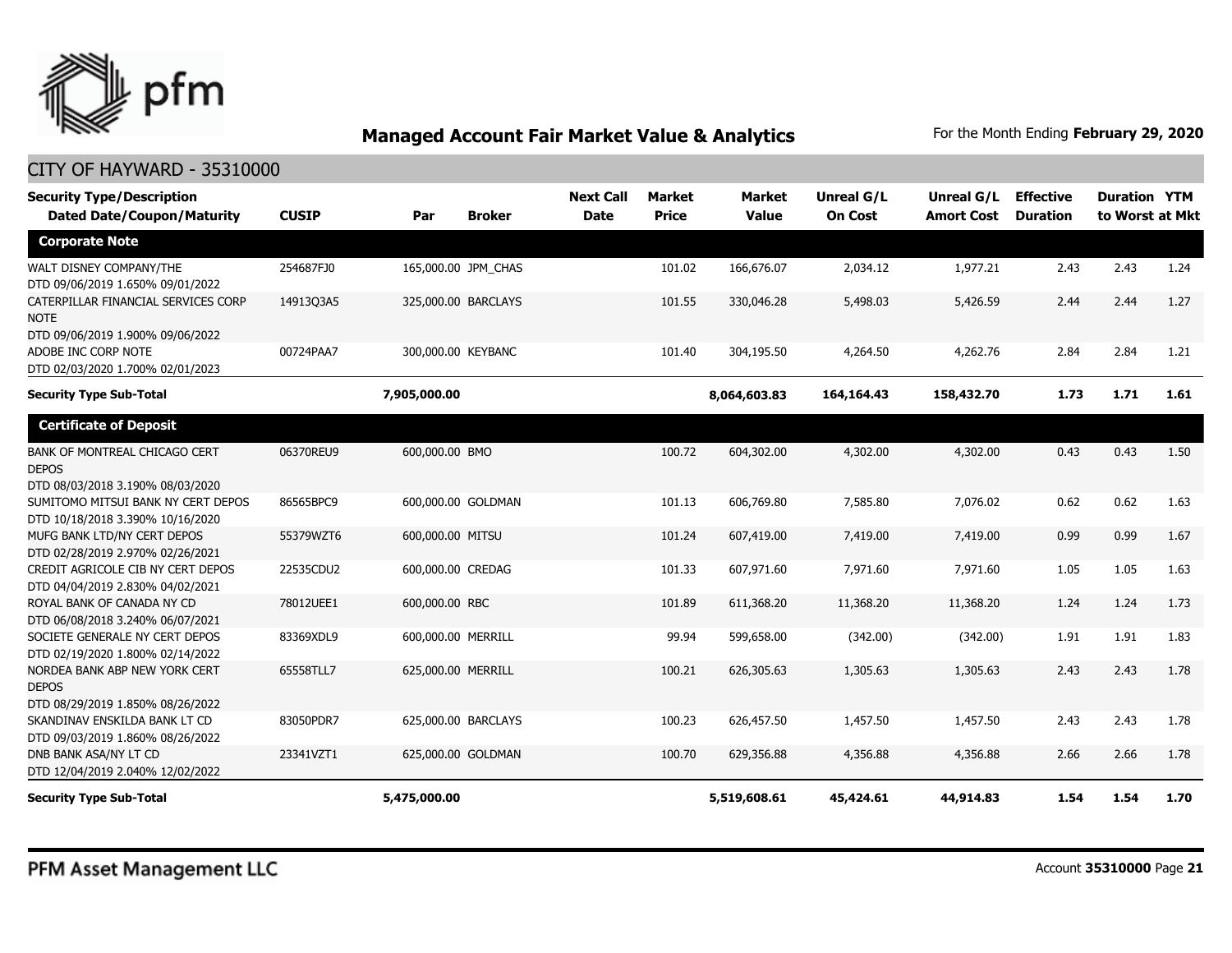

### CITY OF HAYWARD - 35310000

| <b>Security Type/Description</b><br><b>Dated Date/Coupon/Maturity</b> | <b>CUSIP</b> | Par                | <b>Broker</b>       | <b>Next Call</b><br><b>Date</b> | <b>Market</b><br><b>Price</b> | <b>Market</b><br><b>Value</b> | Unreal G/L<br><b>On Cost</b> | Unreal G/L<br><b>Amort Cost</b> | <b>Effective</b><br><b>Duration</b> | <b>Duration YTM</b><br>to Worst at Mkt |      |
|-----------------------------------------------------------------------|--------------|--------------------|---------------------|---------------------------------|-------------------------------|-------------------------------|------------------------------|---------------------------------|-------------------------------------|----------------------------------------|------|
| <b>Asset-Backed Security</b>                                          |              |                    |                     |                                 |                               |                               |                              |                                 |                                     |                                        |      |
| JOHN DEERE ABS 2017-A A3<br>DTD 03/02/2017 1.780% 04/15/2021          | 47787XAC1    |                    | 6.004.22 MERRILL    |                                 | 100.00                        | 6,004.32                      | 0.96                         | 0.37                            | 0.07                                | 0.65                                   | 1.78 |
| ALLY ABS 2017-1 A3<br>DTD 01/31/2017 1.700% 06/15/2021                | 02007PAC7    | 12,022.44 CITIGRP  |                     |                                 | 100.00                        | 12,022.13                     | 0.74                         | (0.04)                          | 0.12                                | 1.01                                   | 1.70 |
| GMALT 2018-3 A3<br>DTD 09/26/2018 3.180% 06/20/2021                   | 36256GAD1    | 149,556.56 RBC     |                     |                                 | 100.51                        | 150,313.66                    | 768.91                       | 762.95                          | 0.39                                | 0.68                                   | 2.44 |
| <b>BMWLT 2018-1 A3</b><br>DTD 10/17/2018 3.260% 07/20/2021            | 05586CAC8    | 125,000.00 SOCGEN  |                     |                                 | 100.98                        | 126,225.51                    | 1,242.88                     | 1,234.52                        | 0.50                                | 0.72                                   | 1.90 |
| NISSAN AUTO LEASE TRUST<br>DTD 10/24/2018 3.250% 09/15/2021           | 65478BAD3    | 225,000.00 CITIGRP |                     |                                 | 100.85                        | 226,919.50                    | 1,939.16                     | 1,930.29                        | 0.53                                | 0.79                                   | 2.17 |
| FORDL 2018-B A3<br>DTD 09/21/2018 3.190% 12/15/2021                   | 34531LAD2    |                    | 230,000.00 JPM_CHAS |                                 | 100.78                        | 231,788.69                    | 1,808.12                     | 1,799.73                        | 0.44                                | 0.91                                   | 2.34 |
| GMALT 2019-1 A3<br>DTD 02/21/2019 2.980% 12/20/2021                   | 36256UAD0    |                    | 200,000.00 WELLS_FA |                                 | 101.27                        | 202,540.48                    | 2,571.88                     | 2,560.92                        | 0.79                                | 0.93                                   | 1.62 |
| FORDL 2019-A A3<br>DTD 02/25/2019 2.900% 05/15/2022                   | 34532FAD4    | 245,000.00 CITIGRP |                     |                                 | 100.28                        | 245,690.92                    | 710.08                       | 703.93                          | 0.85                                | 1.11                                   | 2.65 |
| <b>VWALT 2019-A A3</b><br>DTD 10/04/2019 1.990% 11/21/2022            | 92867XAD8    |                    | 300,000.00 JPM CHAS |                                 | 101.06                        | 303,190.47                    | 3,195.21                     | 3,194.47                        | 1.74                                | 1.38                                   | 1.22 |
| HART 2018-B A3<br>DTD 12/12/2018 3.200% 12/15/2022                    | 44933AAC1    |                    | 150,000.00 BARCLAYS |                                 | 101.80                        | 152,707.31                    | 2,709.11                     | 2,708.55                        | 1.00                                | 1.40                                   | 1.92 |
| HAROT 2019-1 A3<br>DTD 02/27/2019 2.830% 03/20/2023                   | 43814WAC9    | 170,000.00 MERRILL |                     |                                 | 102.09                        | 173,556.55                    | 3,561.11                     | 3,559.96                        | 1.45                                | 1.54                                   | 1.48 |
| FORD CREDIT AUTO OWNER TRUST<br>DTD 10/23/2018 3.240% 04/15/2023      | 34532TAD4    |                    | 200,000.00 BARCLAYS |                                 | 101.77                        | 203,538.94                    | 3,573.14                     | 3,563.17                        | 1.14                                | 1.57                                   | 2.12 |
| NAROT 2018-C A3<br>DTD 12/12/2018 3.220% 06/15/2023                   | 65478NAD7    | 200,000.00 MIZUHO  |                     |                                 | 102.31                        | 204,617.46                    | 4,655.78                     | 4,645.70                        | 1.23                                | 1.65                                   | 1.83 |
| HYUNDAI AUTO RECEIVABLES TRUST<br>DTD 04/10/2019 2.660% 06/15/2023    | 44932NAD2    | 250,000.00 SOCGEN  |                     |                                 | 101.88                        | 254,694.85                    | 4,727.75                     | 4,720.83                        | 1.38                                | 1.65                                   | 1.53 |
| CARMAX AUTO OWNER TRUST<br>DTD 07/25/2018 3.130% 06/15/2023           | 14313FAD1    |                    | 285,000.00 BARCLAYS |                                 | 101.95                        | 290,554.59                    | 5,593.44                     | 5,581.15                        | 1.10                                | 1.65                                   | 1.96 |
| CARMAX AUTO OWNER TRUST<br>DTD 10/24/2018 3.360% 09/15/2023           | 14315EAC4    | 225,000.00 MERRILL |                     |                                 | 102.34                        | 230,260.97                    | 5,263.04                     | 5,262.36                        | 1.33                                | 1.77                                   | 2.05 |
| COPAR 2019-1 A3<br>DTD 05/30/2019 2.510% 11/15/2023                   | 14042WAC4    |                    | 175,000.00 JPM CHAS |                                 | 101.88                        | 178,288.78                    | 3,324.23                     | 3,318.63                        | 1.59                                | 1.86                                   | 1.51 |

PFM Asset Management LLC

Account **35310000** Page **22**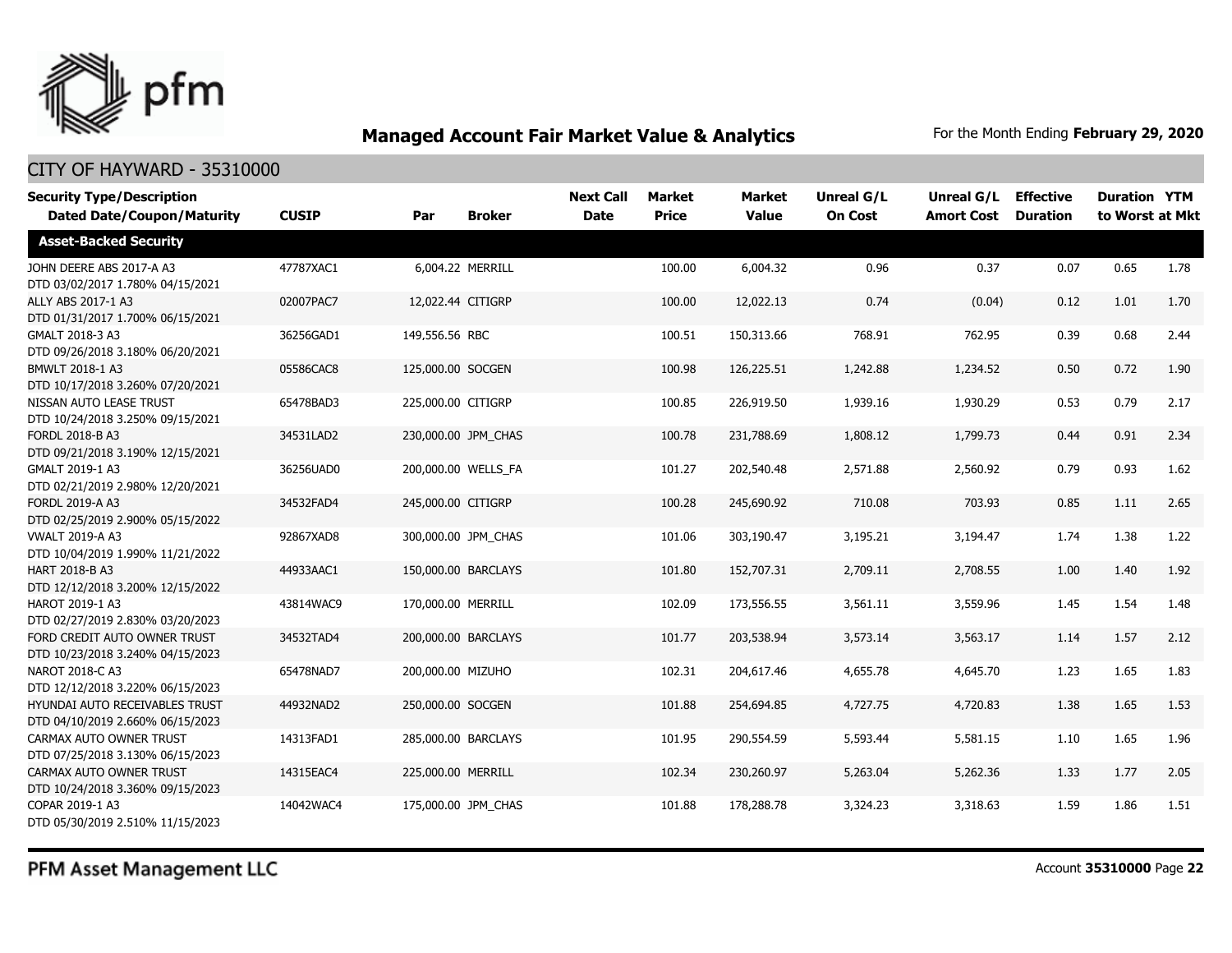

| <b>Security Type/Description</b><br>Dated Date/Coupon/Maturity | <b>CUSIP</b> | Par                 | <b>Broker</b> | <b>Next Call</b><br><b>Date</b> | <b>Market</b><br><b>Price</b> | <b>Market</b><br><b>Value</b> | <b>Unreal G/L</b><br><b>On Cost</b> | Unreal G/L<br><b>Amort Cost</b> | <b>Effective</b><br><b>Duration</b> | <b>Duration YTM</b> | to Worst at Mkt |
|----------------------------------------------------------------|--------------|---------------------|---------------|---------------------------------|-------------------------------|-------------------------------|-------------------------------------|---------------------------------|-------------------------------------|---------------------|-----------------|
| <b>Asset-Backed Security</b>                                   |              |                     |               |                                 |                               |                               |                                     |                                 |                                     |                     |                 |
| FIFTH THIRD AUTO TRUST<br>DTD 05/08/2019 2.640% 12/15/2023     | 31680YAD9    | 215,000.00 CSFB     |               |                                 | 101.47                        | 218,166.05                    | 3,213.31                            | 3,205.01                        | 1.41                                | 1.89                | 1.87            |
| <b>HDMOT 2019-A A3</b><br>DTD 06/26/2019 2.340% 02/15/2024     | 41284WAC4    | 300,000.00 BARCLAYS |               |                                 | 100.93                        | 302,783.22                    | 2,806.44                            | 2,803.15                        | 1.57                                | 1.97                | 1.87            |
| GMCAR 2019-2 A3<br>DTD 04/17/2019 2.650% 02/16/2024            | 36257FAD2    | 345,000.00 BARCLAYS |               |                                 | 101.54                        | 350,301.93                    | 5,330.01                            | 5,325.11                        | 1.39                                | 1.98                | 1.88            |
| VZOT 2020-A A1A<br>DTD 01/29/2020 1.850% 07/20/2024            | 92348TAA2    | 150,000.00 MERRILL  |               |                                 | 101.22                        | 151,826.64                    | 1,844.20                            | 1,843.71                        | 2.32                                | 2.20                | 1.30            |
| COMET 2019-A2 A2<br>DTD 09/05/2019 1.720% 08/15/2024           | 14041NFU0    | 600,000.00 RBC      |               |                                 | 101.21                        | 607,231.80                    | 7,382.88                            | 7,367.54                        | 2.40                                | 2.23                | 1.18            |
| <b>HDMOT 2020-A A3</b><br>DTD 01/29/2020 1.870% 10/15/2024     | 41284UAD6    | 135,000.00 CITIGRP  |               |                                 | 101.34                        | 136,813.87                    | 1,843.31                            | 1,842.96                        | 2.19                                | 2.31                | 1.29            |
| CARMX 2020-1 A3<br>DTD 01/22/2020 1.890% 12/15/2024            | 14315XAC2    | 345,000.00 MERRILL  |               |                                 | 101.41                        | 349,872.99                    | 4,940.68                            | 4,939.40                        | 2.52                                | 2.39                | 1.30            |
| <b>Security Type Sub-Total</b>                                 |              | 5,237,583.22        |               |                                 |                               | 5,309,911.63                  | 73,006.37                           | 72,874.37                       | 1.44                                | 1.66                | 1.74            |
| <b>Managed Account Sub-Total</b>                               |              | 124,189,074.58      |               |                                 |                               | 126,491,215.70                | 2,529,452.99                        | 2,405,842.93                    | 1.79                                | 1.73                | 1.07            |
| <b>Securities Sub-Total</b>                                    |              | \$124,189,074.58    |               |                                 |                               | \$126,491,215.70              | \$2,529,452.99                      | \$2,405,842.93                  | 1.79                                | 1.73                | 1.07%           |
| <b>Accrued Interest</b>                                        |              |                     |               |                                 | \$505,780.46                  |                               |                                     |                                 |                                     |                     |                 |
| <b>Total Investments</b>                                       |              |                     |               |                                 |                               | \$126,996,996.16              |                                     |                                 |                                     |                     |                 |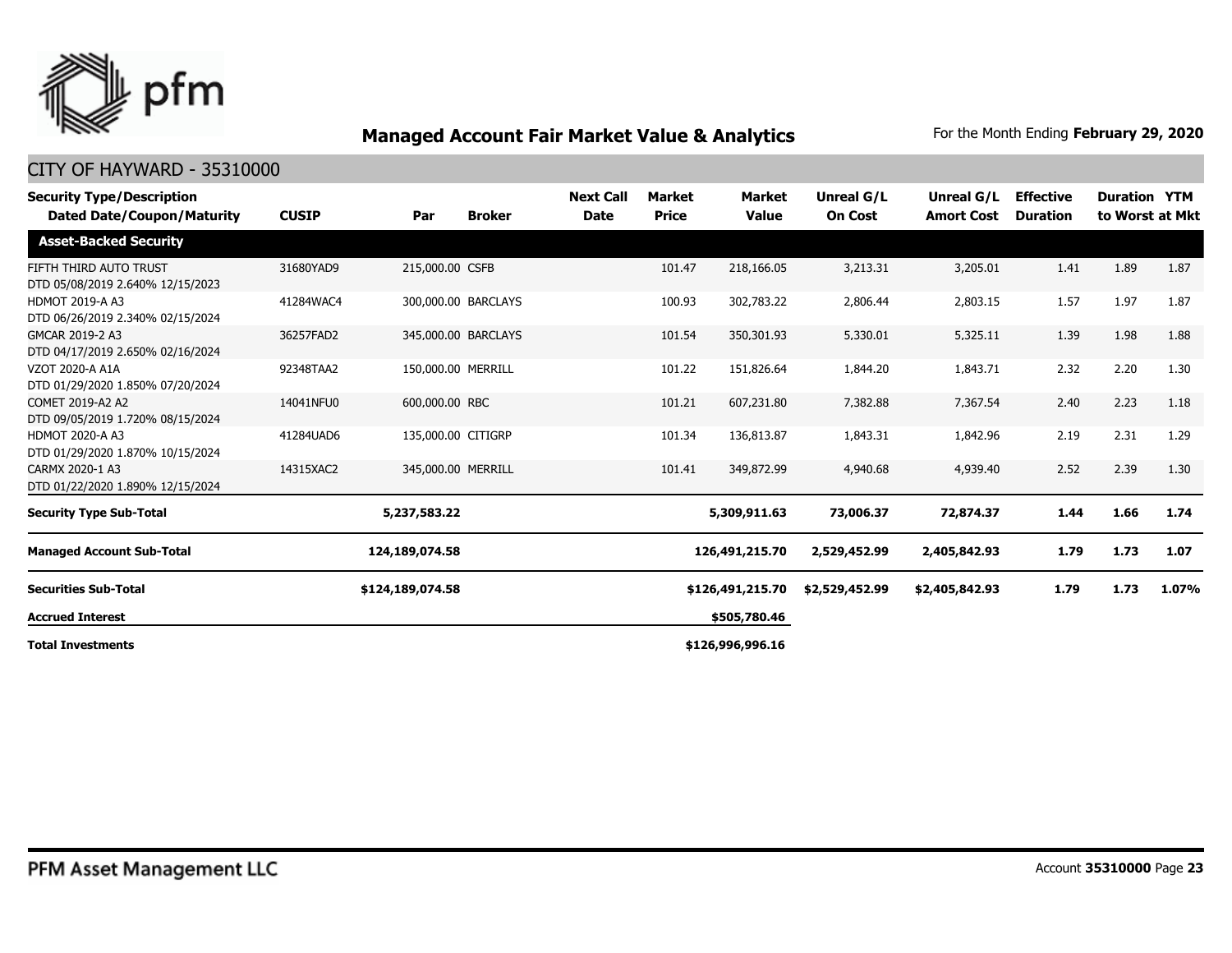

|                                   | <b>Transaction Type</b> |                                                                      | <b>CUSIP</b> |                  | Principal<br><b>Proceeds</b> | <b>Accrued</b>   |                  | <b>Realized G/L</b><br>Cost | <b>Realized G/L</b> | <b>Sale</b>   |
|-----------------------------------|-------------------------|----------------------------------------------------------------------|--------------|------------------|------------------------------|------------------|------------------|-----------------------------|---------------------|---------------|
| <b>Trade</b><br><b>BUY</b>        | <b>Settle</b>           | <b>Security Description</b>                                          |              | Par              |                              | <b>Interest</b>  | <b>Total</b>     |                             | <b>Amort Cost</b>   | <b>Method</b> |
| 01/10/20                          | 02/12/20                | AZ TRAN BOARD TXBL REV BONDS<br>DTD 02/12/2020 1.795% 07/01/2023     | 040654XT7    | 1,235,000.00     | (1,235,000.00)               | 0.00             | (1,235,000.00)   |                             |                     |               |
| 01/23/20                          | 02/03/20                | ADOBE INC CORP NOTE<br>DTD 02/03/2020 1.700% 02/01/2023              | 00724PAA7    | 300,000.00       | (299, 931.00)                | 0.00             | (299, 931.00)    |                             |                     |               |
| 02/03/20                          | 02/05/20                | UNITED STATES TREASURY NOTES<br>DTD 01/15/2020 1.500% 01/15/2023     | 912828Z29    | 2,500,000.00     | (2,512,207.03)               | (2, 163.46)      | (2,514,370.49)   |                             |                     |               |
| 02/14/20                          | 02/19/20                | SOCIETE GENERALE NY CERT DEPOS<br>DTD 02/19/2020 1.800% 02/14/2022   | 83369XDL9    | 600,000.00       | (600,000.00)                 | 0.00             | (600,000.00)     |                             |                     |               |
| 02/18/20                          | 02/21/20                | FHLMC MULTIFAMILY STRUCTURED P<br>DTD 05/01/2013 2.510% 11/25/2022   | 3137B1BS0    | 500,000.00       | (509, 648.44)                | (697.22)         | (510, 345.66)    |                             |                     |               |
| 02/20/20                          | 02/21/20                | FEDERAL HOME LOAN BANKS NOTES<br>DTD 02/21/2020 1.375% 02/17/2023    | 3130AJ7E3    | 2,140,000.00     | (2, 136, 062.40)             | 0.00             | (2, 136, 062.40) |                             |                     |               |
| <b>Transaction Type Sub-Total</b> |                         |                                                                      | 7,275,000.00 | (7, 292, 848.87) | (2,860.68)                   | (7, 295, 709.55) |                  |                             |                     |               |
| <b>INTEREST</b>                   |                         |                                                                      |              |                  |                              |                  |                  |                             |                     |               |
| 01/01/20                          | 02/07/20                | FHMS K006 A2<br>DTD 04/01/2010 4.251% 01/25/2020                     | 31398VJ98    | 0.00             | 0.00                         | (78.92)          | (78.92)          |                             |                     |               |
| 02/01/20                          | 02/01/20                | TAMALPAIS UHSD, CA TXBL GO BONDS<br>DTD 10/09/2019 1.925% 08/01/2022 | 874857KH7    | 995,000.00       | 0.00                         | 5,958.94         | 5,958.94         |                             |                     |               |
| 02/01/20                          | 02/01/20                | CHAFFEY UHSD, CA TXBL GO BONDS<br>DTD 12/05/2019 1.913% 08/01/2022   | 157411TH2    | 600,000.00       | 0.00                         | 1,785.47         | 1,785.47         |                             |                     |               |
| 02/01/20                          | 02/01/20                | SAN DIEGO CCD, CA TXBL GO BONDS<br>DTD 10/16/2019 1.936% 08/01/2022  | 797272QM6    | 675,000.00       | 0.00                         | 3,811.50         | 3,811.50         |                             |                     |               |
| 02/01/20                          | 02/01/20                | LONG BEACH CCD, CA TXBL GO BONDS<br>DTD 10/23/2019 1.702% 08/01/2022 | 542411NG4    | 920,000.00       | 0.00                         | 4,262.56         | 4,262.56         |                             |                     |               |
| 02/01/20                          | 02/25/20                | FHMS K023 A1<br>DTD 12/01/2012 1.583% 04/25/2022                     | 3137AWOG3    | 627,977.86       | 0.00                         | 828.41           | 828.41           |                             |                     |               |
| 02/01/20                          | 02/25/20                | FHLMC MULTIFAMILY STRUCTURED P<br>DTD 05/01/2013 2.510% 11/25/2022   | 3137B1BS0    | 1,065,000.00     | 0.00                         | 2,227.63         | 2,227.63         |                             |                     |               |
| 02/01/20                          | 02/25/20                | FNA 2018-M5 A2<br>DTD 04/01/2018 3.560% 09/25/2021                   | 3136B1XP4    | 539,682.25       | 0.00                         | 1,604.30         | 1,604.30         |                             |                     |               |
| 02/01/20                          | 02/25/20                | <b>FANNIEMAE-ACES</b><br>DTD 02/01/2013 2.509% 11/25/2022            | 3136ACGJ4    | 1,185,071.59     | 0.00                         | 2,599.87         | 2,599.87         |                             |                     |               |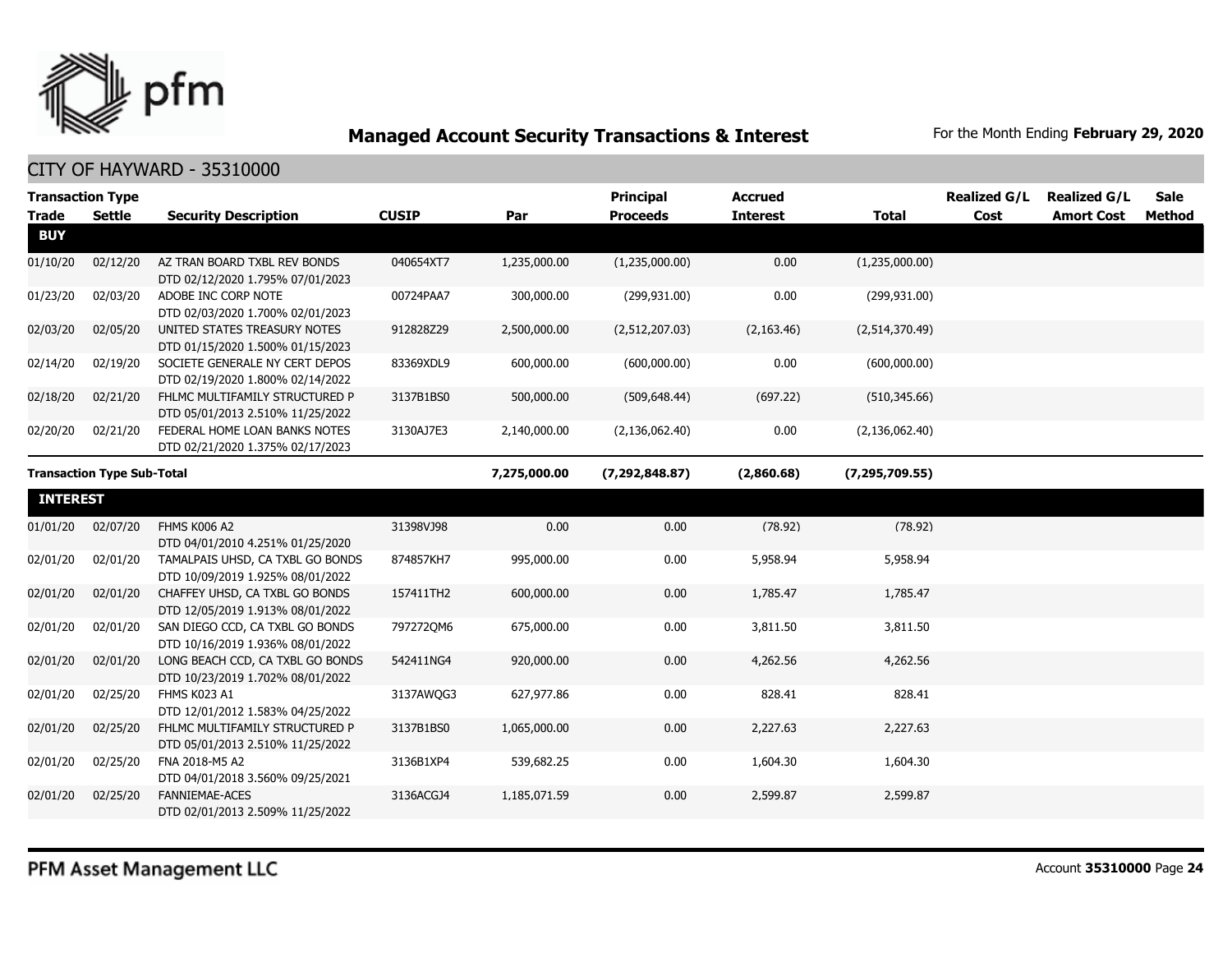

|                 | <b>Transaction Type</b> |                                                                    |              |              | Principal       | <b>Accrued</b>  |              | <b>Realized G/L</b> | <b>Realized G/L</b> | <b>Sale</b> |
|-----------------|-------------------------|--------------------------------------------------------------------|--------------|--------------|-----------------|-----------------|--------------|---------------------|---------------------|-------------|
| <b>Trade</b>    | Settle                  | <b>Security Description</b>                                        | <b>CUSIP</b> | Par          | <b>Proceeds</b> | <b>Interest</b> | <b>Total</b> | Cost                | <b>Amort Cost</b>   | Method      |
| <b>INTEREST</b> |                         |                                                                    |              |              |                 |                 |              |                     |                     |             |
| 02/01/20        | 02/25/20                | FNA 2013-M7 A2                                                     | 3136AEGO4    | 370,136.75   | 0.00            | 810.29          | 810.29       |                     |                     |             |
|                 |                         | DTD 05/01/2013 2.280% 12/25/2022                                   |              |              |                 |                 |              |                     |                     |             |
| 02/01/20        | 02/25/20                | FHLMC MULTIFAMILY STRUCTURED P<br>DTD 05/01/2015 2.791% 01/25/2022 | 3137BHXY8    | 1,250,000.00 | 0.00            | 2,907.29        | 2,907.29     |                     |                     |             |
| 02/01/20        | 02/25/20                | FHMS K023 A1                                                       | 3137AWOG3    | 69,586.74    | 0.00            | 91.80           | 91.80        |                     |                     |             |
|                 |                         | DTD 12/01/2012 1.583% 04/25/2022                                   |              |              |                 |                 |              |                     |                     |             |
| 02/01/20        | 02/25/20                | FHLMC MULTIFAMILY STRUCTURED P                                     | 3137AVXN2    | 1,227,386.00 | 0.00            | 2,408.75        | 2,408.75     |                     |                     |             |
|                 |                         | DTD 12/01/2012 2.355% 07/25/2022                                   |              |              |                 |                 |              |                     |                     |             |
| 02/01/20        | 02/25/20                | <b>FHMS J22F A1</b>                                                | 3137FJYA1    | 596,454.29   | 0.00            | 20,712.69       | 20,712.69    |                     |                     |             |
|                 |                         | DTD 11/01/2018 3.454% 05/25/2023                                   |              |              |                 |                 |              |                     |                     |             |
| 02/01/20        | 02/25/20                | FHMS K714 A2                                                       | 3137B6ZM6    | 793,509.76   | 0.00            | 2,006.26        | 2,006.26     |                     |                     |             |
|                 |                         | DTD 01/01/2014 3.034% 10/25/2020                                   |              |              |                 |                 |              |                     |                     |             |
| 02/01/20        | 02/25/20                | FHLMC SERIES K013 A1                                               | 3137AA4V2    | 171,130.93   | 0.00            | 413.85          | 413.85       |                     |                     |             |
| 02/01/20        | 02/25/20                | DTD 05/01/2011 2.902% 08/25/2020<br>FHLMC MULTIFAMILY STRUCTURED P | 3137BLUR7    | 600,000.00   | 0.00            | 1,358.00        | 1,358.00     |                     |                     |             |
|                 |                         | DTD 11/01/2015 2.716% 06/25/2022                                   |              |              |                 |                 |              |                     |                     |             |
| 02/01/20        | 02/25/20                | <b>FHMS K720 A1</b>                                                | 3137BLUQ9    | 233,109.73   | 0.00            | 449.90          | 449.90       |                     |                     |             |
|                 |                         | DTD 11/01/2015 2.316% 11/25/2021                                   |              |              |                 |                 |              |                     |                     |             |
| 02/01/20        | 02/25/20                | FHMS K023 A1                                                       | 3137AWQG3    | 305,502.74   | 0.00            | 403.01          | 403.01       |                     |                     |             |
|                 |                         | DTD 12/01/2012 1.583% 04/25/2022                                   |              |              |                 |                 |              |                     |                     |             |
| 02/01/20        | 02/25/20                | FHMS KP05 A                                                        | 3137FKK39    | 356,701.91   | 0.00            | 952.10          | 952.10       |                     |                     |             |
|                 |                         | DTD 12/01/2018 3.203% 07/01/2023                                   |              |              |                 |                 |              |                     |                     |             |
| 02/01/20        | 02/25/20                | FHLMC MULTIFAMILY STRUCTURED P                                     | 3137AVXN2    | 570,000.00   | 0.00            | 1,118.63        | 1,118.63     |                     |                     |             |
|                 |                         | DTD 12/01/2012 2.355% 07/25/2022                                   |              |              |                 |                 |              |                     |                     |             |
| 02/01/20        | 02/25/20                | FHMS KJ23 A1                                                       | 3137FKK70    | 331,317.33   | 0.00            | 2,471.53        | 2,471.53     |                     |                     |             |
|                 |                         | DTD 12/01/2018 3.174% 03/01/2022                                   |              |              |                 |                 |              |                     |                     |             |
| 02/01/20        | 02/25/20                | FHLMC MULTIFAMILY STRUCTURED P<br>DTD 12/01/2012 2.307% 08/25/2022 | 3137AWQH1    | 1,250,000.00 | 0.00            | 2,403.13        | 2,403.13     |                     |                     |             |
| 02/01/20        | 02/25/20                | FHMS K019 A2                                                       | 3137ASNJ9    | 596,487.18   | 0.00            | 1,129.35        | 1,129.35     |                     |                     |             |
|                 |                         | DTD 08/01/2012 2.272% 03/25/2022                                   |              |              |                 |                 |              |                     |                     |             |
| 02/01/20        | 02/25/20                | FNA 2013-M7 A2                                                     | 3136AEGQ4    | 490,352.10   | 0.00            | 1,073.46        | 1,073.46     |                     |                     |             |
|                 |                         | DTD 05/01/2013 2.280% 12/25/2022                                   |              |              |                 |                 |              |                     |                     |             |
| 02/01/20        | 02/25/20                | FHMS KJ27 A1                                                       | 3137FQ3V3    | 619,460.21   | 0.00            | 2,185.77        | 2,185.77     |                     |                     |             |
|                 |                         | DTD 11/01/2019 2.092% 07/25/2024                                   |              |              |                 |                 |              |                     |                     |             |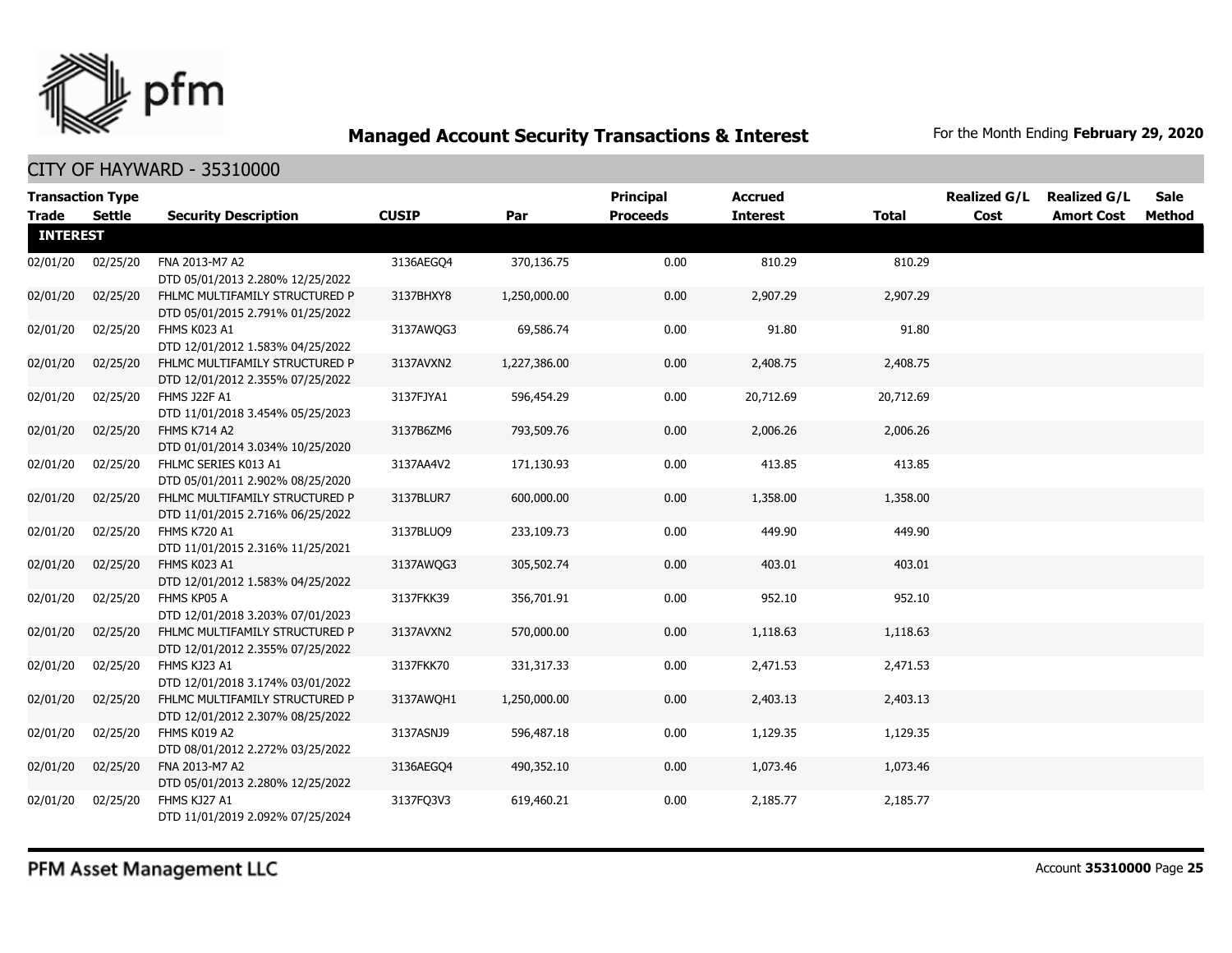

| <b>Transaction Type</b> |               |                                                                    |              |              | <b>Principal</b> | <b>Accrued</b>  |              | <b>Realized G/L</b> | <b>Realized G/L</b> | <b>Sale</b> |
|-------------------------|---------------|--------------------------------------------------------------------|--------------|--------------|------------------|-----------------|--------------|---------------------|---------------------|-------------|
| <b>Trade</b>            | <b>Settle</b> | <b>Security Description</b>                                        | <b>CUSIP</b> | Par          | <b>Proceeds</b>  | <b>Interest</b> | <b>Total</b> | Cost                | <b>Amort Cost</b>   | Method      |
| <b>INTEREST</b>         |               |                                                                    |              |              |                  |                 |              |                     |                     |             |
| 02/09/20                | 02/09/20      | PACCAR FINANCIAL CORP BONDS<br>DTD 08/09/2018 3.150% 08/09/2021    | 69371RP42    | 295,000.00   | 0.00             | 4,646.25        | 4,646.25     |                     |                     |             |
| 02/15/20                | 02/15/20      | HYUNDAI AUTO RECEIVABLES TRUST<br>DTD 04/10/2019 2.660% 06/15/2023 | 44932NAD2    | 250,000.00   | 0.00             | 554.17          | 554.17       |                     |                     |             |
| 02/15/20                | 02/15/20      | FIFTH THIRD AUTO TRUST<br>DTD 05/08/2019 2.640% 12/15/2023         | 31680YAD9    | 215,000.00   | 0.00             | 473.00          | 473.00       |                     |                     |             |
| 02/15/20                | 02/15/20      | US TREASURY NOTES<br>DTD 02/15/2019 2.500% 02/15/2022              | 9128286C9    | 2,500,000.00 | 0.00             | 31,250.00       | 31,250.00    |                     |                     |             |
| 02/15/20                | 02/15/20      | CARMX 2020-1 A3<br>DTD 01/22/2020 1.890% 12/15/2024                | 14315XAC2    | 345,000.00   | 0.00             | 416.59          | 416.59       |                     |                     |             |
| 02/15/20                | 02/15/20      | CARMAX AUTO OWNER TRUST<br>DTD 07/25/2018 3.130% 06/15/2023        | 14313FAD1    | 285,000.00   | 0.00             | 743.38          | 743.38       |                     |                     |             |
| 02/15/20                | 02/15/20      | FORD CREDIT AUTO OWNER TRUST<br>DTD 10/23/2018 3.240% 04/15/2023   | 34532TAD4    | 200,000.00   | 0.00             | 540.00          | 540.00       |                     |                     |             |
| 02/15/20                | 02/15/20      | <b>US TREASURY NOTES</b><br>DTD 08/15/2011 2.125% 08/15/2021       | 912828RC6    | 4,400,000.00 | 0.00             | 46,750.00       | 46,750.00    |                     |                     |             |
| 02/15/20                | 02/15/20      | <b>HDMOT 2019-A A3</b><br>DTD 06/26/2019 2.340% 02/15/2024         | 41284WAC4    | 300,000.00   | 0.00             | 585.00          | 585.00       |                     |                     |             |
| 02/15/20                | 02/15/20      | <b>US TREASURY NOTES</b><br>DTD 02/15/2019 2.500% 02/15/2022       | 9128286C9    | 2,350,000.00 | 0.00             | 29,375.00       | 29,375.00    |                     |                     |             |
| 02/15/20                | 02/15/20      | COPAR 2019-1 A3<br>DTD 05/30/2019 2.510% 11/15/2023                | 14042WAC4    | 175,000.00   | 0.00             | 366.04          | 366.04       |                     |                     |             |
| 02/15/20                | 02/15/20      | JOHN DEERE ABS 2017-A A3<br>DTD 03/02/2017 1.780% 04/15/2021       | 47787XAC1    | 11,541.19    | 0.00             | 17.12           | 17.12        |                     |                     |             |
| 02/15/20                | 02/15/20      | FORDL 2019-A A3<br>DTD 02/25/2019 2.900% 05/15/2022                | 34532FAD4    | 245,000.00   | 0.00             | 592.08          | 592.08       |                     |                     |             |
| 02/15/20                | 02/15/20      | <b>US TREASURY NOTES</b><br>DTD 08/15/2018 2.750% 08/15/2021       | 9128284W7    | 1,725,000.00 | 0.00             | 23,718.75       | 23,718.75    |                     |                     |             |
| 02/15/20                | 02/15/20      | <b>HDMOT 2020-A A3</b><br>DTD 01/29/2020 1.870% 10/15/2024         | 41284UAD6    | 135,000.00   | 0.00             | 112.20          | 112.20       |                     |                     |             |
| 02/15/20                | 02/15/20      | COMET 2019-A2 A2<br>DTD 09/05/2019 1.720% 08/15/2024               | 14041NFU0    | 600,000.00   | 0.00             | 860.00          | 860.00       |                     |                     |             |
| 02/15/20                | 02/15/20      | HART 2018-B A3<br>DTD 12/12/2018 3.200% 12/15/2022                 | 44933AAC1    | 150,000.00   | 0.00             | 400.00          | 400.00       |                     |                     |             |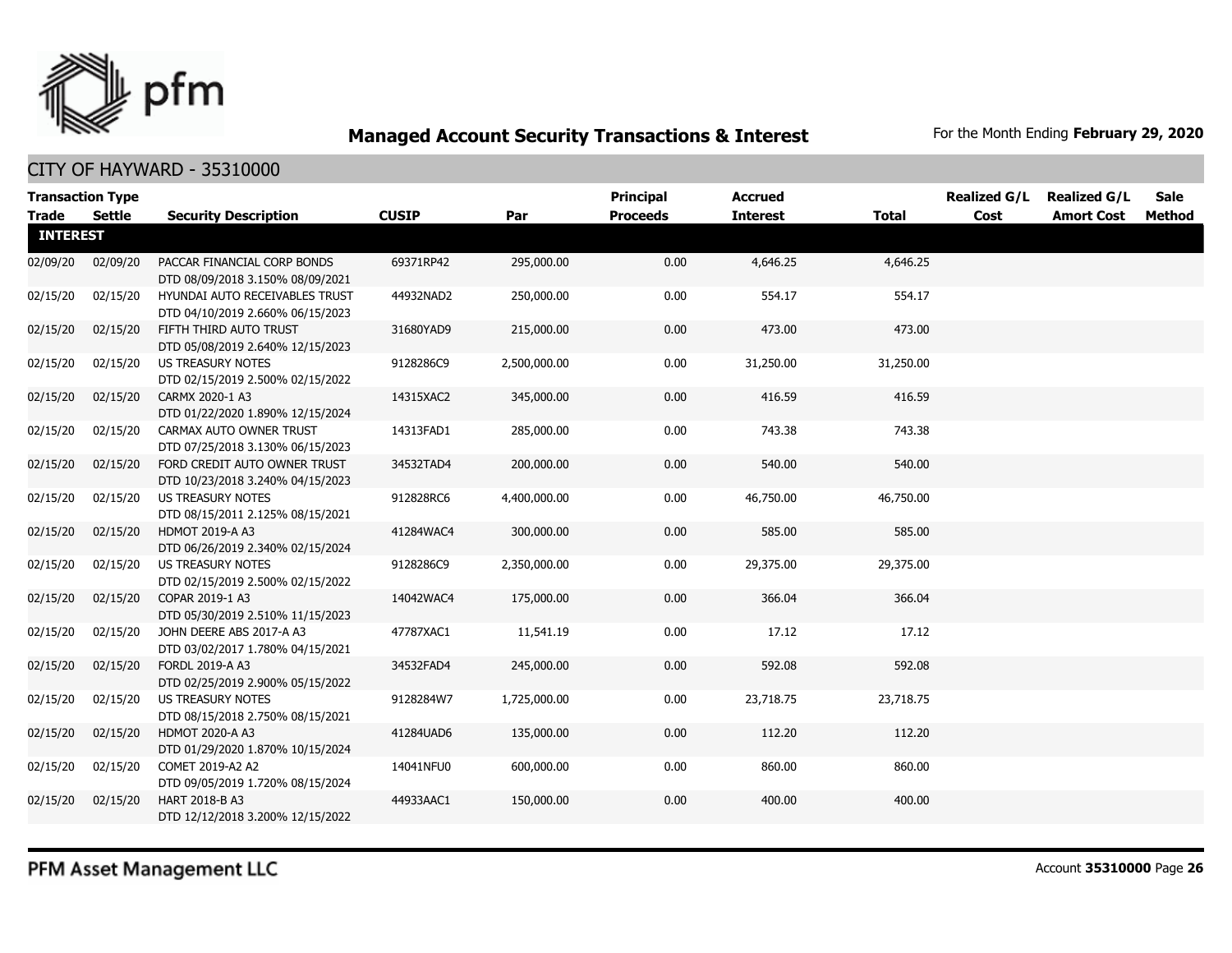

CITY OF HAYWARD - 35310000

| <b>Transaction Type</b><br><b>Trade</b> | <b>Settle</b> | <b>Security Description</b>                                                     | <b>CUSIP</b> | Par          | Principal<br><b>Proceeds</b> | <b>Accrued</b><br><b>Interest</b> | <b>Total</b> | <b>Realized G/L</b><br>Cost | <b>Realized G/L</b><br><b>Amort Cost</b> | <b>Sale</b><br>Method |
|-----------------------------------------|---------------|---------------------------------------------------------------------------------|--------------|--------------|------------------------------|-----------------------------------|--------------|-----------------------------|------------------------------------------|-----------------------|
| <b>INTEREST</b>                         |               |                                                                                 |              |              |                              |                                   |              |                             |                                          |                       |
| 02/15/20                                | 02/15/20      | NISSAN AUTO LEASE TRUST<br>DTD 10/24/2018 3.250% 09/15/2021                     | 65478BAD3    | 225,000.00   | 0.00                         | 609.38                            | 609.38       |                             |                                          |                       |
| 02/15/20                                | 02/15/20      | CARMAX AUTO OWNER TRUST<br>DTD 10/24/2018 3.360% 09/15/2023                     | 14315EAC4    | 225,000.00   | 0.00                         | 630.00                            | 630.00       |                             |                                          |                       |
| 02/15/20                                | 02/15/20      | NAROT 2018-C A3<br>DTD 12/12/2018 3.220% 06/15/2023                             | 65478NAD7    | 200,000.00   | 0.00                         | 536.67                            | 536.67       |                             |                                          |                       |
| 02/15/20                                | 02/15/20      | ALLY ABS 2017-2 A3<br>DTD 03/29/2017 1.780% 08/15/2021                          | 02007HAC5    | 90,841.59    | 0.00                         | 134.75                            | 134.75       |                             |                                          |                       |
| 02/15/20                                | 02/15/20      | ALLY ABS 2017-1 A3<br>DTD 01/31/2017 1.700% 06/15/2021                          | 02007PAC7    | 16,946.08    | 0.00                         | 24.01                             | 24.01        |                             |                                          |                       |
| 02/15/20                                | 02/15/20      | <b>US TREASURY NOTES</b><br>DTD 08/15/2018 2.750% 08/15/2021                    | 9128284W7    | 1,575,000.00 | 0.00                         | 21,656.25                         | 21,656.25    |                             |                                          |                       |
| 02/15/20                                | 02/15/20      | FORDL 2018-B A3<br>DTD 09/21/2018 3.190% 12/15/2021                             | 34531LAD2    | 230,000.00   | 0.00                         | 611.42                            | 611.42       |                             |                                          |                       |
| 02/16/20                                | 02/16/20      | GMCAR 2019-2 A3<br>DTD 04/17/2019 2.650% 02/16/2024                             | 36257FAD2    | 345,000.00   | 0.00                         | 761.88                            | 761.88       |                             |                                          |                       |
| 02/18/20                                | 02/18/20      | <b>HAROT 2019-1 A3</b><br>DTD 02/27/2019 2.830% 03/20/2023                      | 43814WAC9    | 170,000.00   | 0.00                         | 400.92                            | 400.92       |                             |                                          |                       |
| 02/20/20                                | 02/20/20      | BMWLT 2018-1 A3<br>DTD 10/17/2018 3.260% 07/20/2021                             | 05586CAC8    | 125,000.00   | 0.00                         | 339.58                            | 339.58       |                             |                                          |                       |
| 02/20/20                                | 02/20/20      | <b>VWALT 2019-A A3</b><br>DTD 10/04/2019 1.990% 11/21/2022                      | 92867XAD8    | 300,000.00   | 0.00                         | 497.50                            | 497.50       |                             |                                          |                       |
| 02/20/20                                | 02/20/20      | GMALT 2019-1 A3<br>DTD 02/21/2019 2.980% 12/20/2021                             | 36256UAD0    | 200,000.00   | 0.00                         | 496.67                            | 496.67       |                             |                                          |                       |
| 02/20/20                                | 02/20/20      | GMALT 2018-3 A3<br>DTD 09/26/2018 3.180% 06/20/2021                             | 36256GAD1    | 164,064.62   | 0.00                         | 434.77                            | 434.77       |                             |                                          |                       |
| 02/22/20                                | 02/22/20      | AMERICAN EXPRESS CO CORP NOTES<br>DTD 02/22/2019 3.000% 02/22/2021              | 025816CB3    | 400,000.00   | 0.00                         | 6,000.00                          | 6,000.00     |                             |                                          |                       |
| 02/23/20                                | 02/23/20      | BANK OF NY MELLON CORP CORP<br><b>NOTES</b><br>DTD 08/23/2019 1.950% 08/23/2022 | 06406RAK3    | 115,000.00   | 0.00                         | 1,121.25                          | 1,121.25     |                             |                                          |                       |
| 02/23/20                                | 02/23/20      | BANK OF NY MELLON CORP CORP<br><b>NOTES</b><br>DTD 08/23/2019 1.950% 08/23/2022 | 06406RAK3    | 185,000.00   | 0.00                         | 1,803.75                          | 1,803.75     |                             |                                          |                       |

PFM Asset Management LLC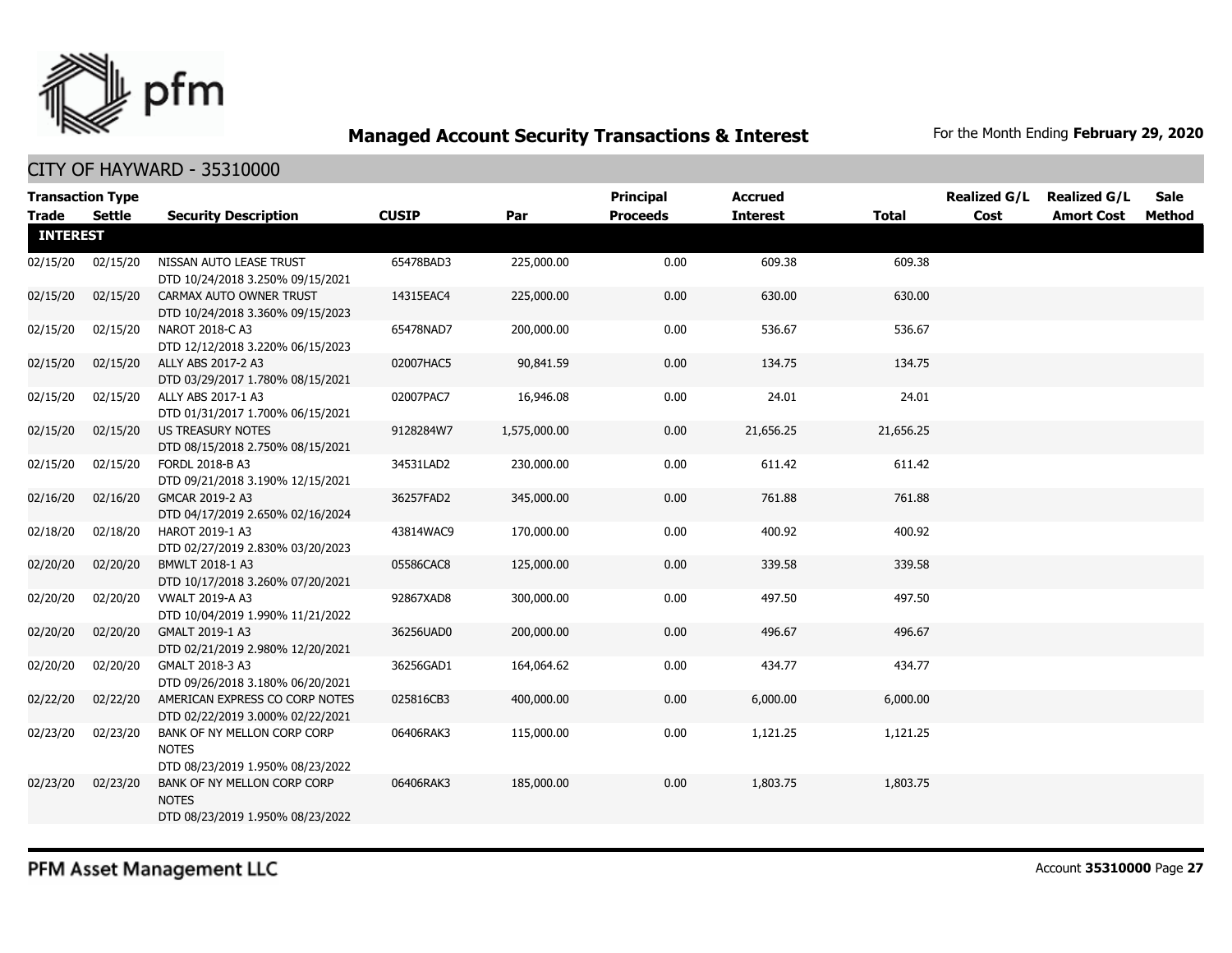

| <b>Transaction Type</b> |                                   |                                                                   |              |               | <b>Principal</b> | <b>Accrued</b>  |              | <b>Realized G/L</b> | <b>Realized G/L</b> | <b>Sale</b>   |
|-------------------------|-----------------------------------|-------------------------------------------------------------------|--------------|---------------|------------------|-----------------|--------------|---------------------|---------------------|---------------|
| <b>Trade</b>            | <b>Settle</b>                     | <b>Security Description</b>                                       | <b>CUSIP</b> | Par           | <b>Proceeds</b>  | <b>Interest</b> | <b>Total</b> | Cost                | <b>Amort Cost</b>   | <b>Method</b> |
| <b>INTEREST</b>         |                                   |                                                                   |              |               |                  |                 |              |                     |                     |               |
| 02/26/20                | 02/26/20                          | MUFG BANK LTD/NY CERT DEPOS                                       | 55379WZT6    | 600,000.00    | 0.00             | 17,968.50       | 17,968.50    |                     |                     |               |
|                         |                                   | DTD 02/28/2019 2.970% 02/26/2021                                  |              |               |                  |                 |              |                     |                     |               |
| 02/26/20                | 02/26/20                          | NORDEA BANK ABP NEW YORK CERT<br><b>DEPOS</b>                     | 65558TLL7    | 625,000.00    | 0.00             | 5,813.37        | 5,813.37     |                     |                     |               |
|                         |                                   | DTD 08/29/2019 1.850% 08/26/2022                                  |              |               |                  |                 |              |                     |                     |               |
| 02/26/20                | 02/26/20                          | SKANDINAV ENSKILDA BANK LT CD<br>DTD 09/03/2019 1.860% 08/26/2022 | 83050PDR7    | 625,000.00    | 0.00             | 5,683.33        | 5,683.33     |                     |                     |               |
| 02/29/20                | 02/29/20                          | US TREASURY NOTES                                                 | 912828P87    | 2,075,000.00  | 0.00             | 11,671.88       | 11,671.88    |                     |                     |               |
|                         |                                   | DTD 02/29/2016 1.125% 02/28/2021                                  |              |               |                  |                 |              |                     |                     |               |
| 02/29/20                | 02/29/20                          | <b>US TREASURY NOTES</b>                                          | 9128282S8    | 1,075,000.00  | 0.00             | 8,734.38        | 8,734.38     |                     |                     |               |
|                         |                                   | DTD 08/31/2017 1.625% 08/31/2022                                  |              |               |                  |                 |              |                     |                     |               |
|                         | <b>Transaction Type Sub-Total</b> |                                                                   |              | 40,187,260.85 | 0.00             | 293,225.41      | 293,225.41   |                     |                     |               |
| <b>PAYDOWNS</b>         |                                   |                                                                   |              |               |                  |                 |              |                     |                     |               |
| 02/01/20                | 02/25/20                          | <b>FHMS K720 A1</b>                                               | 3137BLUO9    | 8,832.85      | 8,832.85         | 0.00            | 8,832.85     | (24.15)             | 0.00                |               |
|                         |                                   | DTD 11/01/2015 2.316% 11/25/2021                                  |              |               |                  |                 |              |                     |                     |               |
| 02/01/20                | 02/25/20                          | FHMS KJ23 A1                                                      | 3137FKK70    | 63,579.43     | 63,579.43        | 0.00            | 63,579.43    | 0.51                | 0.00                |               |
|                         |                                   | DTD 12/01/2018 3.174% 03/01/2022                                  |              |               |                  |                 |              |                     |                     |               |
| 02/01/20                | 02/25/20                          | FHMS K023 A1                                                      | 3137AWQG3    | 21,566.95     | 21,566.95        | 0.00            | 21,566.95    | 471.78              | 0.00                |               |
|                         |                                   | DTD 12/01/2012 1.583% 04/25/2022                                  |              |               |                  |                 |              |                     |                     |               |
| 02/01/20                | 02/25/20                          | FHMS KP05 A                                                       | 3137FKK39    | 587.53        | 587.53           | 0.00            | 587.53       | 0.00                | 0.00                |               |
|                         |                                   | DTD 12/01/2018 3.203% 07/01/2023                                  |              |               |                  |                 |              |                     |                     |               |
| 02/01/20                | 02/25/20                          | FHMS J22F A1                                                      | 3137FJYA1    | 273,519.60    | 273,519.60       | 0.00            | 273,519.60   | 7.38                | 0.00                |               |
|                         |                                   | DTD 11/01/2018 3.454% 05/25/2023<br><b>FANNIEMAE-ACES</b>         |              |               |                  |                 |              |                     |                     |               |
| 02/01/20                | 02/25/20                          | DTD 02/01/2013 2.509% 11/25/2022                                  | 3136ACGJ4    | 26,278.20     | 26,278.20        | 0.00            | 26,278.20    | (324.37)            | 0.00                |               |
| 02/01/20                | 02/25/20                          | FHMS KJ27 A1                                                      | 3137FQ3V3    | 123,182.99    | 123,182.99       | 0.00            | 123,182.99   | 2.96                | 0.00                |               |
|                         |                                   | DTD 11/01/2019 2.092% 07/25/2024                                  |              |               |                  |                 |              |                     |                     |               |
| 02/01/20                | 02/25/20                          | FNA 2013-M7 A2                                                    | 3136AEGO4    | 21,915.11     | 21,915.11        | 0.00            | 21,915.11    | (136.55)            | 0.00                |               |
|                         |                                   | DTD 05/01/2013 2.280% 12/25/2022                                  |              |               |                  |                 |              |                     |                     |               |
| 02/01/20                | 02/25/20                          | FHMS K714 A2                                                      | 3137B6ZM6    | 1,481.02      | 1,481.02         | 0.00            | 1,481.02     | (41.13)             | 0.00                |               |
|                         |                                   | DTD 01/01/2014 3.034% 10/25/2020                                  |              |               |                  |                 |              |                     |                     |               |
| 02/01/20                | 02/25/20                          | FNA 2013-M7 A2                                                    | 3136AEGO4    | 29,032.84     | 29,032.84        | 0.00            | 29,032.84    | (380.36)            | 0.00                |               |
|                         |                                   | DTD 05/01/2013 2.280% 12/25/2022                                  |              |               |                  |                 |              |                     |                     |               |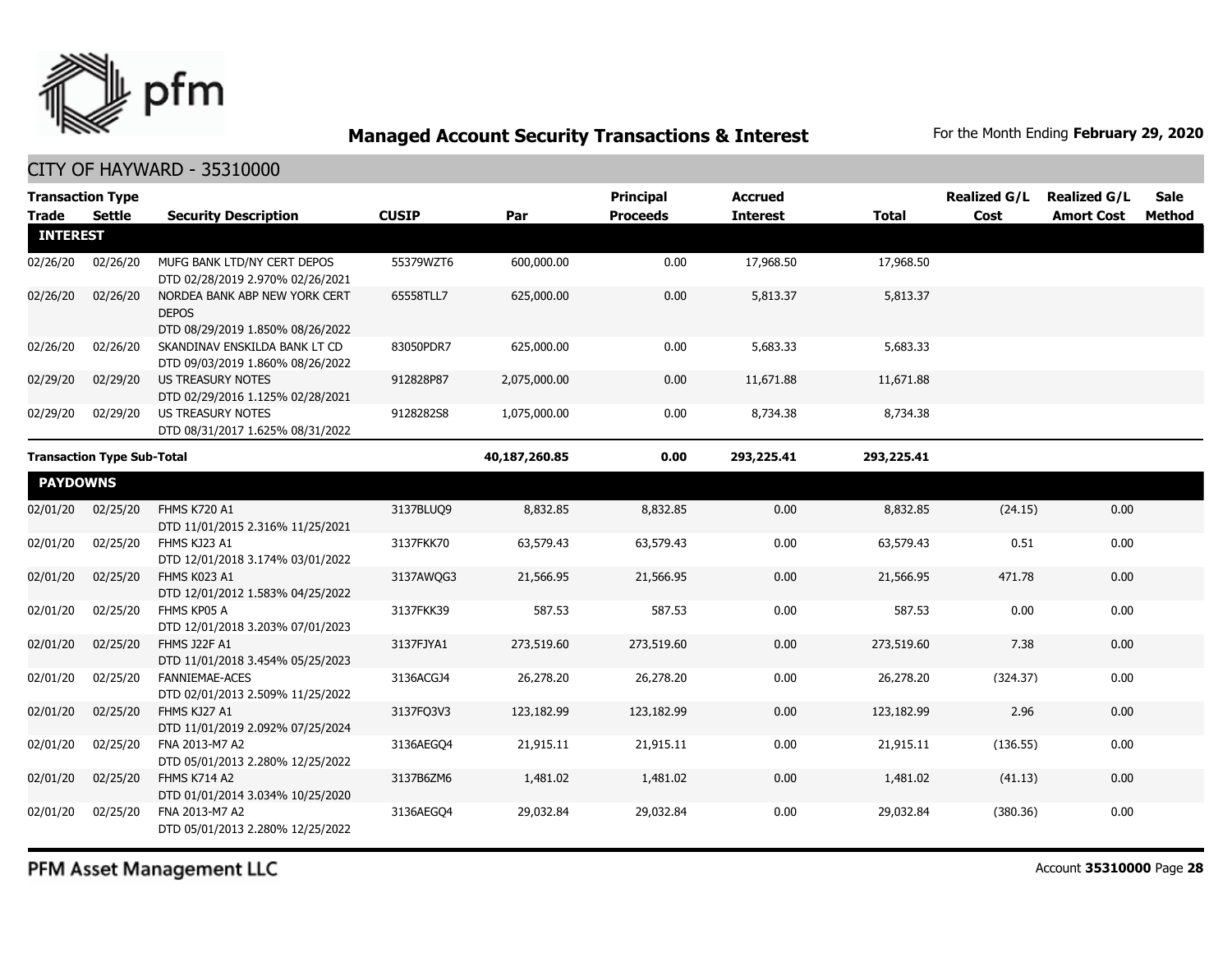

|                 | <b>Transaction Type</b>           |                                                              |              |            | <b>Principal</b> | <b>Accrued</b>  |              | <b>Realized G/L</b> | <b>Realized G/L</b> | <b>Sale</b> |
|-----------------|-----------------------------------|--------------------------------------------------------------|--------------|------------|------------------|-----------------|--------------|---------------------|---------------------|-------------|
| <b>Trade</b>    | <b>Settle</b>                     | <b>Security Description</b>                                  | <b>CUSIP</b> | Par        | <b>Proceeds</b>  | <b>Interest</b> | <b>Total</b> | Cost                | <b>Amort Cost</b>   | Method      |
| <b>PAYDOWNS</b> |                                   |                                                              |              |            |                  |                 |              |                     |                     |             |
| 02/01/20        | 02/25/20                          | FHMS K023 A1<br>DTD 12/01/2012 1.583% 04/25/2022             | 3137AWQG3    | 10,492.03  | 10,492.03        | 0.00            | 10,492.03    | 265.17              | 0.00                |             |
| 02/01/20        | 02/25/20                          | FNA 2018-M5 A2<br>DTD 04/01/2018 3.560% 09/25/2021           | 3136B1XP4    | 4,547.74   | 4,547.74         | 0.00            | 4,547.74     | (90.46)             | 0.00                |             |
| 02/01/20        | 02/25/20                          | FHLMC SERIES K013 A1<br>DTD 05/01/2011 2.902% 08/25/2020     | 3137AA4V2    | 23,532.29  | 23,532.29        | 0.00            | 23,532.29    | (447.66)            | 0.00                |             |
| 02/01/20        | 02/25/20                          | FHMS K023 A1<br>DTD 12/01/2012 1.583% 04/25/2022             | 3137AWQG3    | 2,389.86   | 2,389.86         | 0.00            | 2,389.86     | 51.91               | 0.00                |             |
| 02/01/20        | 02/25/20                          | FHMS K019 A2<br>DTD 08/01/2012 2.272% 03/25/2022             | 3137ASNJ9    | 1,437.57   | 1,437.57         | 0.00            | 1,437.57     | 10.61               | 0.00                |             |
| 02/15/20        | 02/15/20                          | ALLY ABS 2017-1 A3<br>DTD 01/31/2017 1.700% 06/15/2021       | 02007PAC7    | 4,923.64   | 4,923.64         | 0.00            | 4,923.64     | 0.43                | 0.00                |             |
| 02/15/20        | 02/15/20                          | JOHN DEERE ABS 2017-A A3<br>DTD 03/02/2017 1.780% 04/15/2021 | 47787XAC1    | 5,536.97   | 5,536.97         | 0.00            | 5,536.97     | 0.79                | 0.00                |             |
| 02/15/20        | 02/15/20                          | ALLY ABS 2017-2 A3<br>DTD 03/29/2017 1.780% 08/15/2021       | 02007HAC5    | 18,146.12  | 18,146.12        | 0.00            | 18,146.12    | 2.14                | 0.00                |             |
| 02/20/20        | 02/20/20                          | GMALT 2018-3 A3<br>DTD 09/26/2018 3.180% 06/20/2021          | 36256GAD1    | 14,508.06  | 14,508.06        | 0.00            | 14,508.06    | 1.15                | 0.00                |             |
|                 | <b>Transaction Type Sub-Total</b> |                                                              |              | 655,490.80 | 655,490.80       | 0.00            | 655,490.80   | (629.85)            | 0.00                |             |
| <b>SELL</b>     |                                   |                                                              |              |            |                  |                 |              |                     |                     |             |
| 01/23/20        | 02/03/20                          | <b>US TREASURY NOTES</b><br>DTD 01/31/2016 1.375% 01/31/2021 | 912828N89    | 300,000.00 | 299,367.19       | 34.00           | 299,401.19   | 5,367.19            | 1,344.08            | <b>FIFO</b> |
| 02/03/20        | 02/05/20                          | <b>US TREASURY NOTES</b><br>DTD 01/31/2016 1.375% 01/31/2021 | 912828N89    | 850,000.00 | 848,937.50       | 160.54          | 849,098.04   | 15,937.50           | 4,507.82            | <b>FIFO</b> |
| 02/03/20        | 02/05/20                          | <b>US TREASURY NOTES</b><br>DTD 02/29/2016 1.125% 02/28/2021 | 912828P87    | 625,000.00 | 622,583.01       | 3,052.02        | 625,635.03   | 21,044.92           | 6,020.48            | <b>FIFO</b> |
| 02/03/20        | 02/05/20                          | US TREASURY NOTES<br>DTD 01/31/2016 1.375% 01/31/2021        | 912828N89    | 400,000.00 | 399,500.00       | 75.55           | 399,575.55   | 10,781.25           | 3,302.97            | <b>FIFO</b> |
| 02/03/20        | 02/05/20                          | <b>US TREASURY NOTES</b><br>DTD 02/29/2016 1.125% 02/28/2021 | 912828P87    | 625,000.00 | 622,583.01       | 3,052.03        | 625,635.04   | 20,263.67           | 5,678.29            | <b>FIFO</b> |
| 02/03/20        | 02/12/20                          | US TREASURY NOTES<br>DTD 01/31/2016 1.375% 01/31/2021        | 912828N89    | 600,000.00 | 599,250.00       | 271.98          | 599,521.98   | 11,250.00           | 3,105.72            | <b>FIFO</b> |